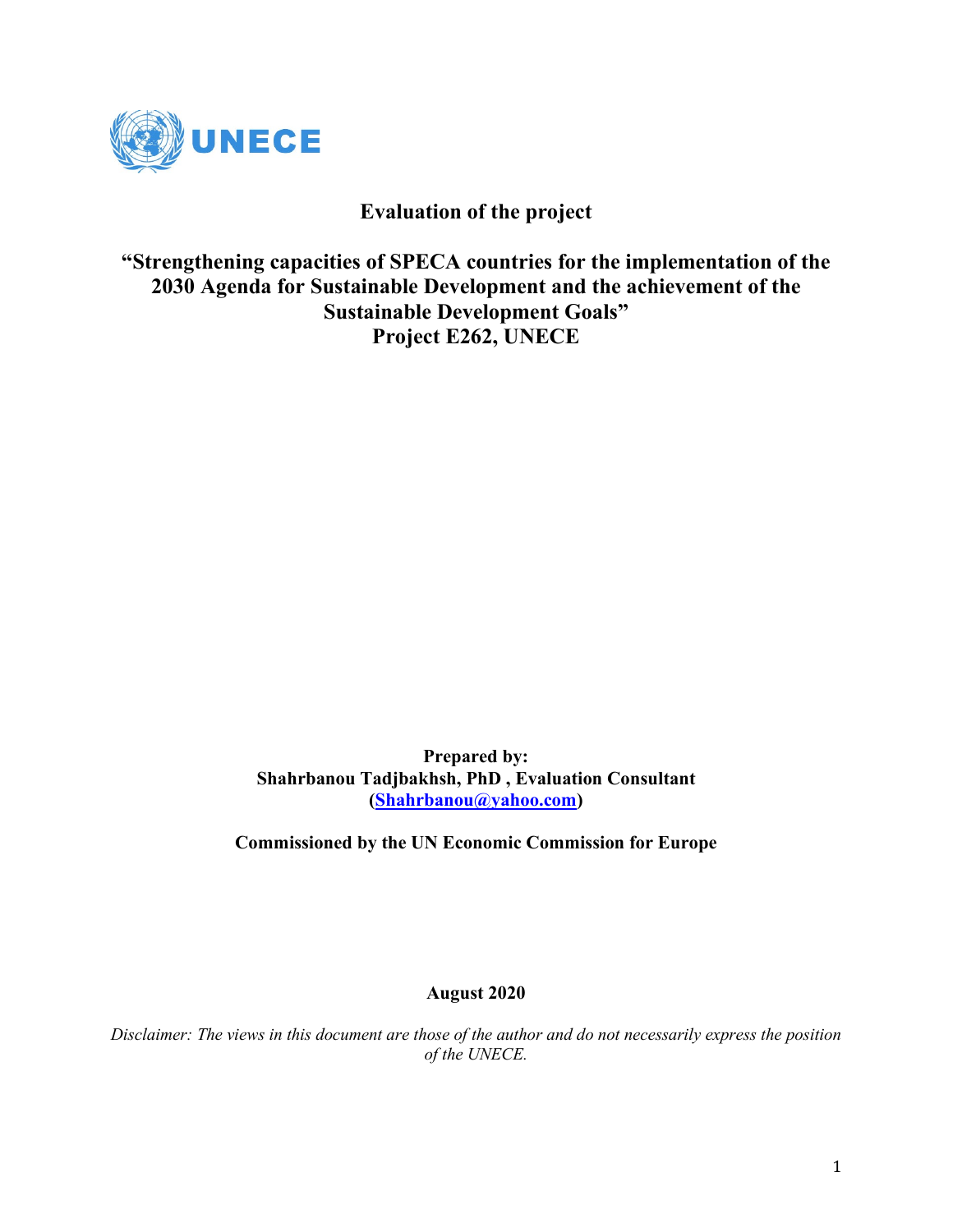# **Acknowledgments**

The author would like to express her gratitude to the staff at UNECE and ESCAP who extended all their support and cooperation for this evaluation. Special thanks go to Mr. Mario Apostolov, Regional Adviser, UNECE Deputy Coordinator of SPECA, and manager of the project, for his guidance through all stages of the evaluation from start to finish of the assignment; Ms. Mijidgombo Oyunjargal, Senior Research Assistant, who provided access to all relevant documentation, while Ms. Tatiana Apatenko, long time SPECA Programme Assistant and consultant, provided the institutional memory. The Report also greatly benefited from a thorough read and comments by Mr. Nicolas Dath-Baron, Programme Management Officer, Programme Management Unit (PMU) of the UNECE Office of the Executive Secretary.

The author interviewed staff members of UNECE as well as staff members of ESCAP familiar with the project, namely Mr. Hirohito Toda, former Head of the ESCAP Sub-regional Office for North and Central Asia, and Mr. Nikolay Pomoshchnikov, Deputy Head and focal point for SPECA in ESCAP. Gratitude goes to them for their insights.

Finally, the consultant would like to acknowledge the support of all SPECA country delegations and representatives who agreed to provide their insights for this evaluation. Their names are provided in the Annex.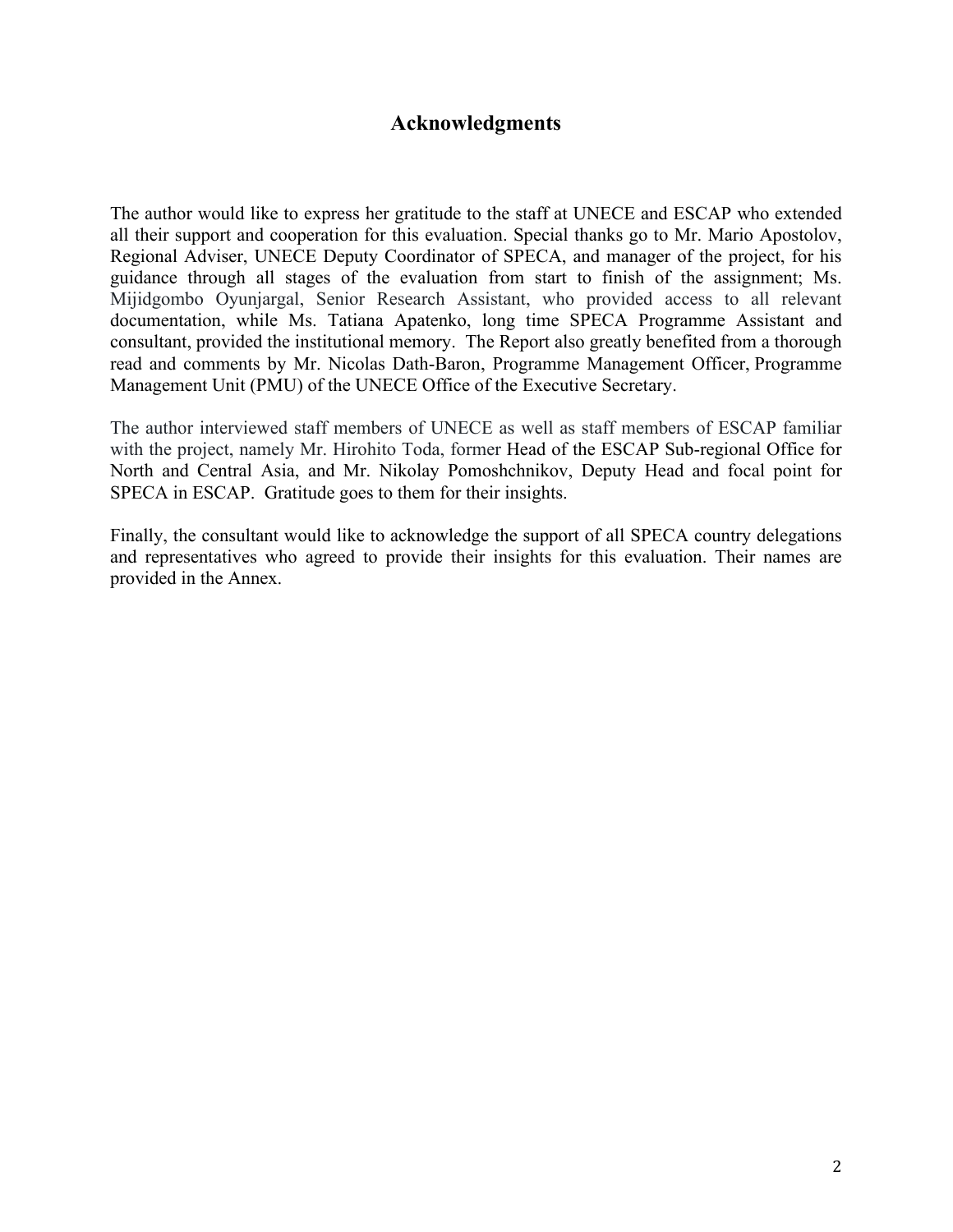# **Table of Contents**

List of acronyms and abbreviations

Executive summary

- **1.** Background, purpose and scope of the evaluation
- **2.** Methodology
- 3. Evaluation findings and performance assessment
	- Relevance
	- Effectiveness
	- Efficiency
	- Sustainability
	- Gender and human rights
- 4. Conclusions and Recommendations

#### **Annexes**

- A. List of individuals or groups interviewed or consulted.
- B. List of supporting documents reviewed.
- C. SPECA Economic Forums, dates, themes and outcomes
- D. Table of recommendations from the 2018 Review.
- E. ToR for the evaluation.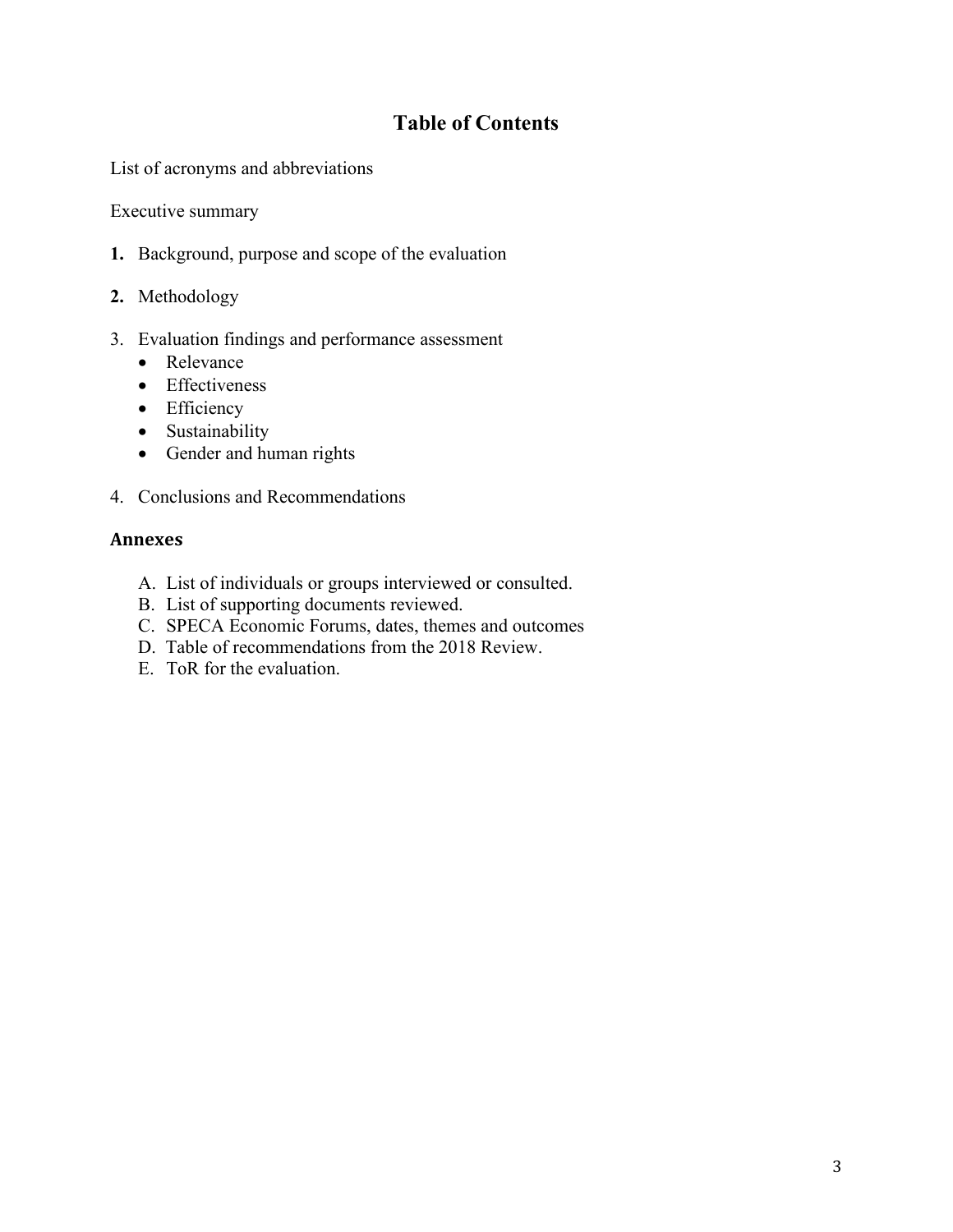# **List of Acronyms and Abbreviations**

| <b>ADB</b>    | <b>Asian Development Bank</b>                                            |
|---------------|--------------------------------------------------------------------------|
| <b>ECOSOC</b> | United Nations Economic and Social Council                               |
| <b>CAREC</b>  | Central Asia Regional Economic Cooperation Program                       |
| <b>CIS</b>    | Commonwealth of Independent States                                       |
| <b>EBRD</b>   | European Bank for Reconstruction and Development                         |
| <b>ECO</b>    | Economic Cooperation Organization                                        |
| <b>ESCAP</b>  | United Nations Economic and Social Commission for Asia and the Pacific   |
| EU            | European Union                                                           |
| <b>EECCA</b>  | Eastern Europe, Caucasus and Central Asia                                |
| <b>GDP</b>    | <b>Gross Domestic Product</b>                                            |
| GLZ           | Deutsche Gesellschaft für Internationale Zusammenarbeit / German         |
|               | Corporation for International Cooperation                                |
| <b>HLPF</b>   | High Level Political Forum                                               |
| <b>ICT</b>    | Information and Communication Technology                                 |
| <b>IsDB</b>   | Islamic Development Bank                                                 |
| <b>KBD</b>    | Knowledge-based Development                                              |
| <b>LDCs</b>   | <b>Least Developed Country</b>                                           |
| <b>LLDCs</b>  | <b>Landlocked Developing Countries</b>                                   |
| <b>MDG</b>    | Millennium Development Goals                                             |
| NSO           | National Statistical Office                                              |
| <b>OECD</b>   | Organisation for Economic Co-operation and Development                   |
| <b>RPTC</b>   | Regular Programme of Technical Cooperation                               |
| SDG.          | <b>Sustainable Development Goals</b>                                     |
| <b>SCO</b>    | Shanghai Cooperation Organization                                        |
| <b>SPECA</b>  | United Nations Special Programme for the Economies of Central Asia       |
| <b>TOR</b>    | Terms of Reference                                                       |
| TWG/WG        | Thematic Working Group / Work Group                                      |
| <b>UN</b>     | <b>United Nations</b>                                                    |
| <b>UNCT</b>   | <b>United Nations Country Teams</b>                                      |
| <b>UNCTAD</b> | United Nations Conference on Trade and Development                       |
| <b>UNDA</b>   | <b>United Nations Development Accounts</b>                               |
| <b>UNDAF</b>  | United Nations Development Assistance Framework                          |
| <b>UNDG</b>   | UN Development Group                                                     |
| <b>UNDP</b>   | <b>UN Development Program</b>                                            |
| <b>UNECE</b>  | United Nations Economic Commission for Europe                            |
| <b>UNEG</b>   | United Nations Evaluation Group                                          |
| <b>UNRC</b>   | <b>United Nations Resident Coordinator</b>                               |
| <b>UNRCs</b>  | <b>United Nations Regional Commissions</b>                               |
| <b>UNRCCA</b> | United Nations Regional Centre for Preventive Diplomacy for Central Asia |
| <b>VNR</b>    | <b>Volunteer National Review</b>                                         |
| WB.           | World Bank                                                               |
| <b>WTO</b>    | World Trade Organization                                                 |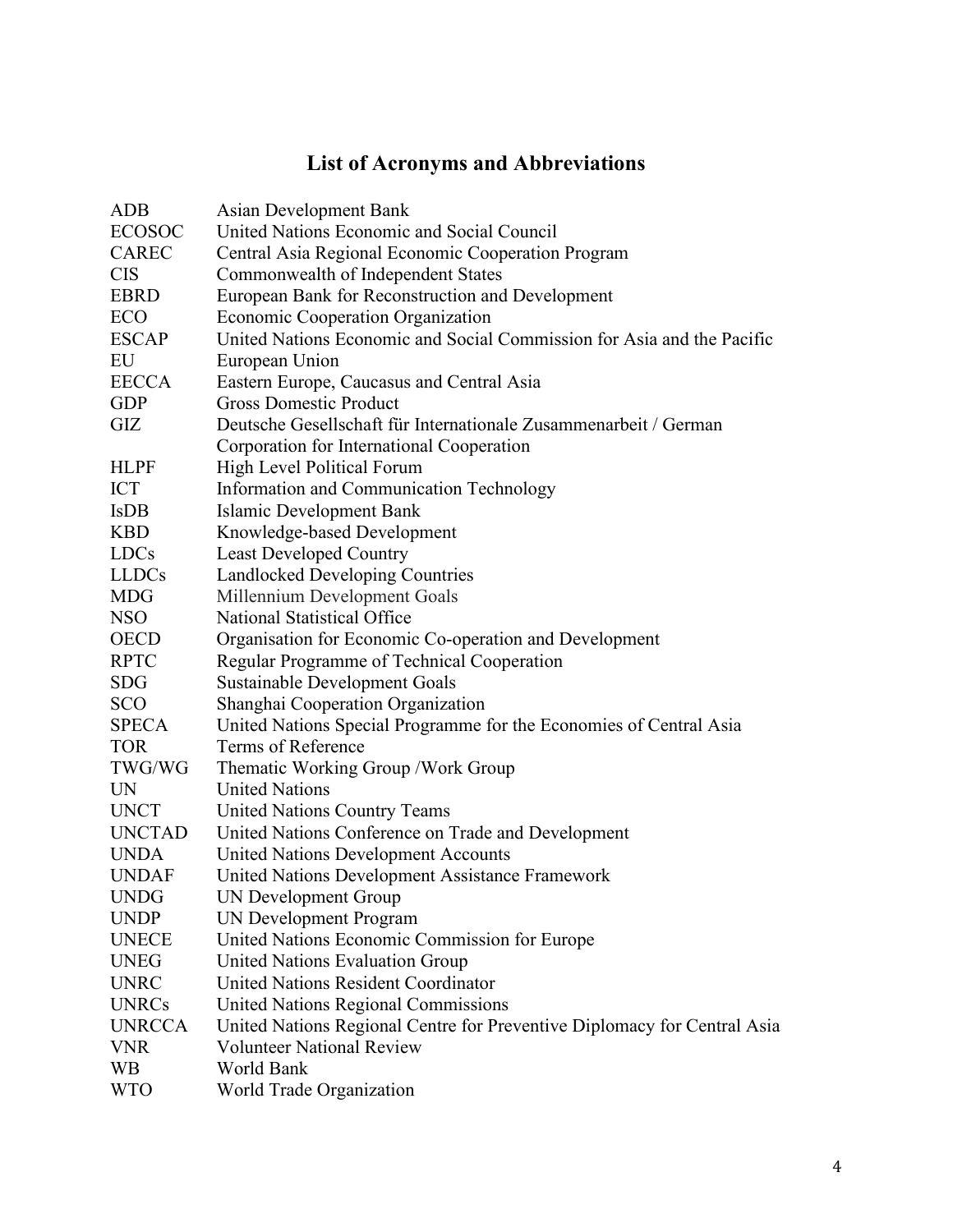# **Executive Summary**

## **1. Background**

- The project "Strengthening the capacities of SPECA countries for the implementation of the 2030 Agenda for Sustainable Development and the achievement of the Sustainable Development Goals" (E262), was created by UNECE and funded by the Russian Federation. It ran from June 2016 to December 2019, had an envelope of USD 547,000.00 .
- The goal of the project was to enable the Regional Commission to support the SPECA process as a platform for cooperation, exchanges of best practices, joint strategy development, norms implementation, etc., notably, to support the implementation of selected Sustainable Development Goal (SDG) targets that can be better achieved through regional cooperation.

#### **2. Evaluation Findings and Performance Assessment**

### **A) Relevance**

• The project facilitated the functioning of SPECA for what its purpose was: to act as a *de facto* platform for cooperation and policy coordination at the regional level. The process was estimated as relevant by participating states as a platform for exchanges of information, networking, dissemination of norms, research, building capacity for achieving SDGs, overcoming common challenges, attracting investments and working towards joint projects, all high on the priorities of the SPECA countries.

### **B) Effectiveness**

*OBJECTIVE 1: EA1. Strengthened national capacity of beneficiary countries in all SPECA thematic areas: (1) water and energy resources, (2) transport and border crossing, (3) trade, (4) statistics, (5) knowledge-based development, and (6) gender and economy;*

- The extended duration of the project allowed for the organization of 4 annual SPECA Economic Forums and 4 sessions of the SPECA Governing Council (instead of 2 Forums and 2 Governing Council sessions), with the participation of 409 experts. 23 sessions of the 6 SPECA TWGs took place during the extended framework (using just the original budget), with the participation of 392 policymakers and experts.
- The project supported the effectiveness of SPECA by organizing a two-day Expert Meeting in Almaty, Kazakhstan in June 2018 where a package of measures were developed to strengthen SPECA to better enable regional cooperation. The measures were then proposed for endorsement to the 13<sup>th</sup> Session of the Governing Council in September 2018.

*OBJECTIVE 2: EA2. Enhanced capacity of SPECA countries to monitor and review progress on SDGs in SPECA thematic areas.* 

- Through the project, UNECE undertook a "Review of the public web-sites of national statistical organizations and web-sites for national reporting on SDGs", published subsequently in English and Russian.
- A scoping study was commissioned by UNECE in 2016 on profiling which TWG should focus on which SDG targets, on the status of implementation of SDGs in SPECA countries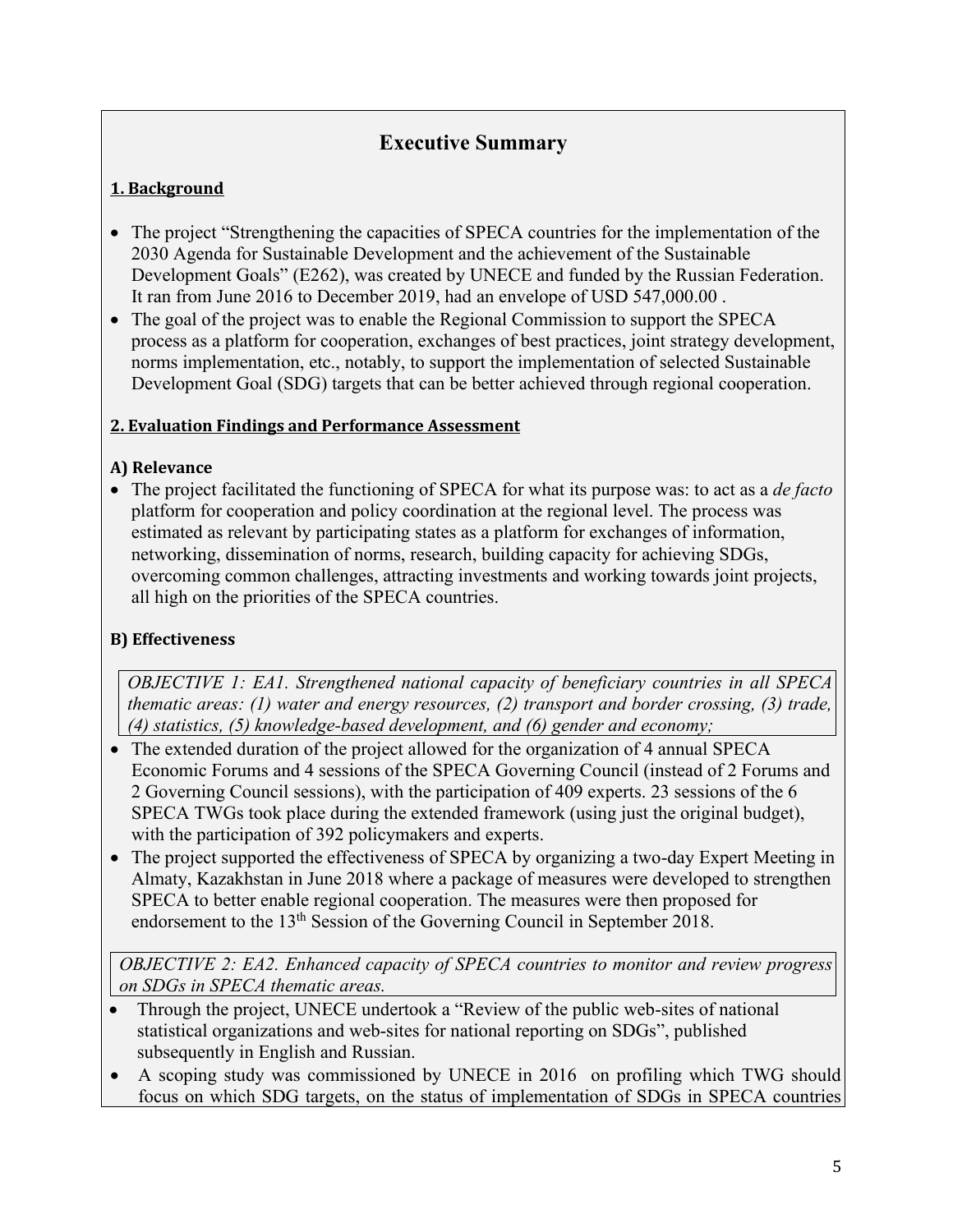and how the TWGs could monitor the achievement of the SDGs.

*OBJECTIVE 3: EA3. Improved cooperation between SPECA countries.*

- 24 advisory services were provided by UNECE staff and resource and a number of concrete projects were developed with the support of the E262 project. The strength of cooperation through SPECA improved, the level of participation and interest of the SPECA countries in the annual events increased; Uzbekistan became fully involved in 2019 and studies, projects and trainings in all subject areas intensified.
- Follow up on the recommendations however is hampered by a lack of a dedicated Secretariat and the high staff turnover in national ministries with the ensuing loss of institutional memory.

# **C) Efficiency**

- All annual SPECA events, TWG sessions and studies were implemented as planned in the project document. Only the WG on Gender and Economy was delayed once by one year. The project budget was envisaged as seed money to build on and involve more partners and other projects. Without the cost sharing, some of the activities could not have taken place, especially not during the extended period.
- Collaboration with ESCAP in organizing the annual events on a bi-annual base was overall positive. Relations with the UN Resident Coordinators' system can be explored further. Certain development partners provided support for the work of specific WGs.

# **D) Sustainability**

- A number of different regional public goods were produced with support from the project, including: platform for cooperation; cross-border agreements; regional strategies; a number of studies and concrete projects; publication of materials from the SPECA process, such as the background materials and outcome documents from the 2019 SPECA events.
- The idea of a SPECA Fund was put forward by the UNECE for consideration by SPECA countries.
- A mechanism is needed in order to provide sustained funding both for organizing the SPECA annual meetings and enabling the implementation of the regional strategies developed by the WGs as well as the studies.

# **E) Gender and Human Rights**

• The project contributed to women's rights, including economic rights in the region, by providing support to the SPECA WG on Gender and SDGs. However, there was no evidence that the rights-based or the gender lenses approaches were used in the design, implementation and results other than ensuring the participation of women in meetings, the management of the SPECA WGs and among consultants under the project.

# **4) Conclusions and Recommendations**

- SPECA countries value SPECA as a process. Without the E262 project, UNECE would not have been able to support this process to the extent it did for the past four years.
- The question of funding for the process remains on the table. So far, the two UN Regional Commissions have found *ad hoc* ways to go on funding the meetings, and this E262 project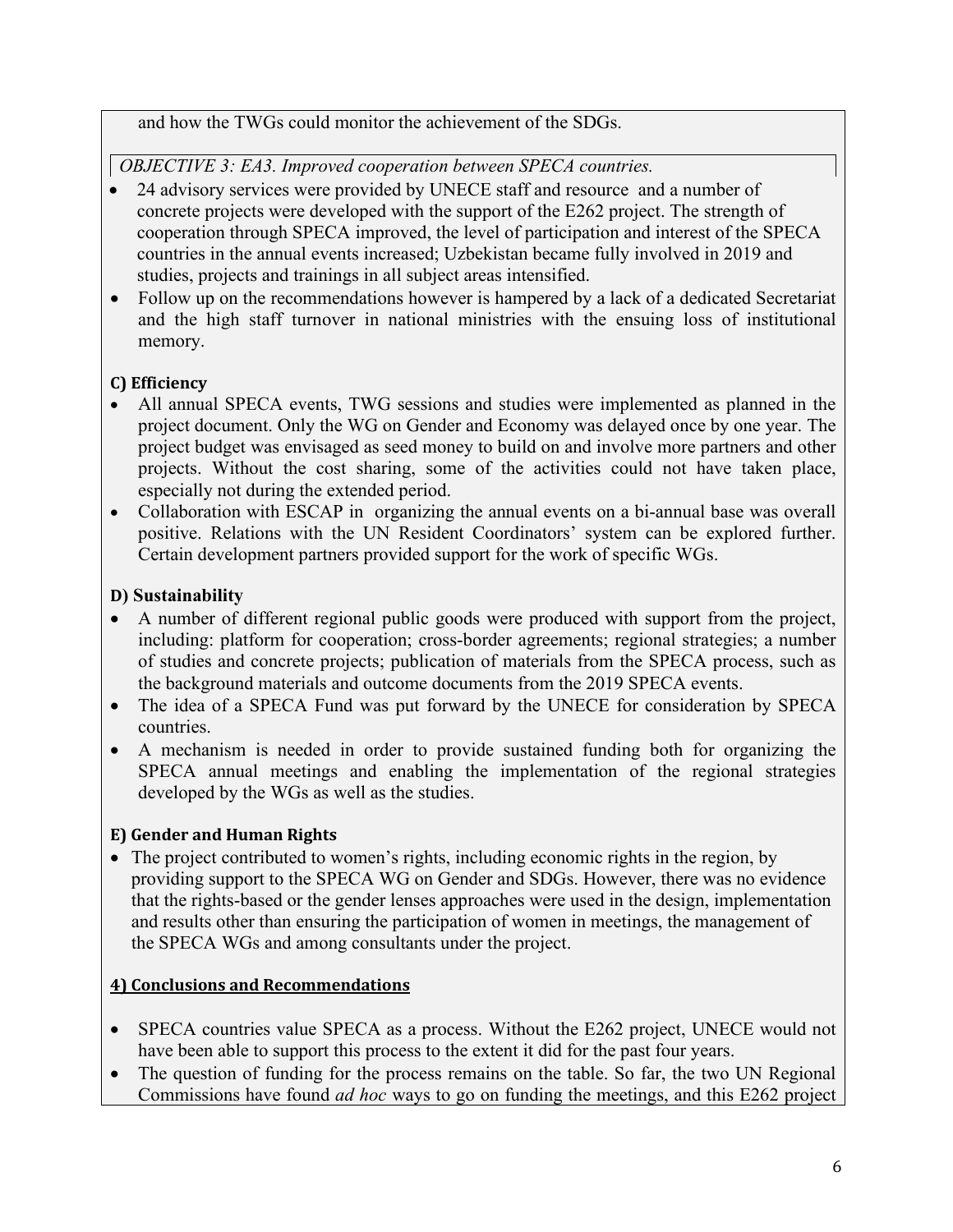was indispensable for UNECE to make this happen.

• If the SPECA Fund eventually becomes established and is able to raise significant funds, a percentage could be devoted solely to covering administrative/operational costs in order to continue organizing the meetings. Until that time, it is imperative that other sources of funding are found.

# *Recommendations*

- **1) Streamlining and improving the organization of the SPECA meetings:** Rationalize on time, travel and ensuring continuity by trying to hold WG sessions, the Economic Forum and the Governing Council meetings together during four days.
	- $\checkmark$  Consider turning the Economic Forums into opportunities for more dynamic exchanges through round table formats instead of conference modality which consist of lots of papers and little discussions.
	- $\checkmark$  Rethink the format of reporting conclusions and recommendations from the various meetings. This could involve shortening documentation, revisiting recommendations stemming from the WGs and Economic Forums to make them more concrete, feasible and measurable.

## **2) Strengthening mechanisms for follow-up:**

- $\checkmark$  Documents coming out of the various meetings should become live documents that have an action plan and a system for follow-up and not be simply uploaded on a static UN website.
- $\checkmark$  Considering ways to allow networking of experts, policy advising, discussions between TWGs, experts and national authorities by creating more online platforms. Constant and sustained dialogue can continue on specific issues through guided online discussions.
- $\checkmark$  The designation of a Secretariat could make the follow up to recommendations and decisions an on-going task, relieving from the responsibility of the UNECE and ESCAP substantive divisions.
- $\checkmark$  Accelerate the nomination of Focal Points for SPECA and for the TWGs.

# **3) Strengthening the work of the Thematic Working Groups**

- $\checkmark$  Review the ToRs of Working Groups to make them more targeted and focused on developing and implementing concrete outputs such as strategies with concrete action plans for their implementation.
- $\checkmark$  Encourage the WG on Gender and SDGs and the WG on Statistics to render more substantive and systematic support to the other TWGs.
- $\checkmark$  Reinforce the capacity of experts to be able to mainstream concerns of women's rights and the rights based approach in the work of the TWGs and Economic Forums.

### **4) Improving cooperation and coordination with other UN and international entities working in the SPECA region**

- $\checkmark$  The UN Resident Coordinator System, as representative of the UN at the national level, could be formally enlisted for follow-up on the implementation of recommendations at the SPECA country level.
- $\checkmark$  Increase cooperation/harmonization between the two Regional Commissions in order to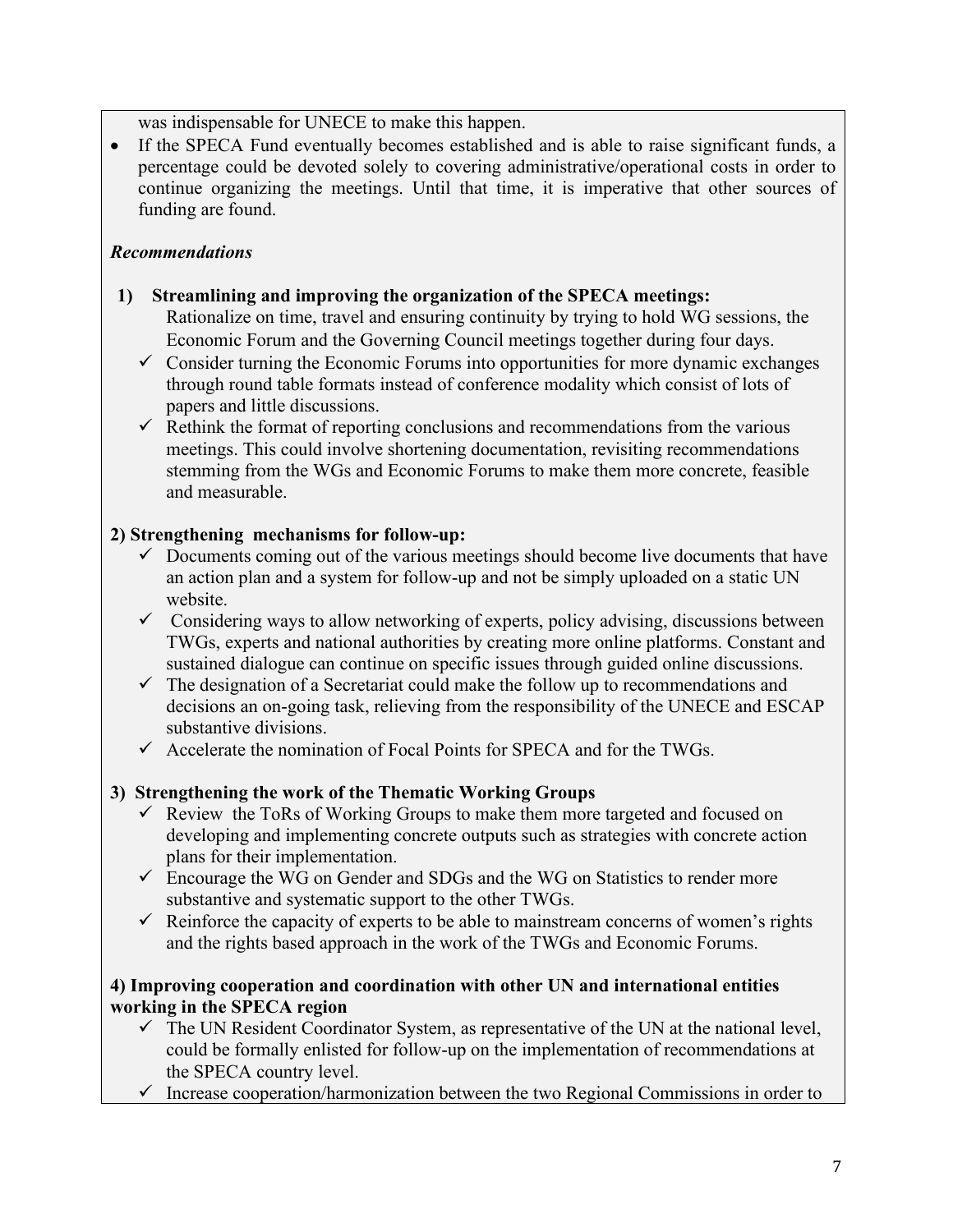pool funding.

 $\checkmark$  Coordinate/cooperate more closely with other regional processes in order to share resources, studies, projects etc.

# **5) Reinforcing the sustainability of support to the SPECA process**

- $\checkmark$  Find a mechanism in order to sustain the operational cost of supporting the SPECA process, such as the organization of annual meetings.in a more systematic and less ad hoc way. This could be done for example by either ensuring that any eventual Trust Fund has a budget for operational support, or through encouraging more systematic contribution from SPECA countries, or by pooling of resources between the two Regional Commissions and devoting it to the sole purpose of organizing the annual meetings of SPECA institutions.
- $\checkmark$  Intensify efforts to ensure sustained funding to develop further projects/financing for the implementation of the Ashgabat Initiative; the SPECA Trade Facilitation Strategy; the SPECA innovation Strategy, the regional study on procedural and regulatory barriers to trade, an updated SDG scoping study etc.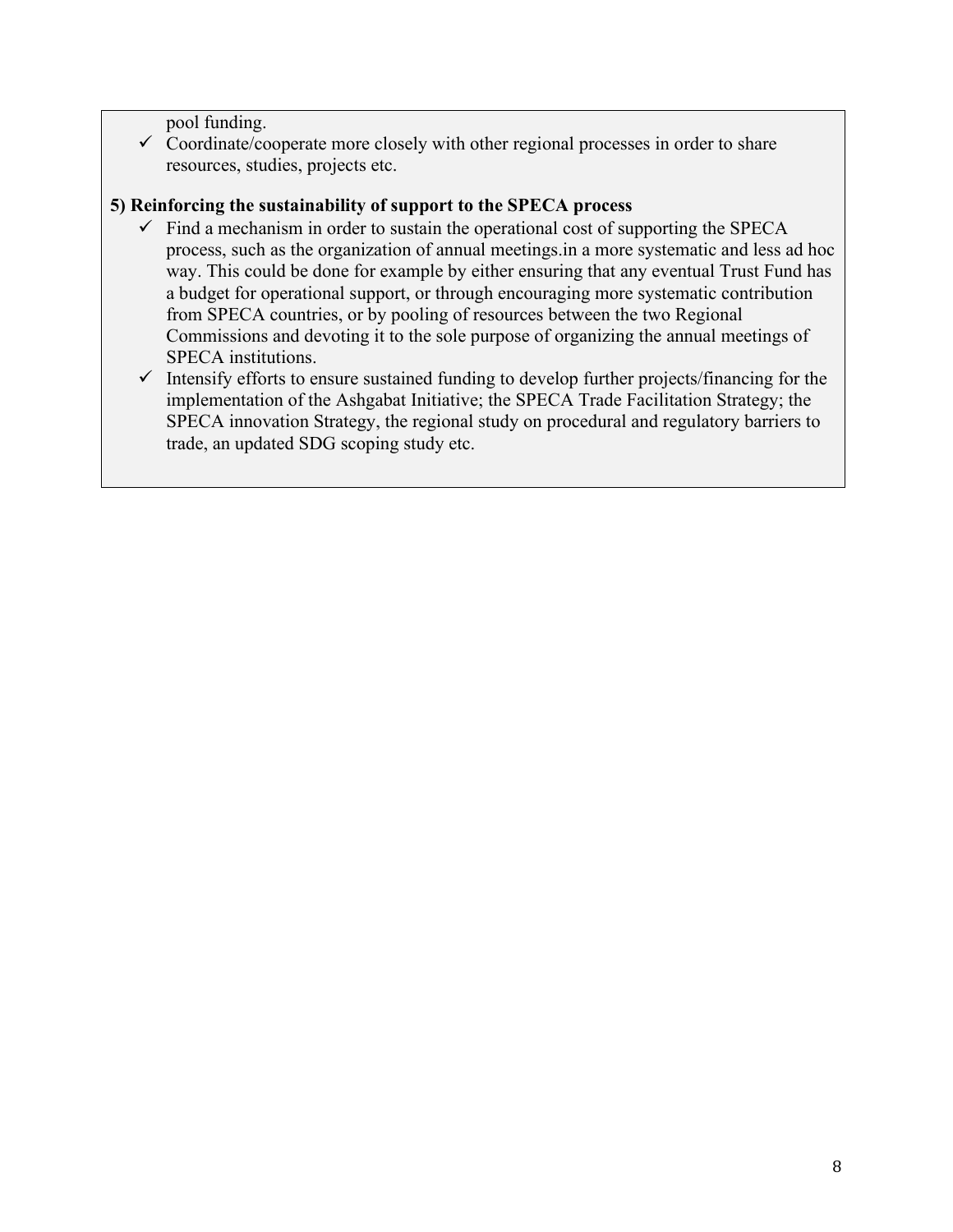# **1. Background, Purpose and Scope of the Evaluation**

#### **Background of the project**

The United Nations Special Programme for the Economies of Central Asia (SPECA) was established on 26 March 1998 by the Tashkent Declaration signed by the Presidents of the Republic of Kazakhstan, the Kyrgyz Republic, the Republics of Tajikistan, the Republic of Uzbekistan, and the Executive Secretaries of the two Regional Commissions in charge of jointly supporting the Programme: the United Nations Economic Commission for Europe (UNECE) and the United Nations Economic and Social Commission for Asia and the Pacific (ESCAP).[1](#page-8-0) The Islamic Republic of Afghanistan and the Republic of Azerbaijan and Turkmenistan joined the Programme later as per their own request.

The project being evaluated, "Strengthening the capacities of SPECA countries for the implementation of the 2030 Agenda for Sustainable Development and the achievement of the Sustainable Development Goals", was created by UNECE and funded by the Russian Federation in order to allow the Regional Commission to be able to support the SPECA process.

SPECA was originally designed with the purpose of forging regional economic cooperation among participating countries in areas where UNECE and ESCAP have comparative advantage, namely transport, water (the environment), energy and trade. It aimed to support economic development, transition of the economies to market principles, and their integration into the economies of Europe and Asia, especially given the fact that six of the seven SPECA countries are Landlocked Developing Countries (LLDCs) and one (Afghanistan) is a Least Developed Country (LDC). SPECA aimed to forge cooperation in an area where cooperation was not forthcoming, despite the potential benefits.

The SPECA Governing Council, at its 10th session held in 2015 in Dushanbe, further reiterated support for the SPECA framework to act as a mechanism for regional cooperation to achieve the Sustainable Development Goals (SDGs) and the 2030 Agenda for sustainable development in the

<span id="page-8-0"></span><sup>1</sup>Afghanistan, Azerbaijan, Kazakhstan, Kyrgyzstan, Tajikistan, Turkmenistan and Uzbekistan are the countries participating in SPECA in 2020. Document A/62/7/Add.40 of the General Assembly from 15 July 2008 noted in paragraph 68 that "The United Nations Special Programme for the Economies of Central Asia (SPECA) is jointly carried out by two regional commissions (ECE and ESCAP)." The UNECE strategic framework for the period 2018- 2019 (doc. A/71/6 (Prog.17)) states in paragraph 17.6 "The United Nations Special Programme for the Economies of Central Asia, jointly implemented by ECE and the Economic and Social Commission for Asia and the Pacific, will continue to serve as the major framework for ECE cooperation with other relevant stakeholders in Central Asia." The "Proposed programme budget for 2020", part V: Regional cooperation for development, section 20: Economic development in Europe, Programme 17: Economic development in Europe, Subprogramme 6: Trade: enhance trade facilitation, agricultural quality standards and regulatory and trade-related economic cooperation for the transition to sustainable economic growth and sustainable production and consumption in the ECE region and beyond (e.g. for the SPECA region).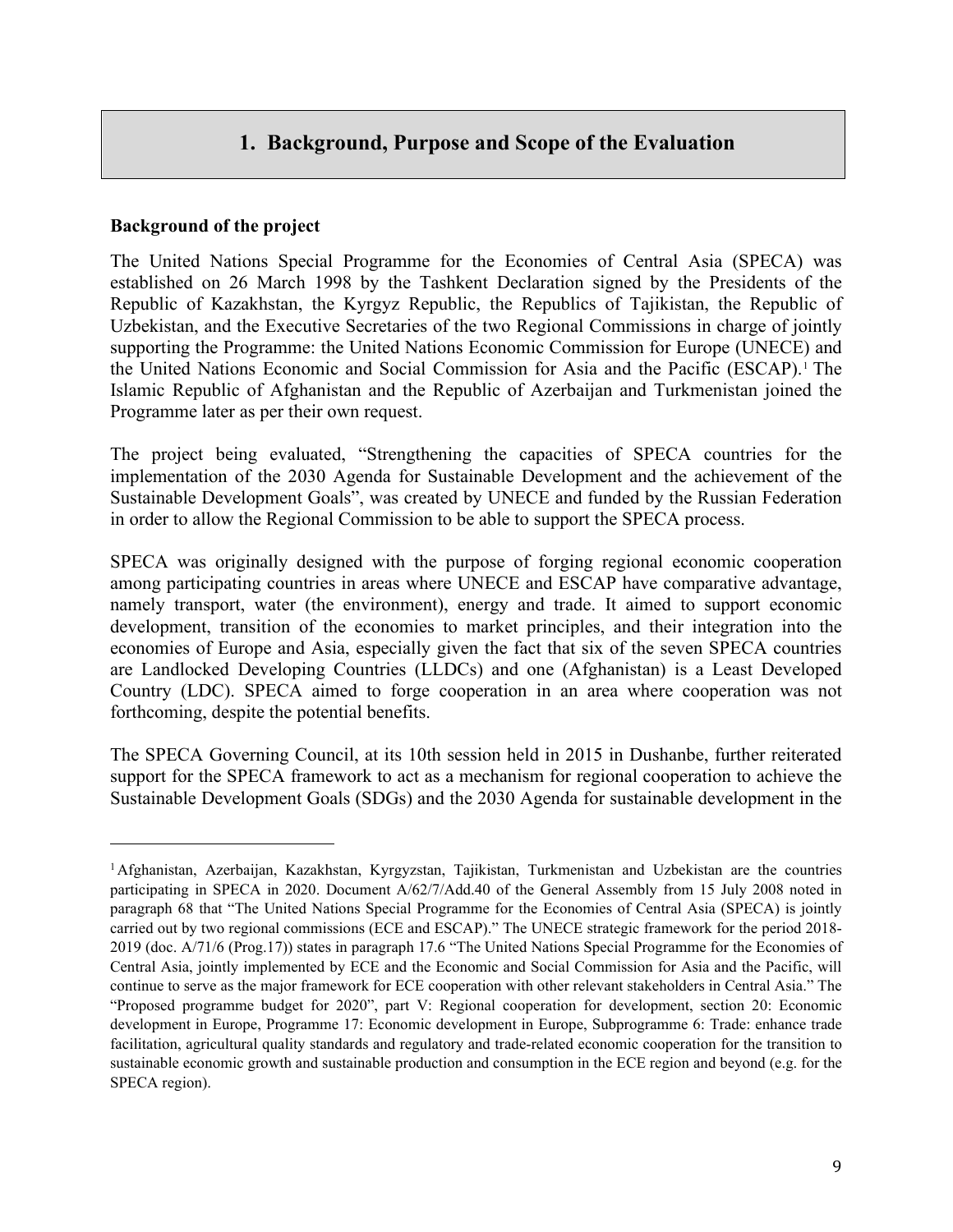sub-region.<sup>[2](#page-9-0)</sup> The project under evaluation (E262) was designed to provide resources for this important shift of SPECA. The 20th anniversary of the founding of SPECA was celebrated in Almaty, Kazakhstan in September 2018 during the 13<sup>th</sup> Session of the Governing Council with an emphasis on this shift. One of the first activities under the E262 project in 2016 was a scoping study, prepared by an expert from Kazakhstan: on which SDG targets each SPECA Working Group should concentrate. We will refer to this study throughout this report.

A key stakeholder Expert Meeting was organized under the E262 project in June 2018 in order to review recommendations of an evaluation on the performance of SPECA in fulfilling its mandate<sup>[3](#page-9-1)</sup> which had been prepared based on the approval of the  $11<sup>th</sup>$  Session of the SPECA Governing Council (November 2016 in Ganja, Azerbaijan). The key results and recommendations of the SPECA Evaluation and the Expert Meeting were presented at the 13<sup>th</sup> session of the Governing Council (September 2018 in Almaty, Kazakhstan). Options for the future development of SPECA were discussed with country representatives at the December 2017 Governing Council session in Dushanbe, Tajikistan, and the September 2018 session in Almaty. The sessions of the Governing Council in September 2018 in Almaty and November 2019 in Ashgabat considered the recommendations of the Expert Group and further endorsed the importance of SPECA as a platform for policy discussions and cooperation on achieving selected SDGs and targets that will be better implemented through bilateral and sub-regional cooperation.

In order to enable the UNECE to support the SPECA process in translating this political declaration into specific activities and initiatives that would help participating countries address regional and transboundary issues, the project "Strengthening capacities of SPECA countries for the implementation of the 2030 Agenda for Sustainable Development and the achievement of the Sustainable Development Goals" (known as E262) was launched in 2016. The project was designed to support the SPECA process so that it could, in turn, contribute to build trust in regional cooperation by encouraging information, knowledge, and best practice sharing, dialogue, joint project implementation, strategy development etc. The project was implemented by the UNECE, where substantive divisions of UNECE provided support for the various working groups, while the key partner for the implementation was ESCAP, which shared the responsibility to support the SPECA institutions since its foundation together with UNECE. Each Regional Commission was in charge of organizing the meetings of the main SPECA institutions (mainly Economic Forum and Governing Council) in alternating years.

<span id="page-9-0"></span><sup>2</sup> The Declaration of the  $10<sup>th</sup>$  session stated, "We reconfirm that SPECA, as envisaged at the 2014 session of its Governing Council in Ashgabat, has a strong potential for supporting and facilitating the achievement of the SDGs. The SPECA framework, including its Governing Council, Economic Forums, and Working Groups as well as projects implemented under its aegis, can provide an important platform for supporting progress towards many of the SDGs through the exchange of best practice, capacity-building, joint development and implementation of regional projects and the sharing of experience on the use of new financial mechanisms and partnerships." (http://www.unece.org/fileadmin/DAM/SPECA/documents/gc/session10/DECLARATION of the 10th session of the SPECA Governing Council ENGLISH.pdf), while the Report of the Governing Council stated: "…SPECA offers a neutral sub-regional framework for supporting and monitoring regional efforts to achieve the SDGs…" (http://www.unece.org/fileadmin/DAM/SPECA/documents/gc/session10/Report\_of\_the\_10th\_session\_of\_the\_SPEC A\_Governing\_Council.pdf)

<span id="page-9-1"></span><sup>&</sup>lt;sup>3</sup>The Evaluation Report can be found in English and Russian on the following web sites [http://www.unece.org/fileadmin/DAM/SPECA/documents/gc/session\\_13/SPECA\\_Evaluation\\_Report\\_ENG.pdf;](http://www.unece.org/fileadmin/DAM/SPECA/documents/gc/session_13/SPECA_Evaluation_Report_ENG.pdf) [http://www.unece.org/fileadmin/DAM/SPECA/documents/gc/session\\_13/SPECA\\_Evaluation\\_Report\\_RUS.pdf](http://www.unece.org/fileadmin/DAM/SPECA/documents/gc/session_13/SPECA_Evaluation_Report_RUS.pdf)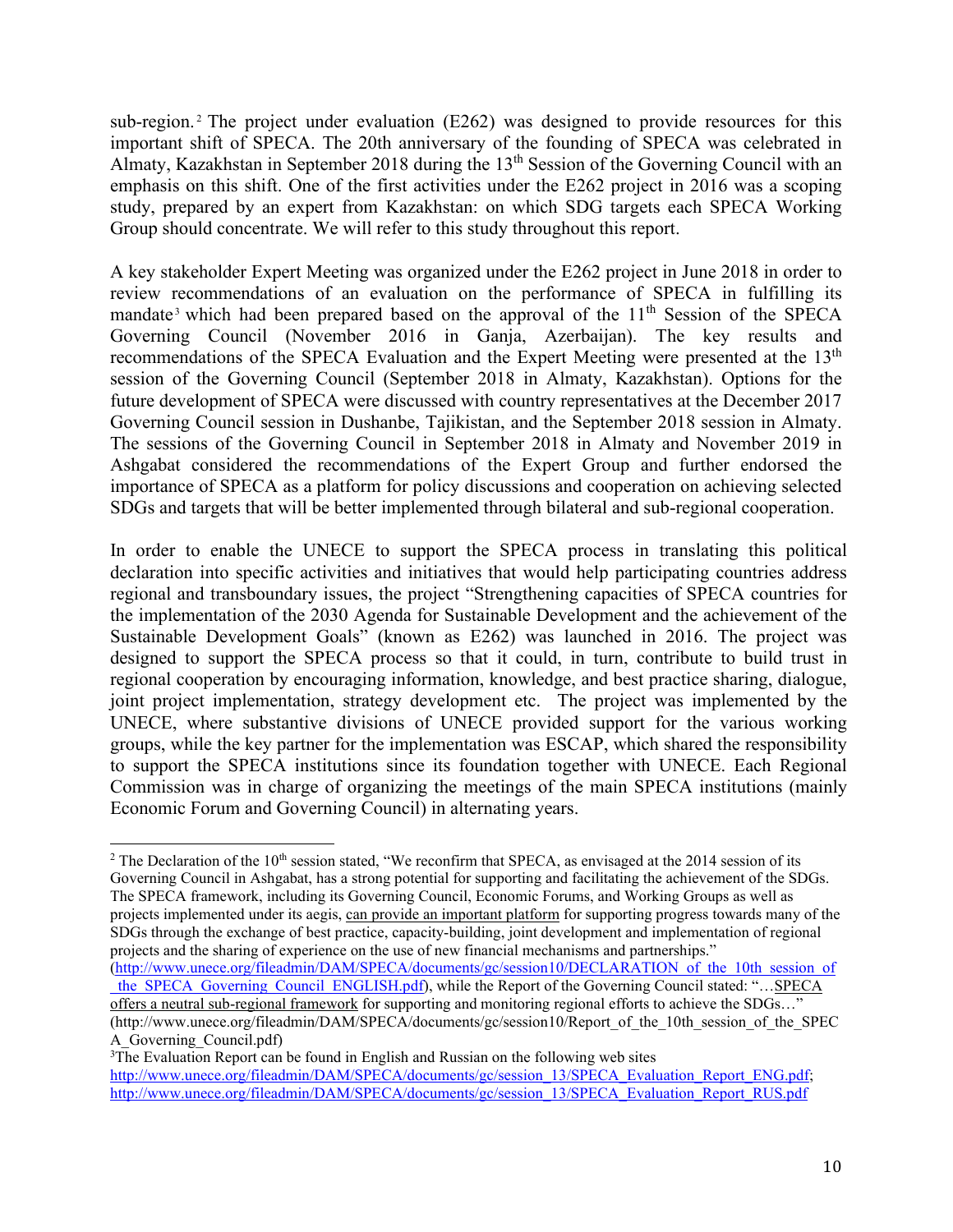At the time this evaluation was being prepared, discussions were being held among participating countries and the UNECE about the creation of a SPECA Trust Fund.

The E262 project, implemented by the UNECE in support of the SPECA process, was originally supposed to run from June 2016 to May 2018, but was extended until December 2019 for a total of 30 months. It had an envelope of USD 547,000 and was entirely financed by the Russian Federation.

The main objective of the project was to strengthen the capacities of SPECA countries for the implementation of the 2030 Agenda for Sustainable Development and the achievement of the SDGs. The project envisaged the following expected accomplishments and activities:

| <b>Expected accomplishments (EA)</b>                                                                                                                                                                                | <b>Main activities</b>                                                                                                                                                                                                                                                    |
|---------------------------------------------------------------------------------------------------------------------------------------------------------------------------------------------------------------------|---------------------------------------------------------------------------------------------------------------------------------------------------------------------------------------------------------------------------------------------------------------------------|
| EA1. Strengthened national capacity<br>of beneficiary countries in all SPECA<br>thematic areas: $(1)$ water, energy and<br>environment, (2) transport and border<br>crossings, $(3)$ trade, $(4)$ statistics, $(5)$ | A1.1. Organization of maximum 12 sessions of the<br>SPECA Thematic Working Groups in the areas of water,<br>energy and the environment, transport and border<br>crossings, trade, statistics, knowledge-based development<br>and gender and economy (6 meetings per year) |
| knowledge-based development, and<br>(6) gender and economy;                                                                                                                                                         | A1.2. Organization of 2 annual SPECA Economic Forums<br>and 2 sessions of the SPECA Governing Council (one per<br>year);                                                                                                                                                  |
|                                                                                                                                                                                                                     | A1.3. Organization of 1 expert group meeting to review<br>the institutional and governance structure of SPECA;                                                                                                                                                            |
| EA2. Enhanced capacity of SPECA<br>countries to monitor and review                                                                                                                                                  | A2.1. Preparing a framework document on the role of<br>SPECA and its TWGs in the sub-regional follow-up;                                                                                                                                                                  |
| progress on SDGs in SPECA thematic<br>areas;                                                                                                                                                                        | A2.2. Conducting a sub-regional review of the<br>implementation of relevant SDGs in the SPECA region;                                                                                                                                                                     |
| EA3. Improved cooperation between                                                                                                                                                                                   | A3.1. Providing advisory services to SPECA countries;                                                                                                                                                                                                                     |
| SPECA countries.                                                                                                                                                                                                    | A3.2. Developing project proposals in the areas of<br>SPECA's mandate and mobilizing resources for their<br>implementation.                                                                                                                                               |

#### **Evaluation objective and outcomes**

The purpose of this evaluation is to assess the relevance, effectiveness, efficiency and sustainability of the project "Strengthening capacities of SPECA countries for the implementation of the 2030 Agenda for Sustainable Development and the achievement of the Sustainable Development Goals" (E262). The evaluation was prepared by an individual consultant hired by UNECE who was greatly supported by long term current and former UNECE staff who had been involved with SPECA continuously for many years.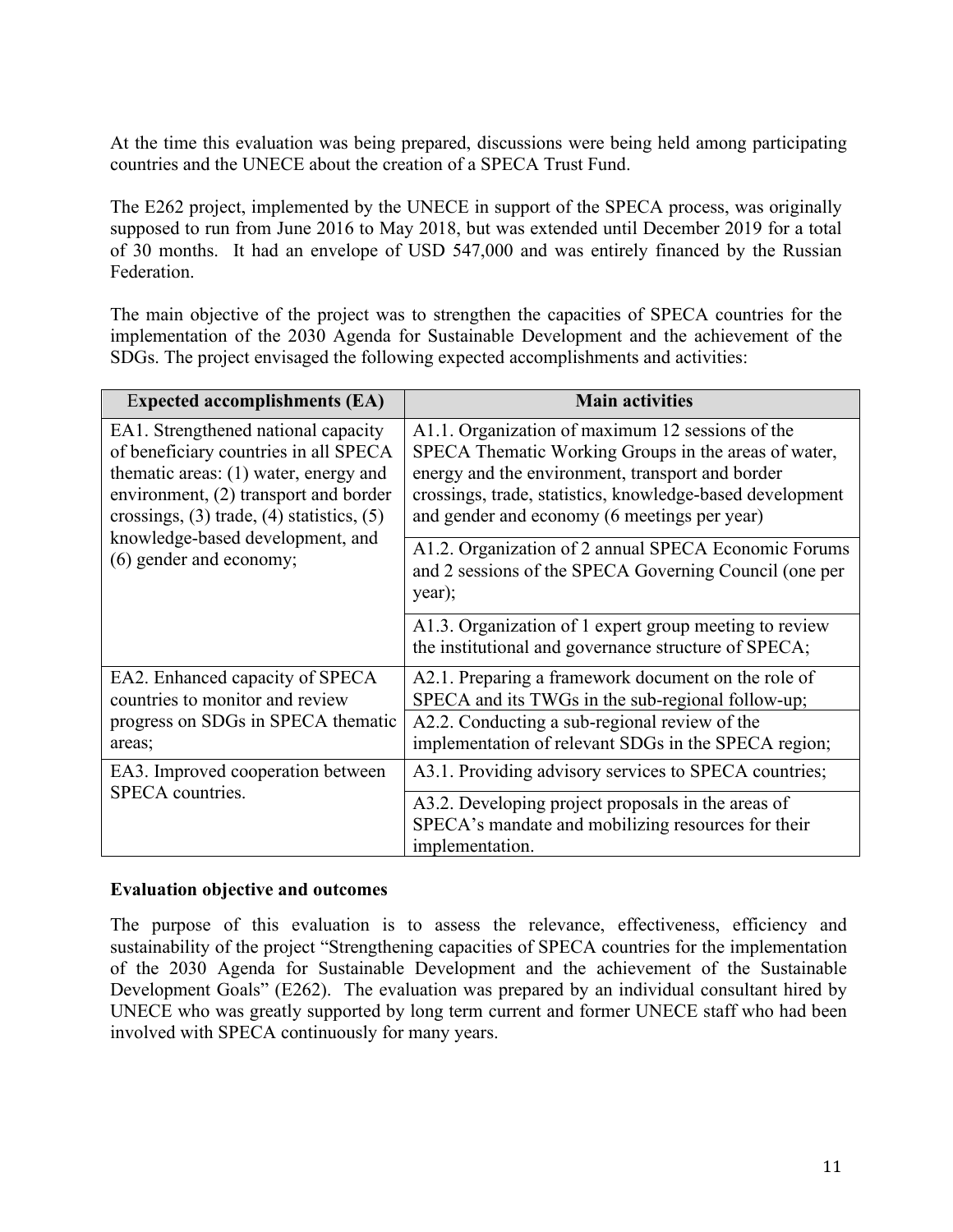This evaluation looked at:

(a) The relevance and effectiveness of the project's design and implementation in support of cooperation between SPECA countries and their achievement of the SDGs (*Relevance*);

(b) Results achieved by the project in terms of reaching the initial objectives; *(Effectiveness*);

(c) The efficiency of the project in terms of adequate use of resources in relation to outputs (*Efficacy/efficiency*);

(d) The degree to which the project's outputs will be sustained and potentially replicated in the future (*Sustainability*);

(e) Assessment of how gender mainstreaming and human-rights aspects were considered and incorporated in the course of the project's design and implementation.

The results of the evaluation are aimed to support the UNECE Secretariat in improving its services as well as future projects and activities in support of regional processes. The outcomes of the evaluation are also geared at contributing to the broader lessons learned regarding supporting regional cooperation processes for the achievement of SDGs.

The evaluation can also be used to highlight how the contribution from the Russian Federation has effectively supported a regional network through this project. Should the donor wish to continue its support, it will have an overview of how the first project led to concrete outcomes and outputs. The findings can be beneficial for the SPECA participating countries to make better use of SPECA and its institutions to achieve sustainable development nationally and improve cooperation regionally.

Both donor and implementer can use the findings and concrete recommendations of the Evaluation Report, coupled with the Management Response to the evaluation, and the annual progress reports, in order to fine-tune follow-up projects in support of SPECA.

### **Scope of the evaluation**

The evaluation covered the support for the SPECA process for the full period of the project, from June 2016 to December 2019. It covered the organization of the Economic Forums, Governing Council and Thematic Working Group sessions in 2016, 2017, 2018, and 2019. ESCAP was responsible for organizing the high-level SPECA events in 2016 and 2018, yet through the project UNECE provided the substantive work on preparing documents and the proper functioning of the events in 2016 and 2018 as well, following a procedure established in SPECA.

The evaluation used the traditional indicators of the Organisation for Economic Co-operation and Development (OECD) (namely relevance, effectiveness, efficiency, and sustainability), as corresponding to the UNECE Evaluation Policy and the UNEG norms and standards. As per the Terms of Reference (TOR) of the consultant<sup>[4](#page-11-0)</sup>, the OECD evaluation criteria of 'impact' was not analyzed, because the impact of a project on the process of cooperation is usually measurable in a longer timespan after the project has ended.

<span id="page-11-0"></span><sup>4</sup> Please refer to the Terms of Reference for the Evaluation found in Annex E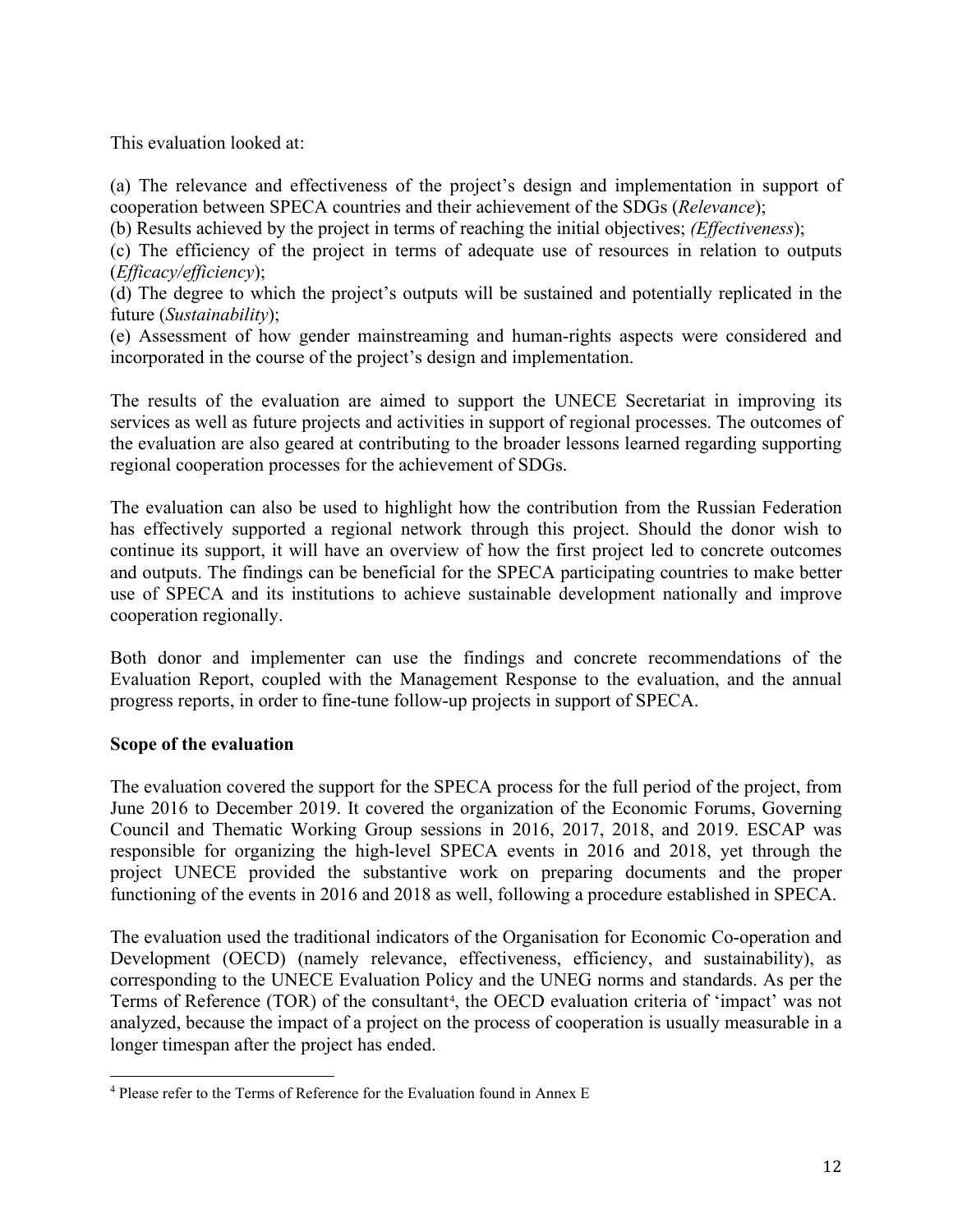# **2. Methodology**

#### **Evaluation methodology**

The evaluation used the following sources:

- 1. A desk review of relevant strategic and meeting documents, including those resulting from the annual SPECA events and Thematic Working Group (TWG) activities and outputs (Terms of References (TOR) of SPECA and all of its institutions, Evaluation of SPECA, Progress Reports, Documents adopted by the Governing Council, Economic Forums and TWG sessions, research papers).
- 2. Interviews with government representatives of SPECA countries during the annual SPECA events in Ashgabat, Turkmenistan and the 14<sup>th</sup> Session of the SPECA Governing Council in November 2019.
- 3. Interviews with relevant staff from UNECE supporting the six Thematic Working Groups, administrative and finance staff and former experts involved with SPECA.
- 4. Interviews with dedicated staff covering SPECA at ESCAP, including from the ESCAP Sub-regional Office for North and Central Asia (SONCA). Representatives of other stakeholder organizations (UN Resident Coordinators, UNDP, UNRCCA).
- 5. Interviews with representatives of the donor, the Russian Federation during the SPECA events in Ashgabat in November 2019.
- 6. As much as possible, efforts were made to interview both men and women. As it happened, most of the heads of delegations from SPECA countries attending the Governing Councils were men, while many of the respondents involved or active in the TWGs were women, as were representatives of international organizations.
- 7. A review of SPECA media coverage, 2017-2019 consisting of articles published in the media (social media, online and newspaper) compiled by UNECE.
- 8. Previous interviews conducted in SPECA countries among experts and government officials as well as with key staff of the two UN Regional Commissions conducted for the 2018 SPECA Evaluation that this consultant had undertaken for ESCAP.

The data gathered for the evaluation was gender responsive as much as possible. Information about the participation of men and women in the various projects has been included when available.

The process of the evaluation as well as the preparation of the report were hampered by the onslaught of lockdowns caused by COVID-19 which added constraints including limitations to travel, divergence of priorities and attention etc. Given these circumstances, a number of interviews had to be done remotely. UNECE also accepted to extend the initial schedule

### **Key evaluation questions**

The evaluation was designed to provide answers to key questions listed below in order to assess whether the project delivered the optimal outcomes in the most efficient way, and to identify key lessons learnt in the process: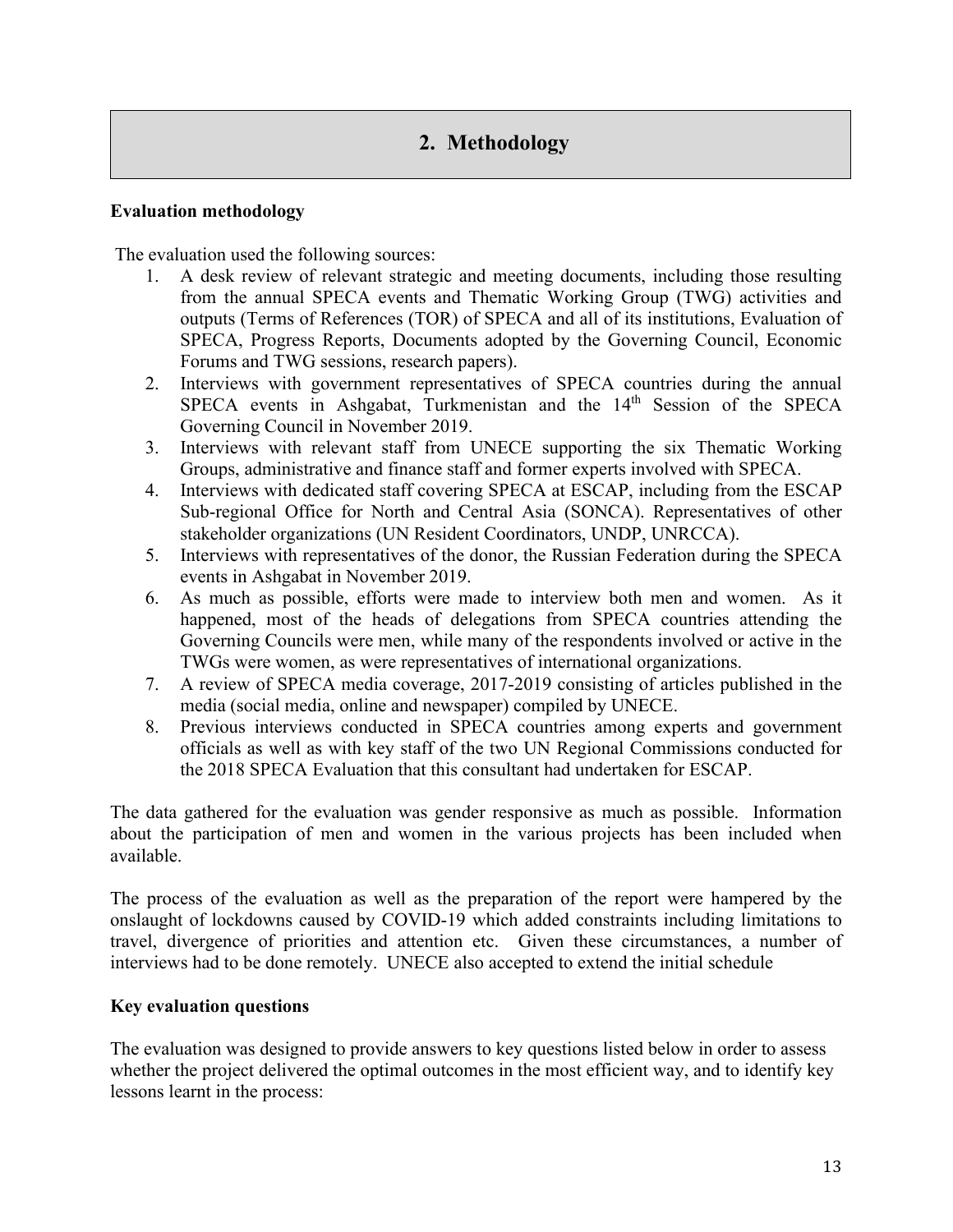|                      | <b>Key evaluation questions</b>                                                                                                                                                                                                                                                                                                                                                                                                                                                                                                                                                                                                                                                                                                                      | <b>Evaluation Reference Guidelines</b><br>and judgment points                                                                                                                                                                                                                                                                                                                                                                                                                                                                       |
|----------------------|------------------------------------------------------------------------------------------------------------------------------------------------------------------------------------------------------------------------------------------------------------------------------------------------------------------------------------------------------------------------------------------------------------------------------------------------------------------------------------------------------------------------------------------------------------------------------------------------------------------------------------------------------------------------------------------------------------------------------------------------------|-------------------------------------------------------------------------------------------------------------------------------------------------------------------------------------------------------------------------------------------------------------------------------------------------------------------------------------------------------------------------------------------------------------------------------------------------------------------------------------------------------------------------------------|
| Relevance            | In what ways was the project relevant<br>to support sub-regional cooperation?<br>To what extent did the activity<br>respond to the priorities and needs of<br><b>UNECE</b> member States that are<br>SPECA participating countries?<br>What is the relevance of the activity<br>for the broader work of UNECE?<br>How did it contribute to maintaining<br>the relevance of the SPECA<br>Programme in general (maintaining a<br>sub-regional network in support of the<br>SDGs, as sub-regional collaboration<br>is required by the UN development<br>pillar reform)?<br>To what extent support for a unique<br>regional cooperation platform was<br>useful for maintaining a network in<br>support for sustainable development<br>of the sub-region; | • Relevance of the<br>Programme's concept and<br>design, both structurally and<br>the activities, within the<br>context of the region<br>• Responsiveness to situation<br>on the ground then and now<br>• Recognition of relevance to<br>country and regions' priorities<br>• Adaptability to change                                                                                                                                                                                                                                |
| <b>Effectiveness</b> | To what degree the project was<br>$\bullet$<br>successful in attaining the desired<br>results stated in the project document?<br>Did it support the SPECA networks?<br>To what extent are the outputs<br>$\bullet$<br>consistent with and relevant to the<br>overall objective and expected<br>accomplishments?<br>To what extent the expected<br>accomplishments of the activity were<br>achieved?<br>What were the challenges/obstacles<br>(if any) to achieving the expected<br>results?<br>How effective was the support to<br>implement the annual SPECA<br>Economic Forums and Governing<br>Council sessions?<br>Were the recommendations of the<br>annual sessions of the SPECA<br>Governing Councils, the SPECA                              | • Extent to which the immediate<br>objectives, results and<br>indicators of the Project have<br>been attained and how<br>effective has been the support<br>of SPECA institutions<br>• Achievements by result areas.<br>What factors influenced the<br>achievement/non-achievement<br>of the expected results.<br>• Degree and quality of support<br>provided by UNECE and<br>contribution to results<br>achieved.<br>• Structures' role in delivering<br>expected results. Did they<br>contribute to or hamper their<br>achievement |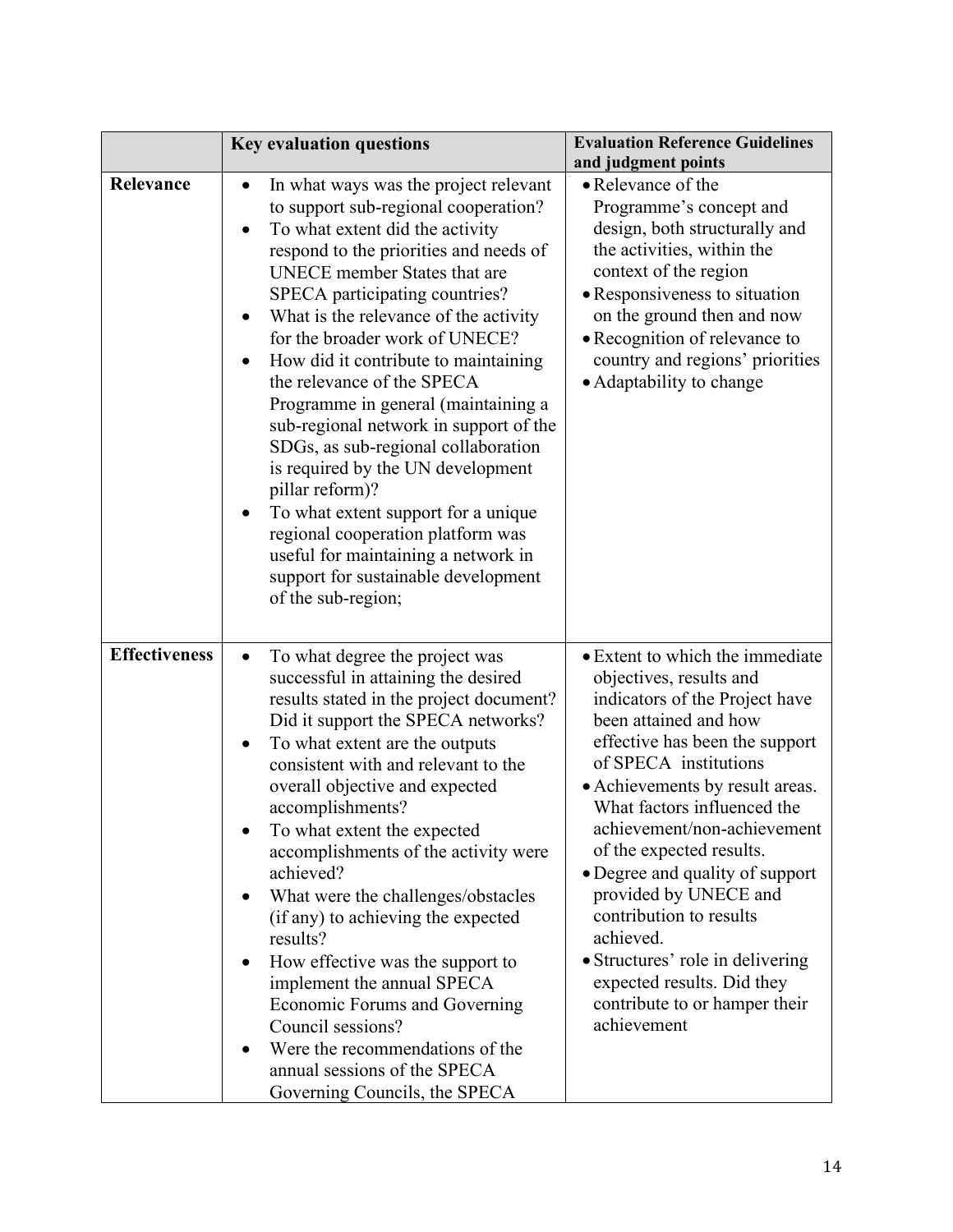|                   | <b>Key evaluation questions</b>                                                                                                                                                                                                                                                                                                                                                                                                                                                                                                                                                                                                                                                                                                                                                                                                                                                                                                       | <b>Evaluation Reference Guidelines</b><br>and judgment points                                                                                                                                                                                                                                                                                                                                     |
|-------------------|---------------------------------------------------------------------------------------------------------------------------------------------------------------------------------------------------------------------------------------------------------------------------------------------------------------------------------------------------------------------------------------------------------------------------------------------------------------------------------------------------------------------------------------------------------------------------------------------------------------------------------------------------------------------------------------------------------------------------------------------------------------------------------------------------------------------------------------------------------------------------------------------------------------------------------------|---------------------------------------------------------------------------------------------------------------------------------------------------------------------------------------------------------------------------------------------------------------------------------------------------------------------------------------------------------------------------------------------------|
|                   | Economic Forums and the 2018<br><b>SPECA Evaluation effectively</b><br>implemented through this project?                                                                                                                                                                                                                                                                                                                                                                                                                                                                                                                                                                                                                                                                                                                                                                                                                              |                                                                                                                                                                                                                                                                                                                                                                                                   |
| <b>Efficiency</b> | Were the planned activities carried<br>$\bullet$<br>out on time as intended?<br>To what extent the resources made<br>$\bullet$<br>available through this project<br>contributed to the achievement of the<br>objective?<br>Did the countries mobilize sufficient<br>in-kind and financial resources to<br>supplement the activities and<br>objectives of the project?<br>What was the efficiency of<br>collaboration with other agencies,<br>development partners, civil society<br>and the business community?<br>Were the activities implemented in<br>$\bullet$<br>the most efficient way compared to<br>alternatives? In particular, how do the<br>costs and use of resources compare<br>with other similar projects (within<br>UNECE, other regional commissions,<br>other UN agencies, or other<br>organizations and initiatives)? Would<br>you propose any alternatives to<br>achieve the same results? If yes,<br>which ones? | • The quality and timeliness of<br>the implementation of<br>activities<br>• Extend to which intended<br>objectives, results were<br>achieved in a cost-efficient<br>manner.<br>• Nature of support provided.<br>Was it best suited to the<br>SPECA needs.<br>· Utilization of human and<br>financial resources. Did<br>alternative means exist; if so,<br>would they have been more<br>efficient. |
| Sustainability    | What were the regional public goods<br>$\bullet$<br>produced by SPECA with support<br>from this project?<br>How did the project contribute to the<br>$\bullet$<br>overall sustainability of the sub-<br>regional network of cooperation in the<br>sub-region? Did the project contribute<br>to enhancing the level of cooperation<br>among the SPECA countries?<br>What projects or project proposals,<br>$\bullet$<br>mobilizing additional resources, in the<br>areas of SPECA's mandate were<br>developed as a result of activities<br>under the E262 project?<br>How can the UN Resident                                                                                                                                                                                                                                                                                                                                          | · Quality and quantity of public<br>goods created and their use<br>beyond the project.<br>• Ability of the SPECA<br>institutions to operate with<br>reduced, or even no, technical<br>assistance in the future.<br>• Possible scope of future<br>support and recommendations<br>on how best the Project could<br>capitalize on its achievements.                                                  |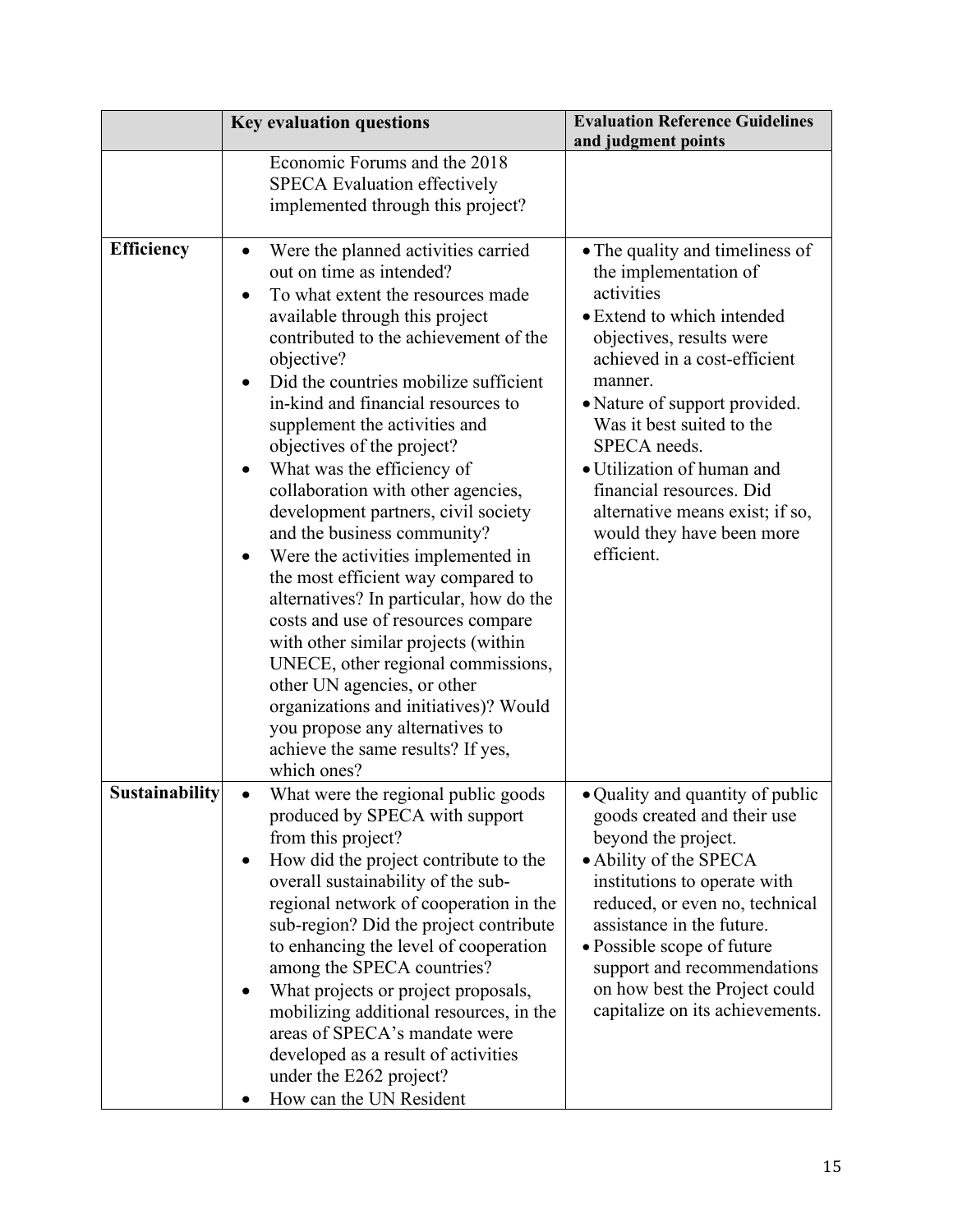|                                             | <b>Key evaluation questions</b>                                                                                                                                                                                                                                                                                                                                                                                                                        | <b>Evaluation Reference Guidelines</b><br>and judgment points                                                                                                                                        |
|---------------------------------------------|--------------------------------------------------------------------------------------------------------------------------------------------------------------------------------------------------------------------------------------------------------------------------------------------------------------------------------------------------------------------------------------------------------------------------------------------------------|------------------------------------------------------------------------------------------------------------------------------------------------------------------------------------------------------|
|                                             | Coordinators be more efficiently<br>involved in supporting SPECA<br>activities?                                                                                                                                                                                                                                                                                                                                                                        |                                                                                                                                                                                                      |
| <b>Gender and</b><br>Human<br><b>Rights</b> | Has the project helped to strengthen<br>the application of gender<br>mainstreaming principles and<br>contribute to substantial and<br>meaningful changes in the situation of<br>the most vulnerable groups?<br>Did the project apply gender and<br>$\bullet$<br>rights-based approaches in the design,<br>implementation and results of the<br>activities?<br>Did UNECE advocate for gender<br>equality and advancement of women<br>in the SPECA work? | of<br>Extend<br>women's<br>involvement<br>and<br>participation in activities of<br>the project<br>Application of rights based<br>$\bullet$<br>approach for the project<br>design and implementation. |

#### **Constraints and limitations of the evaluation**

While no budget had been foreseen for conducting field work for this evaluation within SPECA countries, this shortcoming was overcome in three different ways. Lack of fieldwork ended up not being too much of a handicap for the evaluation:

First, the consultant was able to attend the 14th Session of the Governing Council as well as the Economic Forum in Turkmenistan in November 2019 during which time she observed proceedings, negotiations, discussions and adoptions of decisions pertaining to the Governing Council, the Economic Forum and the Working Groups. During the two-day meeting, she was also able to set up interviews with each of the delegations attending from the SPECA countries, and as such, was able to directly speak to the highest authorities involved in SPECA decisions in the countries. During the Economic Forum, interviews were also set up with members of the donor country, Russia, as well as UN agencies (UNDP, UNRCCA, ESCAP) as well as ECO, a non-UN agency.

Second, the consultant, with the help of the UNECE Deputy Coordinator of SPECA, had access to all documents pertaining to the financial and administrative running as well as the focal points of the substantive divisions within the Regional Commission.

Third, the fact that the same consultant was used for the evaluation of SPECA in 2018 meant that much of the information gathered during the field work and country visits during September-December 2017 as well as during the 12th Session of the Governing Council in Dushanbe in December 2017 which the Consultant attended, were used as background information. However, the consultant refrained from using the conclusions of the SPECA evaluations to judge or evaluate this E262 project, given that the project to support the Programme is different from SPECA itself.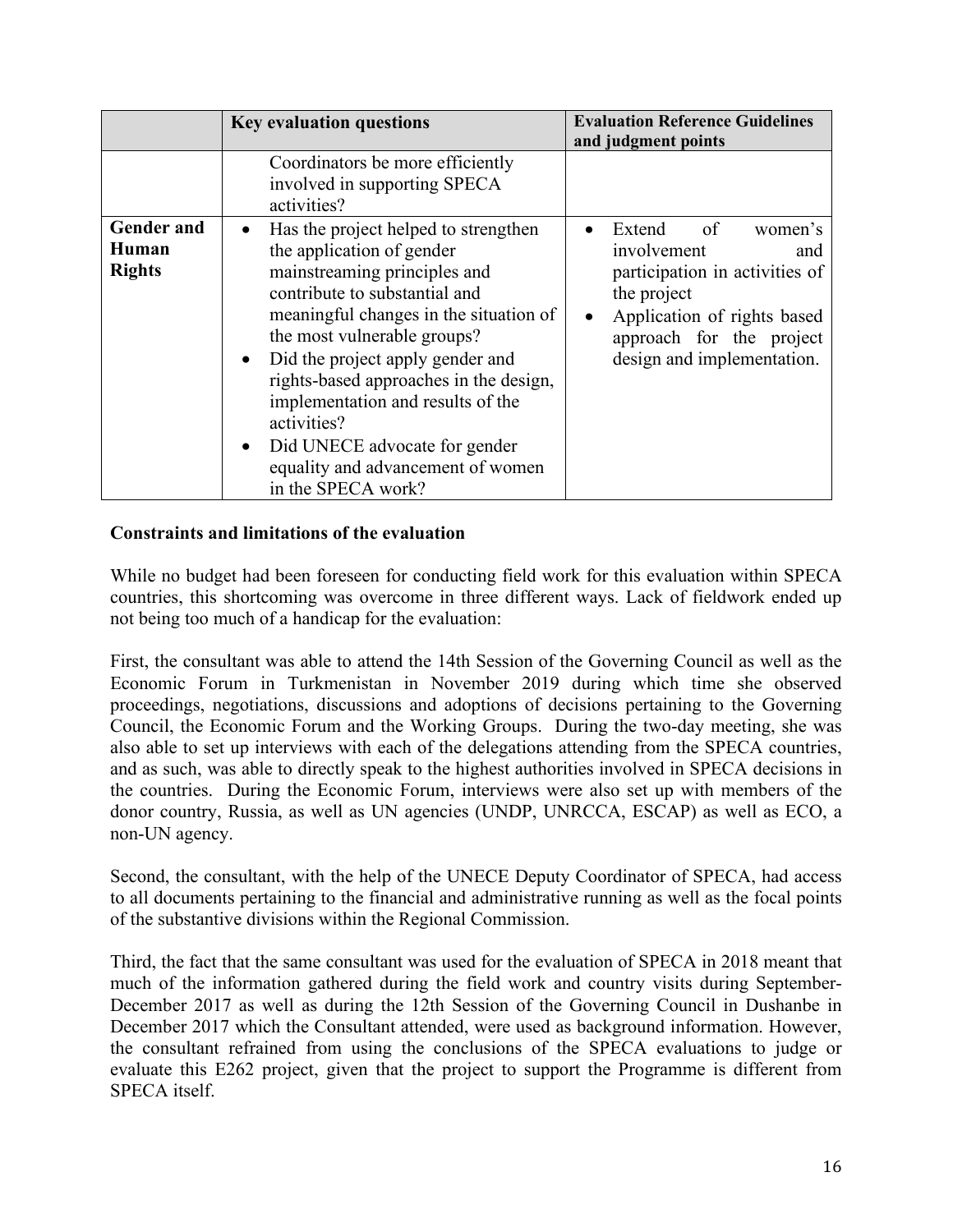The evaluation come up against a number of challenges which were either avoided or mitigated. Notably:

*There could have been overall limited interest in the Central Asian countries in engaging with the evaluation*  $\rightarrow$  However, given the high interest in the countries and the donor in the Ashgabat events in November 2019, their representatives at the 2019 SPECA Forum and Governing Council session, as well as the sessions of the SPECA Thematic Working Groups on Trade and on Sustainable Transport, Transit and Connectivity were active in responding to the interviews. In addition, the fact that the SPECA Evaluation of 2018 had already been discussed at two Governing Council sessions and an Expert Meeting, and that the findings of that evaluation had led to a number of changes and reforms in the way SPECA operated (in a way selected by the participating countries directly), they were willing to cooperate with the current evaluation. Having made a decision to reinforce the country ownership of SPECA as a UN Programme supported by the two Regional Commissions and the UN Resident Coordinators, Central Asian countries had made a willing choice to participate more in the ownership of the project and had a stake in the evaluation of the main project supporting the Programme.

*The evaluation could have been restrained by the loss of institutional memory in the Regional Commissions and at the level of SPECA countries.*  $\rightarrow$  This could have been a real limitation of the evaluation methodology given the high turnover of officials involved with SPECA within ministries of different countries as well as the changes in personnel within Regional Commissions. Furthermore, at the UNECE, the person considered as key in developing SPECA between 2003 and 2018, coordinating the support for the Programme and raising funds for it including for the project under review, and communicating with SPECA countries on their needs, Mr. Andrey Vasilyev, the Former Deputy Executive Secretary of UNECE and UNECE Coordinator of SPECA, passed away in October 2019. However, his views of the E262 Project which supported SPECA were related to the consultant throughout 2018, and as such were deemed valuable to use for this evaluation. Nonetheless, the evaluation consultant was able to count on the cooperation of other long term staff who had been involved with SPECA continuously for many years, including Mr. Mario Apostolov, UNECE Regional Advisor on Trade and Deputy Coordinator of SPECA, Ms. Mijidgombo Oyunjargal (Senior Research Assistant) and, especially, Ms. Tatiana Apatenko, who had been supporting SPECA as the Secretary to the SPECA Governing Council and preparing documentation for SPECA Governing Council sessions and Economic Forums since 2005 ( or preparing documentation for the SPECA Governing bodies since  $1998$ <sup>[5](#page-16-0)</sup> as UNECE staff member and then as consultant, including for the meetings for which ESCAP and not UNECE were responsible.

*Too few numbers of respondents because of limitations in terms of travel, duplication of the 2018 Evaluation etc.*  $\rightarrow$  Much of the information gathered for the 2018 Evaluation of SPECA during country visits were still be relevant to gauge opinions and evidence for the E262 Project, designed to support the SPECA process. Furthermore, as this evaluation was conducted during the months of lockdown because of COVID-19 in the winter of 2020, it had access to fewer

<span id="page-16-0"></span><sup>&</sup>lt;sup>5</sup> In 2005, the SPECA Regional Advisory Committee was renamed the SPECA Governing Council – Reform of SPECA (SPECA II)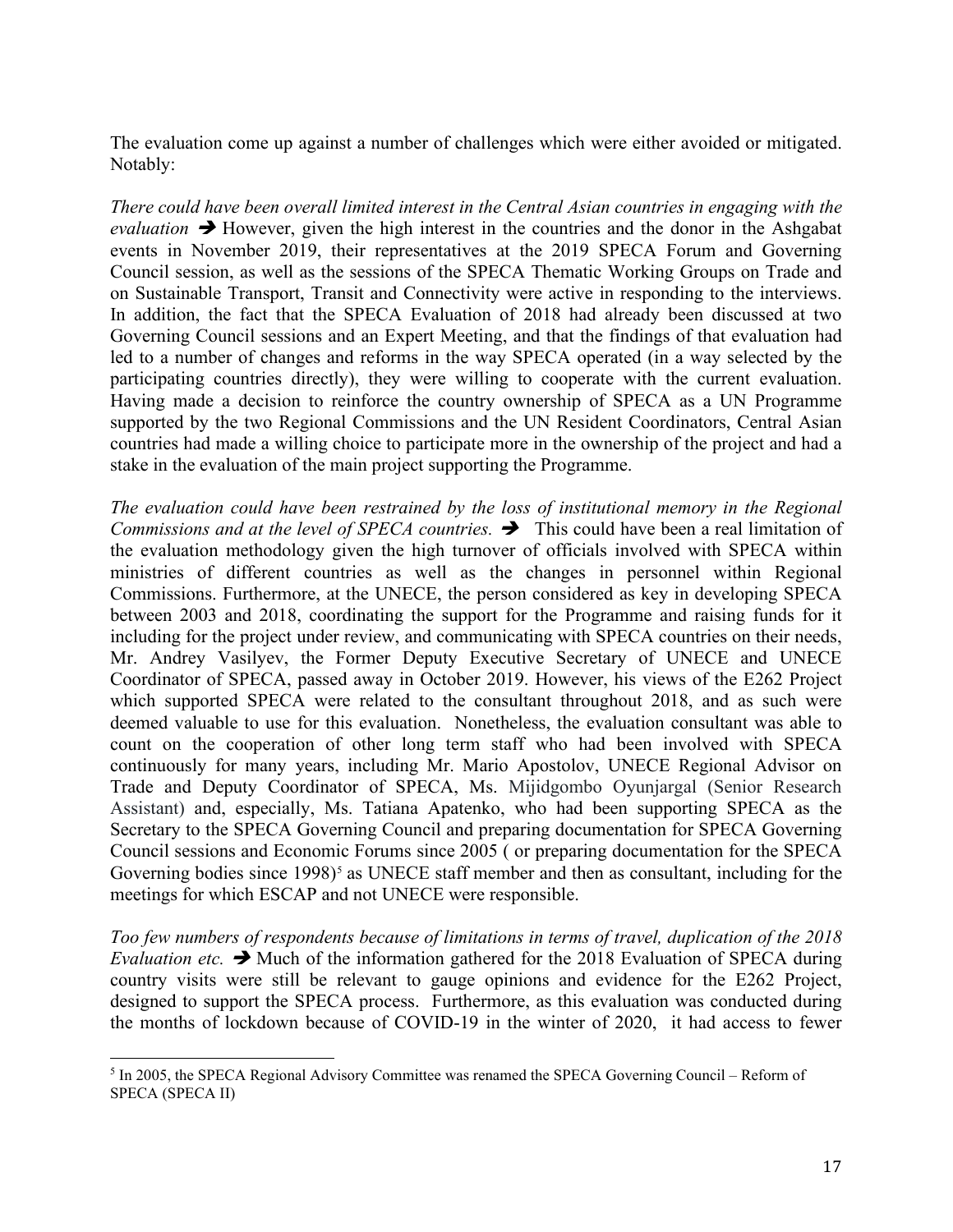people. As a result, the focus of this evaluation went not on quantitative methods of tallying responses from a large base of respondents, but qualitative findings from interviews with selected key respondents who had in-depth knowledge of the E262 project. Long, in-depth and repeated interviews were held with such individuals to clarify points, dig deeper etc. These qualitative assessments were added to the responses received for the 2018 Evaluation from beneficiaries in SPECA countries, as well as new sets of respondents, the name of which is in the Annex B.

# **3. Evaluation Findings and Performance Assessment**

This section presents an analysis of the project's results through the prism of OECD criteria for evaluating development assistance programs, namely relevance, effectiveness, efficiency, and sustainability.

#### A) **Relevance**

#### **Relevance of the project in support of sub-regional cooperation**

When SPECA was created in 1998, it was not allocated any specific budget, neither for its operational nor programmatic work, and the task of finding finances has fallen on the two UN Regional Commissions ever since. As stipulated by the SPECA ToR, the costs of participation of National Coordinators and experts in the sessions of the Governing Council and Economic Forums as well as in the sessions of the SPECA TWGs should, as a rule, be borne by the Governments of the participating countries while UNECE and ESCAP were expected to provide supplementary financial support, within their available resources. The reality, however, has been that the participation of representatives of SPECA countries to events is solely covered by UNECE and ESCAP. An exception is the contribution of Kazakhstan in terms of an annual contribution of USD 15,000 since 2010 as support to the WG on Sustainable Transport, Transit and Connectivity, and contributions of 40,000 USD to the overall operational budget of SPECA in 2018 (when Kazakhstan chaired SPECA) and USD 20,000 in 2019.

The countries provide in-kind support (meeting rooms, organizational support and logistics, staff dedicated to support the organization of events, often the interpretation and social events), when they organize a Governing Council session and Economic Forum (as a country chairing SPECA for that year) and the SPECA TWG sessions. Yet the travel of most participants, as well as part of the cost of organizing the annual meetings of the TWGs, the annual SPECA Economic Forums and Governing Council sessions have been born by UNECE and ESCAP through their regular and extra-budgetary resources.

The project under evaluation (E262), with its contribution of USD 547,000 from the Russian Federation, allowed UNECE to uphold its responsibility in ensuring that the SPECA process continues. By supporting the organization of the key meetings of SPECA, the project provided indispensable support for the SPECA sub-regional cooperation process to go forward. This point was reiterated by UNECE staff in charge of supporting SPECA interviewed for the evaluation.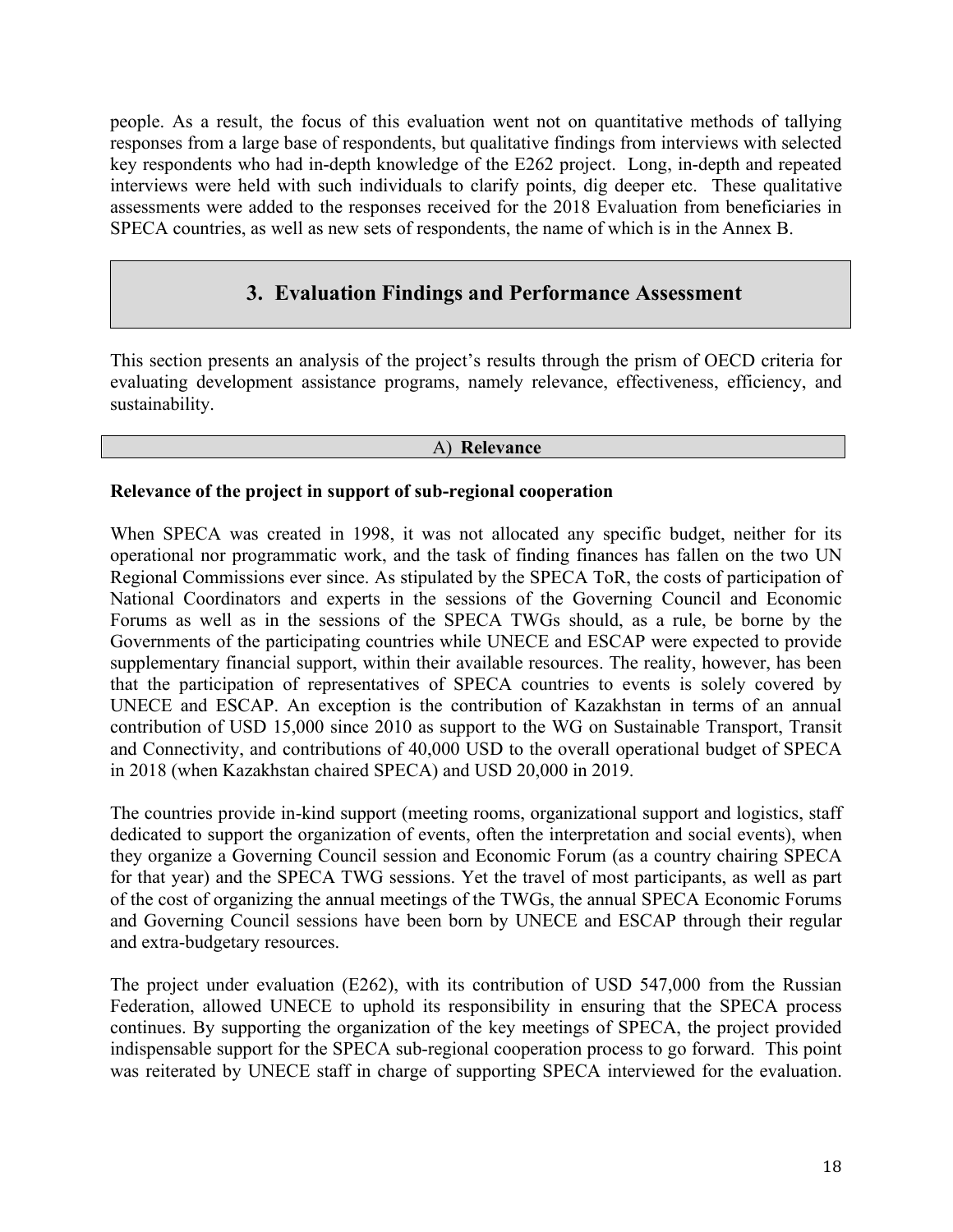While they had to raise additional funds, the seed money provided by the E262 was indispensible for the organization of the main meetings of the SPECA major institutions.

SPECA, for its part, is the platform *par excellence* for cooperation in a sub-region, which to a certain extent lacks the sense of regionalism. According to its ToR, "the objectives of the Programme are to facilitate economic cooperation in the SPECA region, integration of the SPECA participating countries into the world economy and to provide a platform for cross-border cooperation for the achievement of the Sustainable Development Goals. SPECA (a) provides a neutral United Nations platform for discussions on strategic issues of regional economic cooperation among the SPECA participating countries as well as their integration into the world economy for the attainment of the 2030 Agenda for Sustainable Development; (b) develops, supports and coordinates relevant capacity-building activities in the SPECA countries; (c) promotes compliance with relevant international legal instruments, norms, guidelines, standards and recommendations; and (d) stimulates the exchange of best national practices among the SPECA countries."[6](#page-18-0)

SPECA is the only forum specifically created to bring together only the countries of the subregion (the landlocked countries of Central Asia, Afghanistan and Azerbaijan) around a platform for cooperation and policy coordination, allowing countries to exchange experiences, search for common solutions and build a common vision.

By making possible the key meetings of the Programme, i.e. the Governing Council sessions, the Economic Forum and Thematic Working Group sessions, the project facilitated the functioning of SPECA for what its purpose was: to act as a *de facto* platform for cooperation and policy coordination at the regional level. The project facilitated experts to meet through the Thematic Working Groups and Economic Forum in order to exchange information, as well as decision makers and representatives to meet in the Governing Council meetings in order to make decisions regarding the workings of SPECA.

Specifically, SPECA countries could use this platform to overcome barriers to cooperation, exchange information, commission studies and learn from each other so that they could, as a group, be in a stronger position to negotiate with and integrate into larger processes (such as cooperation in the International Fund for the Salvation of the Aral Sea, IFAS, or a network of national trade negotiators, notably, in the perspective of WTO negotiations). As such, the rationale of SPECA is different from other existing bodies, making it unique.

The Conclusions of the 2018 Economic Forum noted that SPECA participating countries have been able to achieve progress in the implementation of the Vienna Programme of Action (VPoA) for Landlocked Developing Countries (LLDCs) for the Decade 2014-2024 (A/RES/69/137), through strengthening cooperation in a number of areas, such as investment in infrastructure, transport, trade, energy, and ICT connectivity.[7](#page-18-1) Improving access to regional markets, developing regional connectivity and transport route diversification will be crucial for the SPECA

<span id="page-18-0"></span><sup>6</sup> https://www.unece.org/fileadmin/DAM/SPECA/documents/gc/session14/V.\_SPECA\_ToR\_ENG\_Final.pdf

<span id="page-18-1"></span><sup>7</sup> https://www.unece.org/fileadmin/DAM/SPECA/documents/ecf/2018/Report\_of\_the\_2018\_SPECA\_Economic\_For um\_FINAL\_VERSION.pdf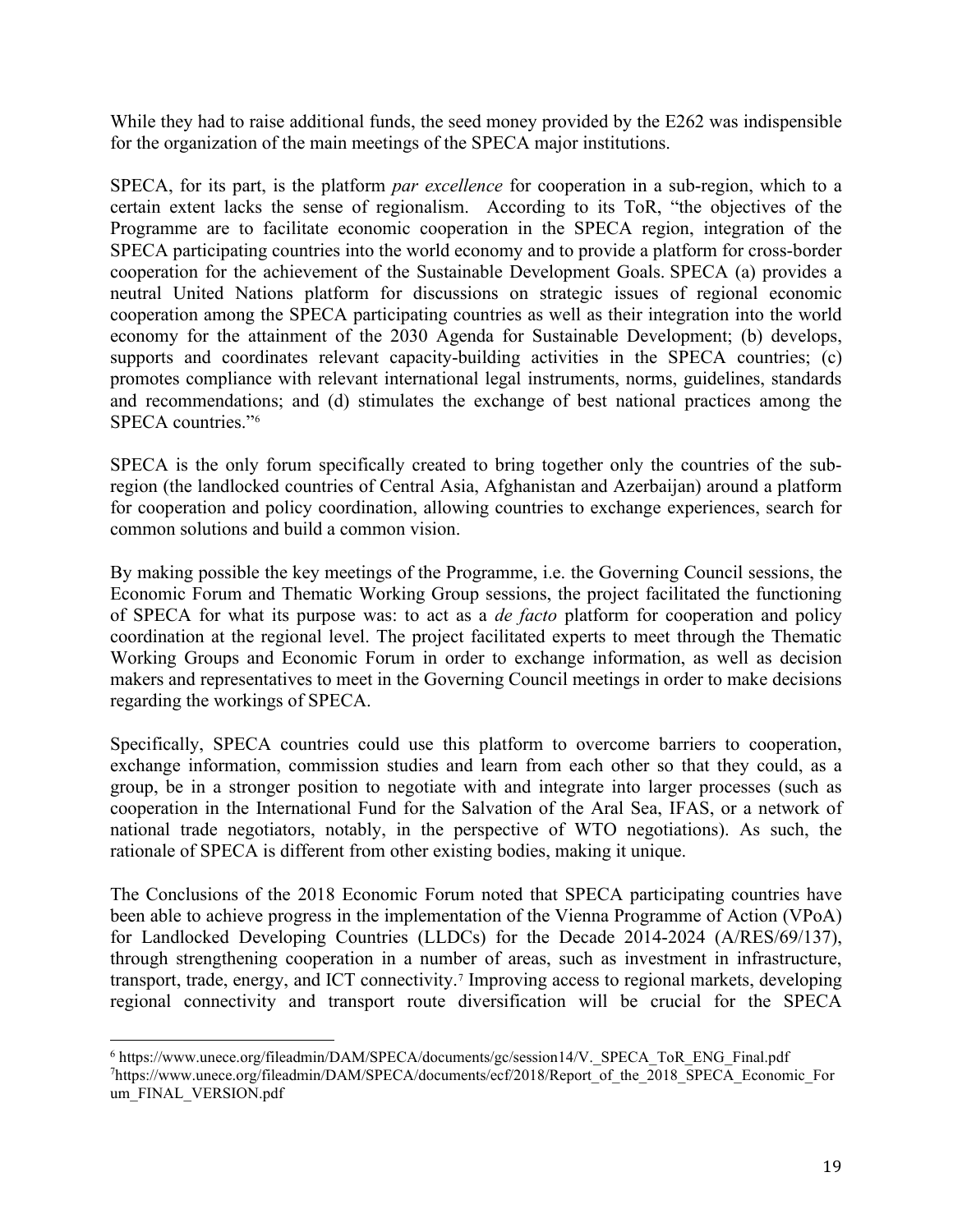participating countries to become land-linked in order to increase competitiveness and sustainable growth, which requires removing barriers to regional trade. SPECA countries, through the SPECA platform, have been able to engage in infrastructure development, trade facilitation, implementing measures recommended by UNECE and the WTO Trade Facilitation Agreement, using them as vehicles to provide access to the regional and global markets. Further examples are provided under the work of the Thematic Working Groups.

The Conclusions of the 2018 Economic Forum also noted the need to foster global and regional economic integration and cross-border cooperation within the SPECA region and beyond. Integration of SPECA participating countries into the regional and global economies is important to achieve inclusive growth by offering new markets and improving competitiveness and productivity intra SPECA and international trade, transport, transit connectivity, water and energy cooperation. SPECA provides the opportunity to share good practices and exchange experience on the economic cooperation within the SPECA region and beyond.

Moving forward, SPECA can effectively leverage opportunities offered by regional integration initiatives, such as the Belt and Road Initiative, Eurasian Economic Union as well as intergovernmental agreements on trade corridors to enhance connectivity in the sub-region. These were reinforced by the decisions of the 14<sup>th</sup> session of the SPECA Governing Council on 21 November 2019 in Ashgabat, which endorsed the *Ashgabat Initiative on reducing barriers to trade and transport using United Nations legal instruments, norms, standards and*  recommendations, while bolstering connectivity in the SPECA region, the SPECA Trade Facilitation Strategy, the SPECA Innovation Strategy for Sustainable Development, and the SPECA Principles of Sustainable Trade. [8](#page-19-0)

### **Relevance of activity to priorities and needs of UNECE member States and Afghanistan (the SPECA participating countries)**

Since the 2018 20<sup>th</sup> Review of SPECA, it has become increasingly clear that the SPECA participating countries and the UN Regional Commissions insist on the value of SPECA as a country-owned and country-run platform for regional cooperation. The SPECA process is estimated by key informants as very relevant as a platform for exchange of information, networking, cooperation for the implementation of norms, research, building capacity for SDGs, overcoming common challenges, raising investments and working towards joint projects. All these elements feature very high in the priorities of the SPECA countries.

The project facilitated the following types of activities that were rated high among representatives of SPECA countries interviewed for the evaluation: policy dialogue, negotiation of mutually beneficial solutions to problems; implementation of recognized UNECE and ESCAP legal norms, standards and best-practice recommendations; experience sharing from high-level international

<span id="page-19-0"></span><sup>&</sup>lt;sup>8</sup> See [http://www.unece.org/speca/meetings-and-events/speca-governing-council-sessions/2019/fourteenth-session](http://www.unece.org/speca/meetings-and-events/speca-governing-council-sessions/2019/fourteenth-session-of-the-speca-governing-council/doc.html)[of-the-speca-governing-council/doc.html](http://www.unece.org/speca/meetings-and-events/speca-governing-council-sessions/2019/fourteenth-session-of-the-speca-governing-council/doc.html) <sup>9</sup> See the key mandates in the 2020 approved budget for Sect. 20 [https://undocs.org/a/74/6\(Sect.20\)](https://undocs.org/a/74/6(Sect.20)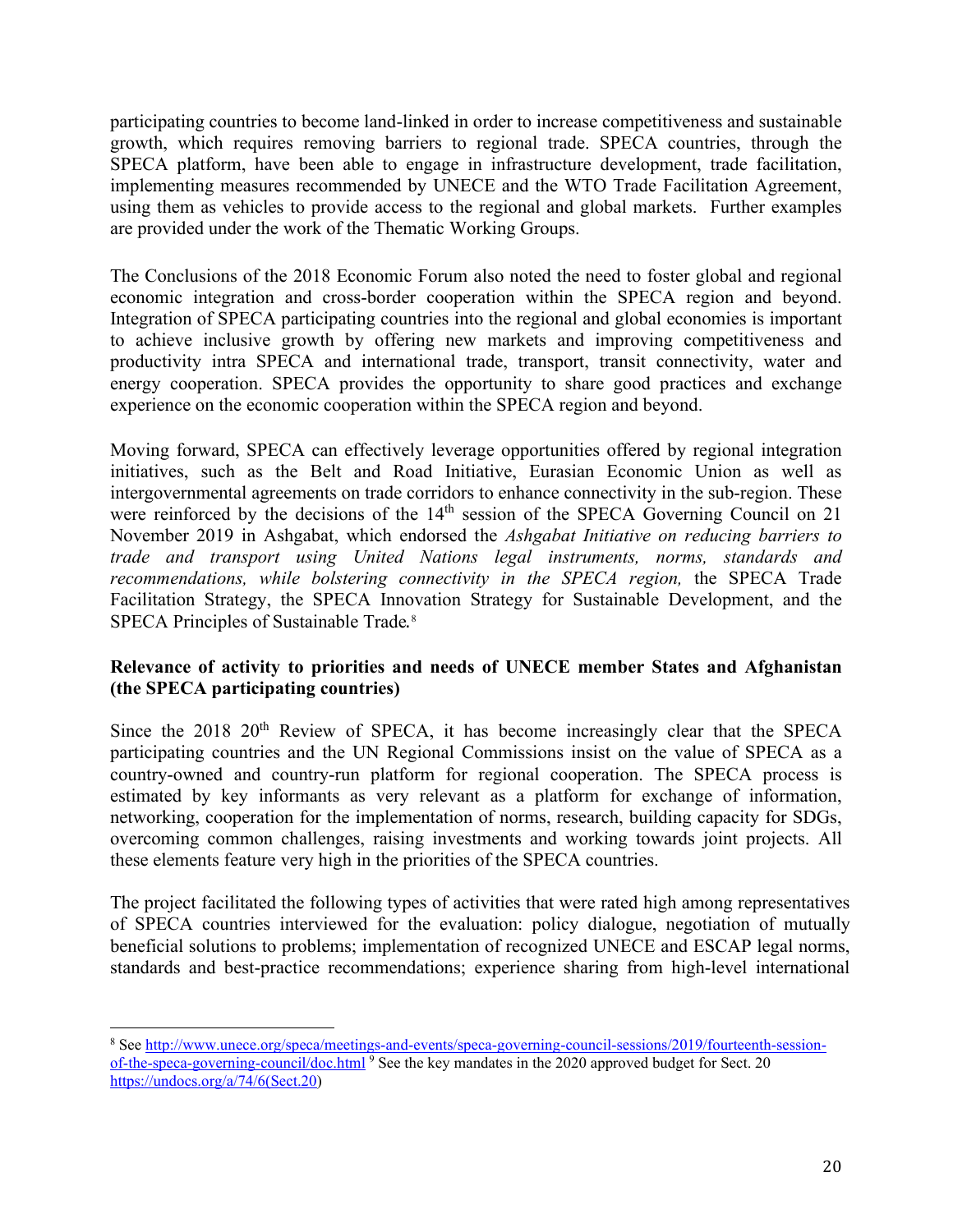expertise and technical cooperation; exchange and application of economic and technical expertise among the countries.

Regional cooperation not only helps the landlocked SPECA countries take advantage of opportunities provided by linking their economies, it also helps them make substantial progress together on the priority area of achieving progress in attaining national and sub-regional Sustainable Development Goals (SDGs) and the 2030 Agenda for Sustainable Development.

During the implementation of the E262 project, SPECA was able to align the direction it was taking in delivering on its agreed ToR, with the needs and priorities of its participating countries:

- At the Ganja session in 2016, the SPECA participating countries took a strategic decision that the Programme serves as a sub-regional mechanism for cross-border cooperation to implement selected SDGs and targets that would be better implemented through crossborder cooperation. The project was then instrumental in the development, adoption and application of the Decisions of the 2016, 2017, 2018 and 2019 sessions of the Governing Council and relevant declarations of the SPECA Economic Forums which refocused SPECA to become a platform for sub-regional cooperation to achieve the SDGs.
- In June 2018, in Almaty, the project facilitated an expert meeting, during which representatives of SPECA countries perused recommendations stemming from the evaluation of SPECA and decided collectively on the modalities of reform, priority areas and strengthened *modus operandi* of SPECA. This showed the relevance of the development of SPECA according to its participating countries' wishes and priorities.
- At the SPECA Governing Council sessions in Almaty in September 2018 and Ashgabat in November 2019, the countries clearly noted that they wanted SPECA to continue as a UN Programme, and they would strengthen their support for it as a country-owned platform. This project built on these decisions.

Interviews with delegations of SPECA countries during the  $14<sup>th</sup>$  Session of the Governing Council, which was the final session supported by the E262 project, as well as statements made during Governing Council sessions between 2017 and 2019 showed that each SPECA country has its specific priorities and needs through which they view the value of SPECA:

- Kazakhstan sees in the SPECA process the opportunity to share experiences and knowledge, as well as identify future priorities. It sees SPECA as a mechanism to unite countries, solve common problems, make common decisions and develop efficient mechanisms for regional cooperation on development. It seeks to rely on SPECA to increase the benefits from trade, and to develop new research in such areas as non-tariff measures for imports and exports. It also would like to see more promotion of joint projects, including social projects.
- For Kyrgyzstan, SPECA is a platform for useful exchange of information and for overcoming challenges the countries face, namely barriers to cross-border trade, costly and complex Customs procedures, lack of IT equipment and skills, lack of investment opportunities.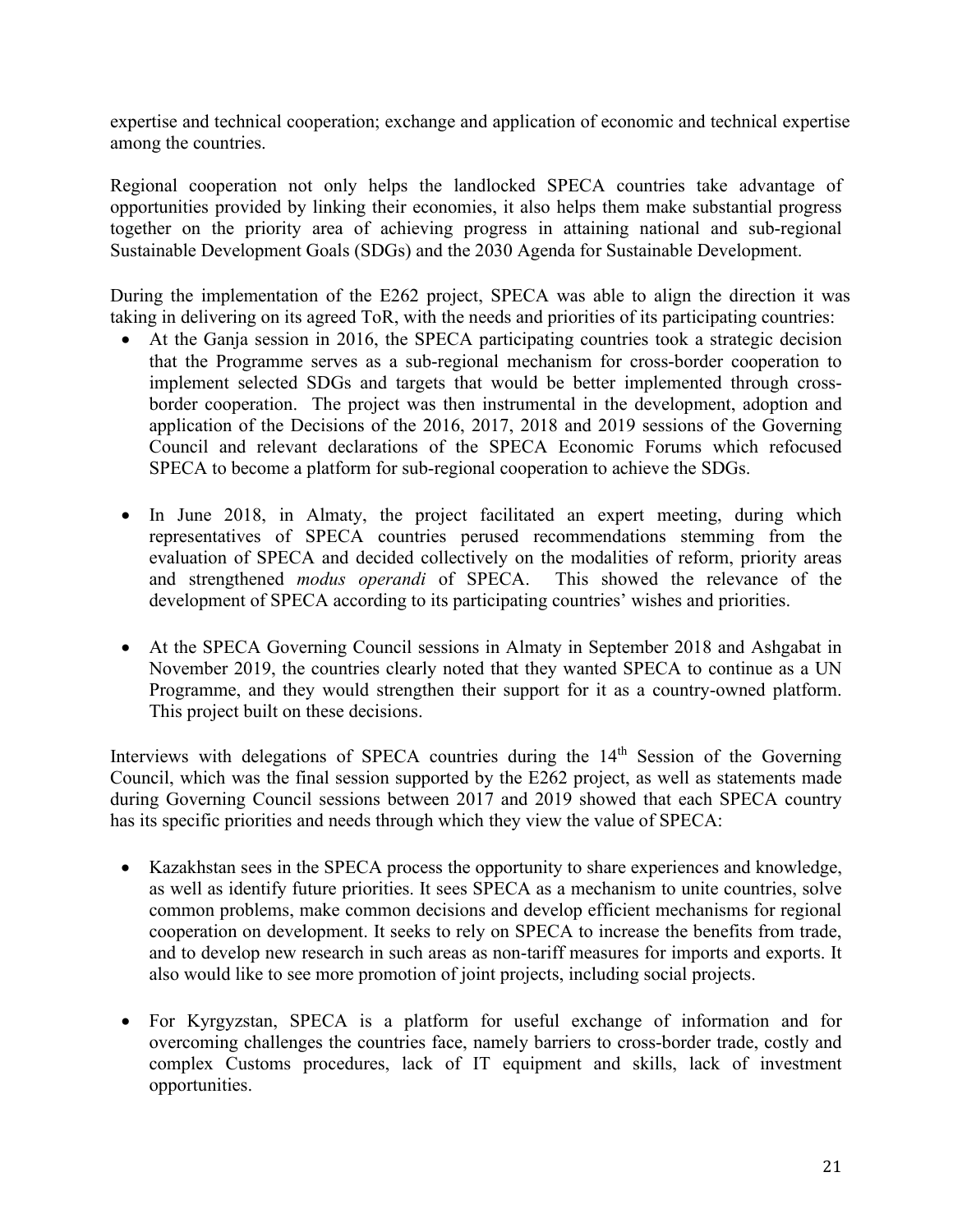- Tajikistan would like to use SPECA as a platform for coordinated decisions for connectivity and for mobilizing investments and financial resources to address challenges like infrastructure. It sees the value of SPECA in mobilizing financial resources for national and regional projects through reaching out to donors. In addition to advice, legislative and normative support, Tajikistan seeks investments, e.g. more technical support for hard and soft infrastructure. SPECA can also help remove barriers to implementing good transit policies and practices, overcoming bottlenecks, harmonizing trade procedures and procedures for Customs and border crossings.
- Turkmenistan sees in SPECA ample opportunity for policy exchanges and infrastructure development. SPECA can also help remove barriers to implementing good transit policies and practices, overcoming bottlenecks, harmonizing trade procedures and procedures for customs and border crossings.
- Uzbekistan, newly re-engaged in SPECA, would like to build on the  $2<sup>nd</sup>$  meeting between the leaders of Central Asia in practical ways and increase trade between Central Asian countries. It is also interested in exchanging experiences on economic reforms, as well as sharing of experiences on supporting Afghanistan.
- For Afghanistan, which is constrained by geography, SPECA is an opportunity to increase trade with the region while developing strategic partnerships to advance initiatives in terms of security, transport, trade and transit.

As further sign of the relevance of SPECA to the priorities of its countries, the UNECE information section identified 204 instances of media pieces covering SPECA in various countries in several languages between January 2017 and December 2019.

### **Relevance of the activity for the broader work of UNECE**

UNECE is a multilateral platform with fifty-six member States, which, according to its mandate, « is responsible for facilitating economic integration and cooperation among its member States and promoting sustainable development and economic prosperity in the ECE region … The alignment of the subprogrammes' objectives with the Sustainable Development Goals builds on the core interlinked functions that are consistent with the legislative mandates of ECE, namely: (a) policy dialogue; (b) normative work; and (c) technical assistance».[9](#page-21-0)

In this sense, the objective of the project, to support the SPECA countries in their effort to cooperate and integrate with the economies of Europe and Asia and to achieve relevant SDGs through sub-regional cooperation, is a major contribution to fulfilling the UNECE mandate.

The six areas of activities of the SPECA Thematic Working Groups are aligned to the mandate and agreed areas of work of UNECE. These activities promote the UNECE legal instruments,

<span id="page-21-0"></span><sup>9</sup> See the key mandates in the 2020 approved budget for Sect. 20 [https://undocs.org/a/74/6\(Sect.20\)](https://undocs.org/a/74/6(Sect.20)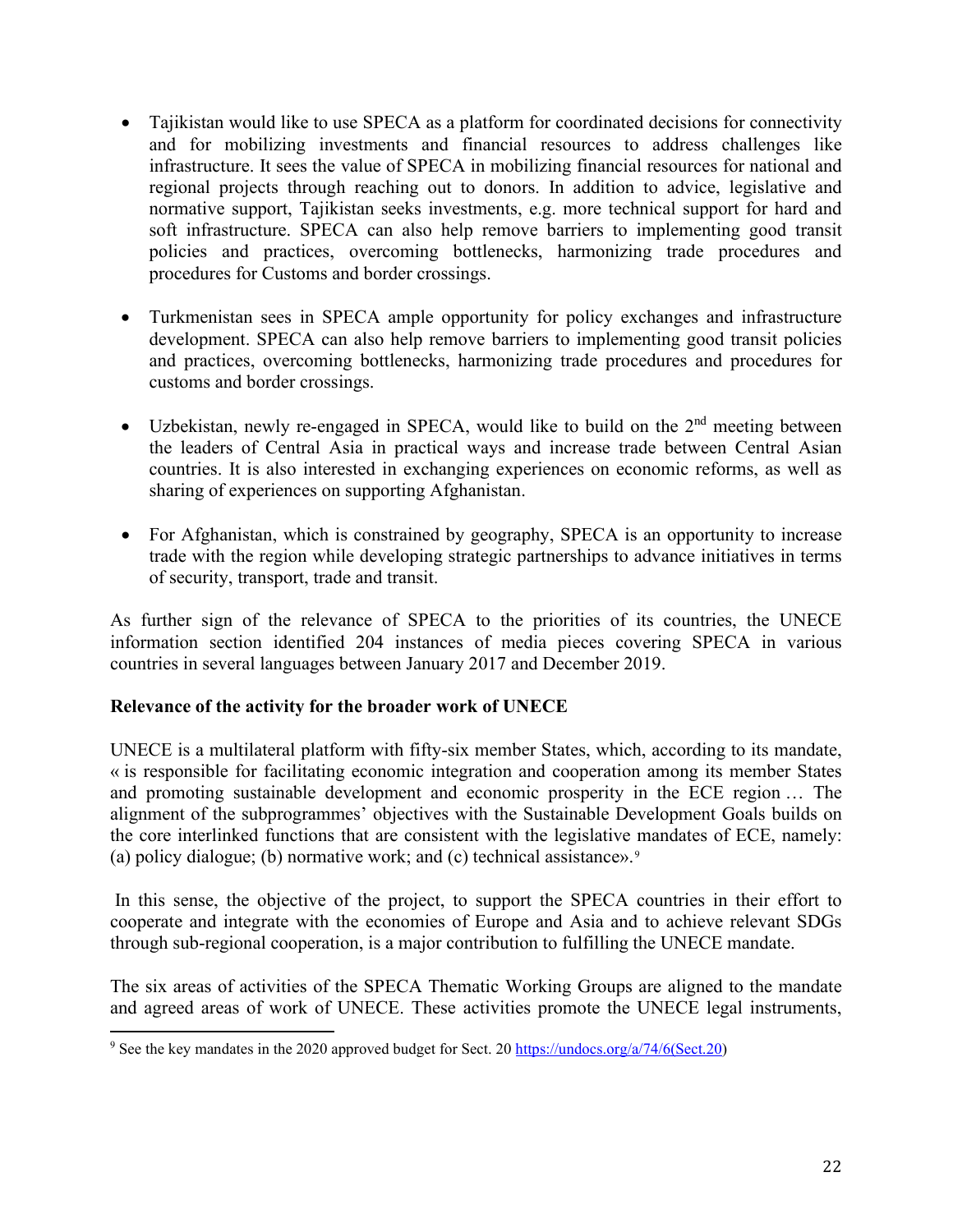standards and recommendations in transport, environment (water management), energy, trade, innovation, gender, and statistics. In this sense, the project helped implement the UNECE instruments strategically.

## **How did the project contribute to maintaining the relevance of SPECA in general (maintaining a sub-regional network in support of the SDGs, as sub-regional collaboration is required by the UN development pillar reform)?**

The project provided indispensable support to cooperation in an unstable sub-region, which needs most support from the UN, out of all UNECE sub-regions. While E262 is not the only project contribution to the 2030 Agenda in the region, it helped maintained a sustained process of dialogue between ECE countries, through annual meetings of Governing Councils, Economic Forum and TWGs, which led to the development of a number of joint projects and strategies that support cross-border SDGs in areas of trade and transport, innovation, etc.. During the Governing Council Meeting of 2016, SPECA which was partly organized by the E262 project, SPECA countries agree that there are SDGs that can be better achieved through sub-regional cooperation and stated so in the Final Declaration.

The project also facilitated discussions and decisions on how to make SPECA more relevant to the needs of the region by organizing an Expert Meeting in June 2018 during which concrete recommendations were made to be considered by the 13<sup>th</sup> Session of the Governing Council in September 2018 for adapting SPECA further to their needs and maintaining the relevance of SPECA.

#### **To what extent support for a unique regional cooperation platform was useful for maintaining a network in support for sustainable development of the sub-region;**

The project supported the evolution of SPECA into a platform/network specifically focusing on achieving regional and national sustainable development goals in the sub-region.

A scoping study supported by the E262 project in the very beginning outlined specific SDGs and targets where sub-regional cooperation through SPECA would be very beneficial for their achievements. The study outlined a list of SDG targets that can be better achieved through crossborder cooperation by SPECA Working Group and by SPECA country, with specific policy recommendations on how to reach long term objectives, through fostering greater political will for cooperation, industrialization policy, market access reform to support entrepreneurship, economic efficiency and social inclusion. The findings were acknowledged by the countries at relevant meetings of the SPECA Thematic Working Groups and the Governing Council. A Table with the SDGs and targets followed up by the TWGs is found on pages 45-47 in the section on sustainability.

A decision was made at the 10th session of the Governing Council in Dushanbe, Tajikistan in 2015, and reinforced at the  $11<sup>th</sup>$  session in Ganja, Azerbaijan in 2016, to reinvigorate SPECA as a platform/mechanism for achieving the SDGs and targets which necessitate regional cooperation, including cross-border SDGs. The areas for intensifying cooperation included water management, the rational use of the region's energy wealth, sustainable transport, trade,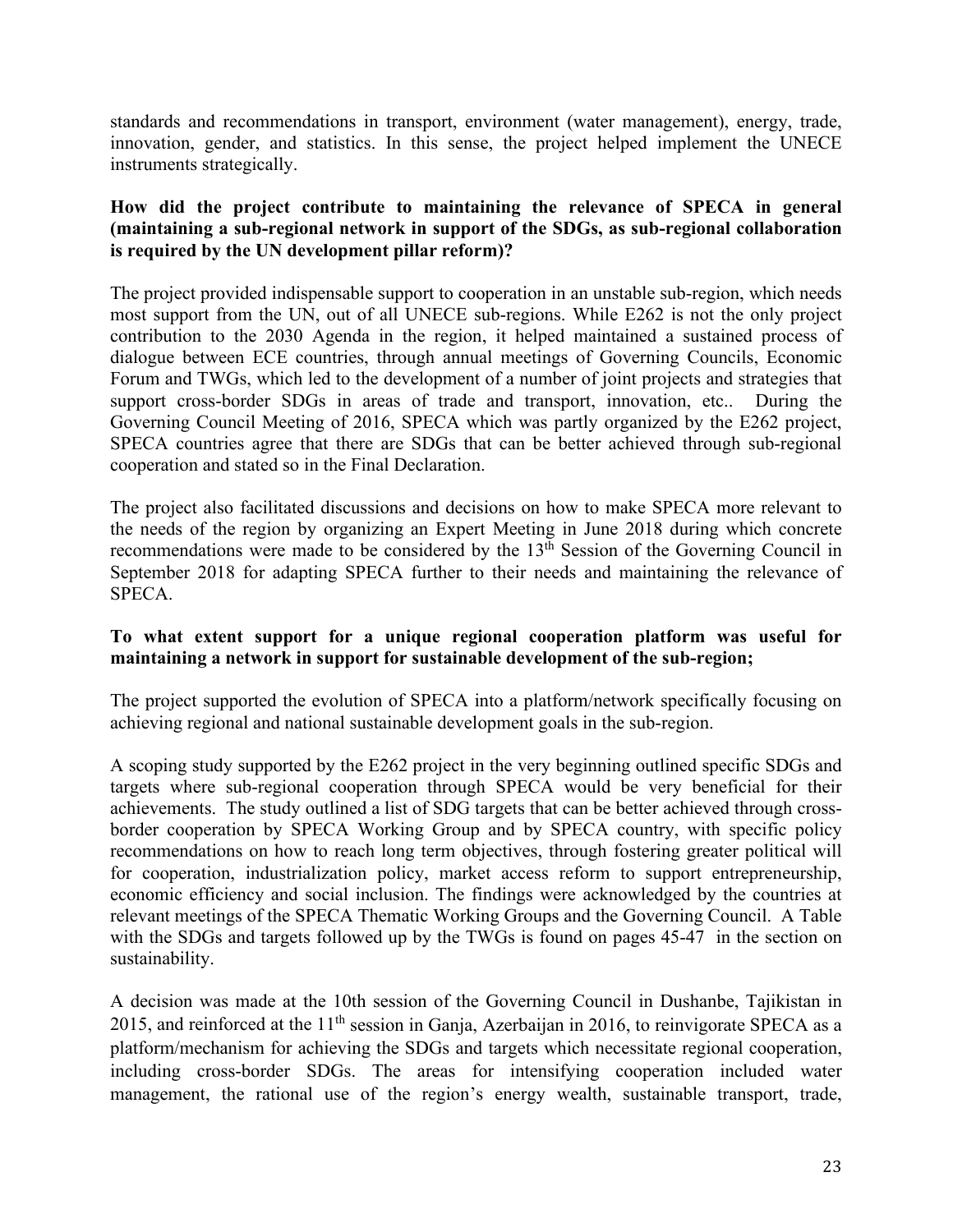knowledge-based development, innovation, gender equality and strengthening statistical capacity for monitoring progress.

The E262 project was then instrumental in the process of reviewing where countries stood on their commitments. This process included the support for the development, adoption and application of the Ganja Declaration of the 2016 SPECA Economic Forum "Strengthening Implementation of SDGs through Enhanced Cooperation", as well as the Conclusions and Recommendations of the 2017 SPECA Economic Forum "Innovation for the SDGs in the SPECA region" and the 2018 SPECA Economic Forum "Twenty years of SPECA: A new stage in regional cooperation for the 2030 Agenda for Sustainable Development", which all refocused SPECA as a mechanism for sub-regional cooperation to achieve the SDGs, as well as the concluding document of the 2019 Forum: the "Ashgabat Initiative on Reducing barriers to trade and transport using United Nations legal instruments, norms, standards and recommendations while bolstering connectivity in the SPECA region", which fostered a transition to sustainable growth in the region.

### **A) Effectiveness**

#### **To what degree the project was successful in attaining the desired results stated in the project document?**

The main objective of the E262 project was broad: "Strengthening the capacities of SPECA countries to implement the 2030 Agenda for Sustainable Development and achieve the SDGs". In essence, it was about supporting networking among SPECA countries so that that they could increase their cross-border cooperation to reach notably the SDGs and targets which fall within the remit of the UNECE, ESCAP and the SPECA TWGs.

In this regard, the project set out to achieve three related goals, or, in other words, adopted a threepronged approach to achieving its overall objective:

- a. *Supporting the functioning of SPECA as a process of networking*: The core of the project was in support for the continuation of the institutional framework, i.e. the Governing Council, annual Economic Forums, and Thematic Working Groups that deliver the work of SPECA. Maintaining the SPECA process, what this project facilitated, was key. It allowed subsidiary initiatives to build on the existence of a process: organizations of concrete *ad hoc* events on highly topical and timely subjects, raising funds from development partners or building broader cooperation networks. Without the project, UNECE may not have been able to support the SPECA process of sub-regional cooperation systematically, even though for each regular event of the SPECA governing bodies and the SPECA TWGs, additional funds were used from other sources.
- b. *Educating about and promoting the SDGs, especially cross-border ones:* The project sought to educate policymakers and experts in the SPECA countries about the SDGs. That involved, in the first place, defining the relevant SDG targets within each Working Group, which was done through a scoping exercise, prepared by a consultant during the first year of the project. The TWGs used that information to define and develop their targets.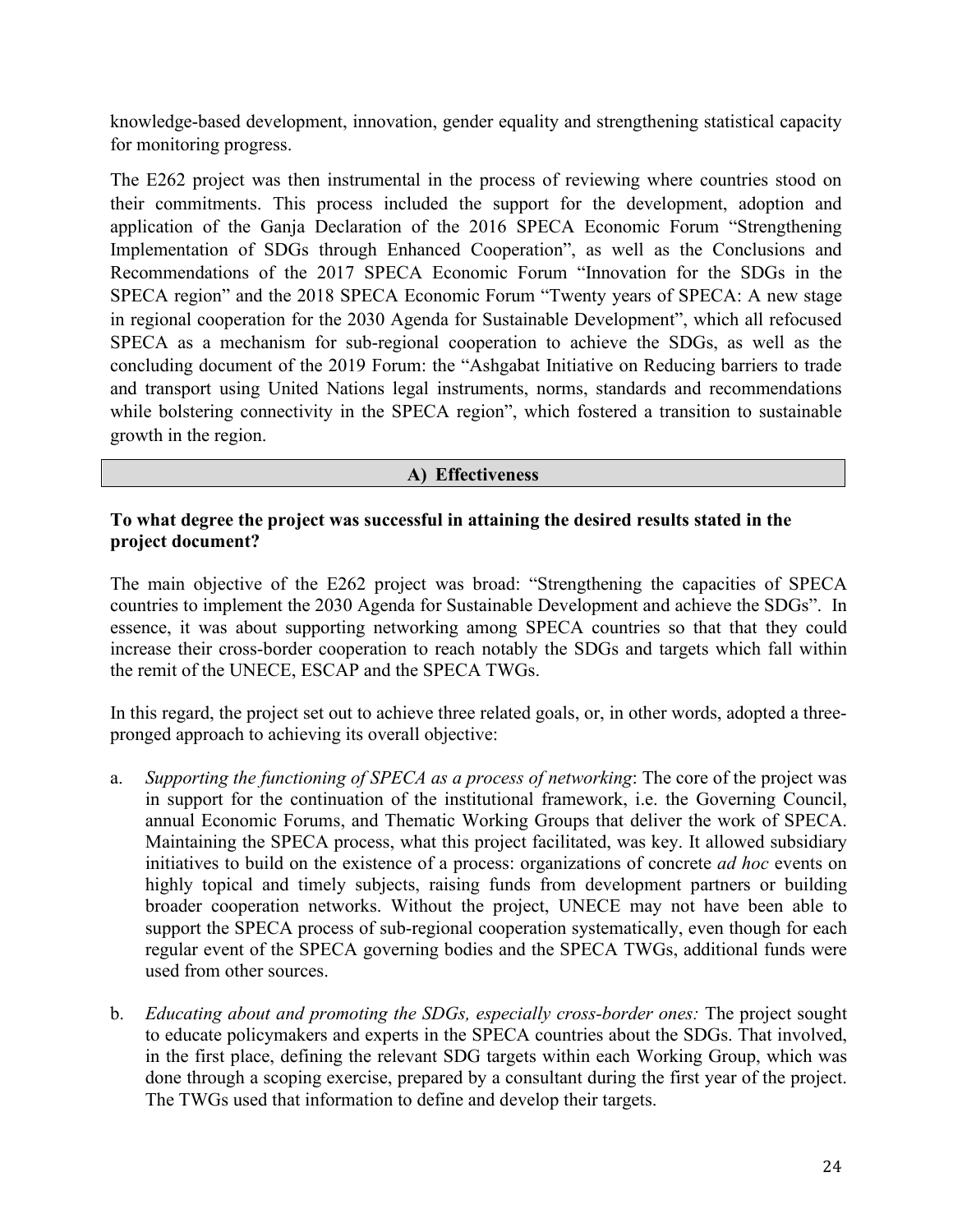c. *Concrete collaboration through Working Groups:* Several WGs were able, through their meetings, to lead to concrete strategies and programmes (see below), while others were conducted more as annual meetings for exchanges of information.

### **To what extent are the outputs consistent with and relevant to the overall objective and expected accomplishments?**

With the extension of the project, and with costs cut with cost sharing from other projects, all the planned events, activities and studies envisaged in the E262 project were carried out in support of the SPECA process. Moreover, through *ad hoc* mobilization of external resources, UNECE managed to make savings which helped it organize more activities in response to new demands in a dynamically developing sub-region.

### **To what extent the expected accomplishments of the activity were achieved?**

*Here, a detailed analysis of achievements and shortcomings in the implementation of the 3 objectives of the E262 project are presented.*

#### *OBJECTIVE 1*

*EA1. Strengthened national capacity of beneficiary countries in all SPECA thematic areas: (1) water and energy resources, (2) transport and border crossing, (3) trade, (4) statistics, (5) knowledge-based development, and (6) gender and economy;*

To reach this first objective, three blocks of activities were envisaged and organized through the original two-year timeframe of the project, centered around the organization of 1) at least 12 Thematic Working Group sessions, 2) 2 annual SPECA Economic Forums and Governing Council sessions and 3) 1 expert group meeting to review the institutional and governance structure of SPECA. The numbers of meetings however increased with the extended timeframe of the project and the additional cost-sharing from other funds and donors.

#### **SPECA Economic Forums and Governing Council sessions**

| <b>Expected activities:</b>       | <b>Actual activities</b>                                  |
|-----------------------------------|-----------------------------------------------------------|
| Organization of 2 annual SPECA    | Organization of 4 annual SPECA Economic Forums and        |
| Economic Forums and 2 sessions of | 4 sessions of the SPECA Governing Council during the      |
| the SPECA Governing Council (one  | prolonged timeframe of the project with the participation |
| per year)                         | of 409 experts (including 98 women)                       |

*Achievements:*

• The E262 project was instrumental in the organization of the Economic Forums and the Governing Council sessions during the duration of the project, including travel of participants and experts, and supporting the two Regional Commissions in the preparation of documents, invitation of experts, etc. The prolonged duration of the project allowed for double the amount of meetings anticipated.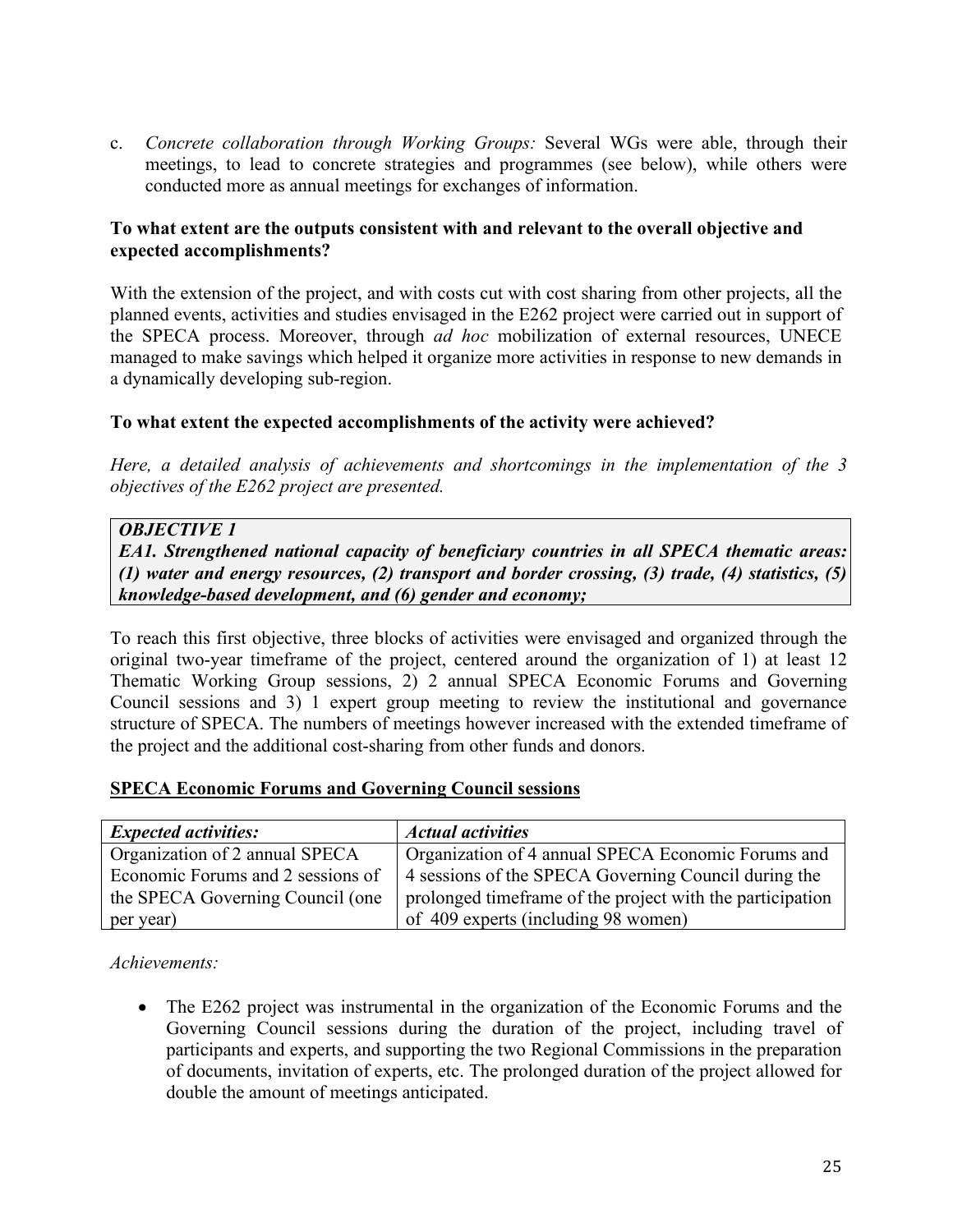- For the two years that UNECE was responsible for organization the Economic Forum and the Governing Council Sessions (in Dushanbe in December 2017 and in Ashgabat in November 2019), UNECE was able to add funds from its Regular Programme of Technical Cooperation (RPTC) to provide logistics, translation and the travel of SPECA country participants and UNECE experts. In the years when ESCAP was responsible for the organization of these meetings (Ganja, Azerbaijan in November 2016 and Almaty, Kazakhstan in September 2018), the project was used to provide substantive support in the preparation of documents and expertise.
- The Governing Council meetings were usually held during one afternoon after the Economic Forum. They were an opportunity for delegations of SPECA countries to consider the conclusions and recommendations from the TWGs and the Economic Forums and discuss other matters of relevance.
- The annual Economic Forums, normally held back-to-back with the Governing Council sessions, focused on selected strategic issues of economic development and cooperation in the SPECA region. They provided a platform for high-level policy dialogue and made concrete recommendations to the Governing Council. They introduced different themes every year for discussion at the regional level, chosen by the Secretariat of the Regional Commissions and the hosting country (which is chairing SPECA) in cooperation with the SPECA countries. Their participation was open to policymakers from the experts, nongovernmental organizations, the business community and representatives of other regional and international organizations. As such, they got the most profile among SPECA partners.
- The Economic Forums were effective in as much as they provided the following concrete outputs: policy conclusions, networking and exchanges on good practices and challenges; ideas for new research.

### *Shortcomings:*

Interviews conducted during the two Economic Forums that the consultant assisted leads to the following observations:

- *The need for more discussions*: The agendas of the Economic Forums are heavily dominated by speakers from the two Regional Commissions and UN organizations, who provide high quality information on global standards, norms, analysis, etc. Representatives of the SPECA countries often only speak about their own experiences. Opportunities for cross-country fertilization are missed when the formats of the meetings are strict and formal and consist primarily of a lineup of papers with little discussion. The Forums would be more effective if there were more time for discussions and exchanges.
- Instead of a conference modality with multiple speakers presenting papers, often leaving little time for questions and answers or discussion, the Forum could consider being organized as round tables where representatives of SPECA countries could engage with each other and with UN expert on different challenges. One SPECA delegation recommended the Forum to change modality completely and be devoted to highlighting concrete projects that show results. Another delegation wanted to see more opportunities for bilateral meetings and more linkages between initiatives and not only policy talk.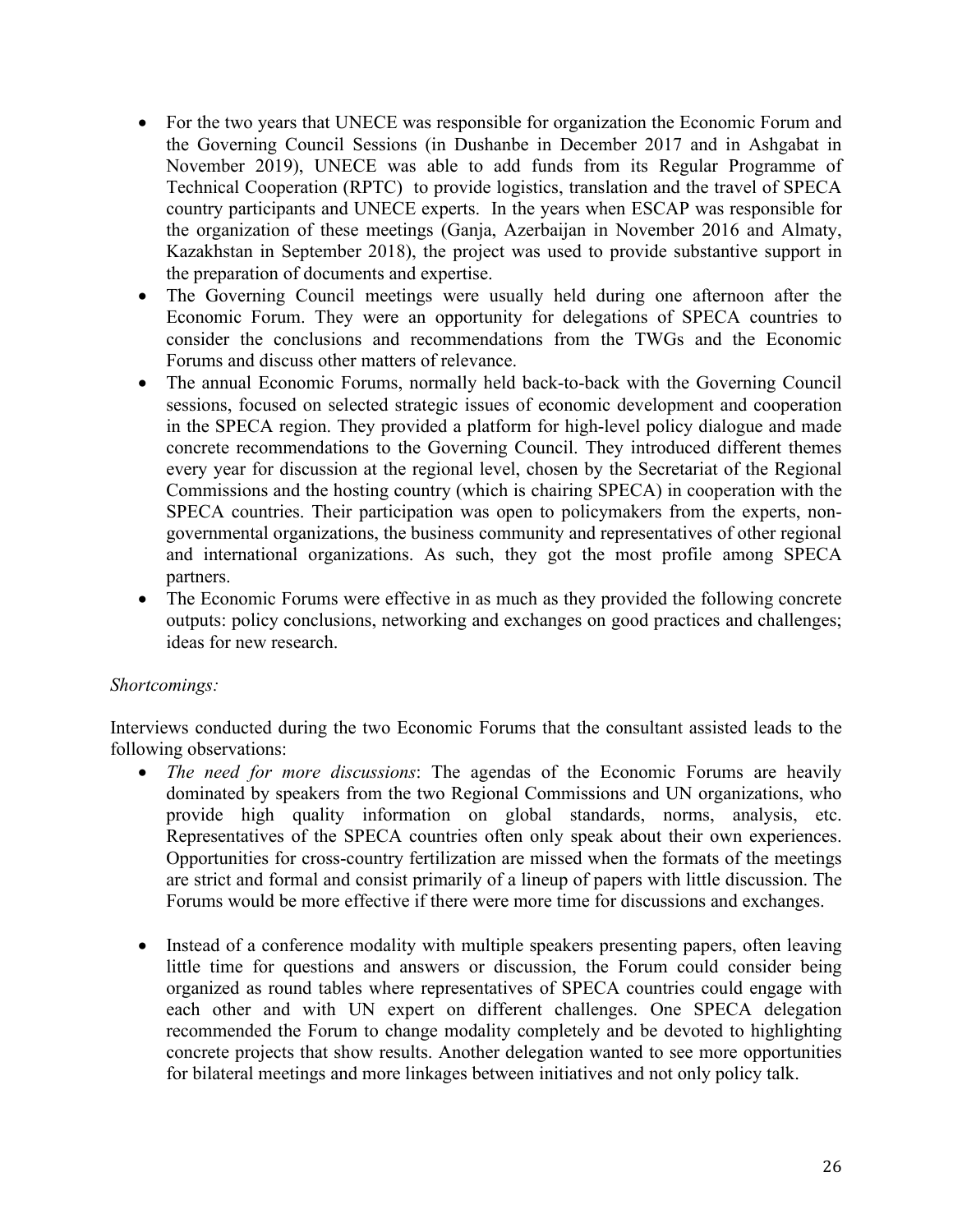- *The need for concrete recommendations*: Some recommendations stemming out of the Economic Forums can be succinct and concrete, with the possibility of concrete follow up. For example, the final Conclusions and Recommendations of the 2017 SPECA Economic Forum in Dushanbe called for the preparation of a SPECA Innovation Strategy for Sustainable Development for the region, which could then be used to raise funds and assess benchmarks at the national level. This concrete recommendation was then followed up by the WG on Knowledge-based Development, supported by the project, and a draft SPECA Innovation Strategy for Sustainable Development was drawn and presented to participants at subsequent meetings. Similarly, the 2019 Forum was focused on connectivity, trade and transport facilitation, and concrete projects (studying possibilities to streamline border-crossing procedures and reduce non-tariff barriers to trade in the region) have been put in the pipeline for drafting and implementation. Most other recommendations however are often elaborative in nature. A number of delegations interviewed noted that the recommendations do not clarify for whom recommendations were intended, nor take into consideration what was already done by countries, or what was feasible within the national legislation. They suggested that outcome documents be action oriented, specifying to whom recommendations are directed, by when, how, etc.
- *Reducing the number of documents*: A number of delegations as well as representatives of international organizations complained that there was too much information and long reports for the Governing Council to consider in a short time.

#### *Recommendations:*

- $\checkmark$  Consider streamlining the timing of all SPECA meetings in order to economize on travel and ensure that there is continuity between discussions in the different meetings and that the same representatives are involved. One of the SPECA delegations recommended the following modality to the evaluator: to organize all the meetings once a year during 4 days: on the first two days, WGs can meet in parallel. The third day and half of the fourth day can be devoted to the Economic Forum, which should be run like a workshop with discussions, round tables etc. The afternoon of the fourth day could be devoted to the Governing Council Session.
- $\checkmark$  The Economic Forums would be more effective if they were devoted to more exchanges and less formal presentations. They could be organized as round tables where representatives of SPECA countries could engage with each other and with UN experts on different challenges.
- $\checkmark$  The Regional Commissions to consider making documents (conclusions and recommendations from the WG sessions and Economic Forums) shorter and more concrete and to possibly distribute them to countries in advance (if the first recommendation of holding all the meetings together is not pursued).
- $\checkmark$  When preparing documentations, UNECE should consider highlighting recommendations that need to be decided by the Governing Council as separate from other documentation and allowing more time for discussion in depth of recommendations coming from the Economic Forum and the TWG meetings. Regional Commissions should also encourage SPECA countries to devise a mechanism for following up on the implementation of the recommendations.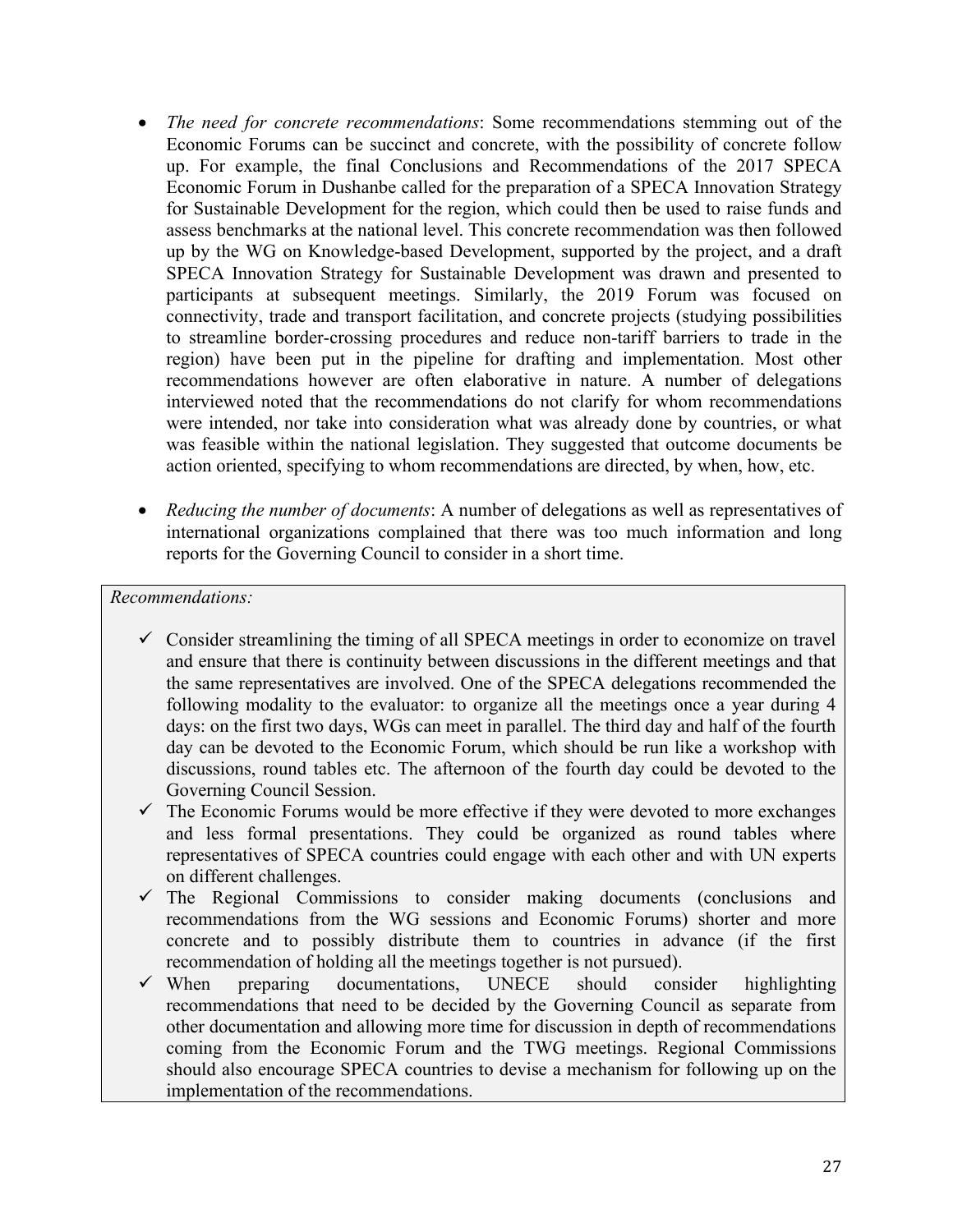UNECE should encourage the Resident Coordinator System to collaborate more proactively c and follow up formally in their respective countries, on behalf of the UN, on the recommendations and decisions coming out of these meetings.

## **Thematic Working Group meetings:**

| <b>Expected activities:</b>        | <b>Actual activities</b>                                                                     |  |
|------------------------------------|----------------------------------------------------------------------------------------------|--|
|                                    | Organization of 12 meetings of the Organization of 23 meetings during the extended           |  |
|                                    | SPECA WGs in the areas of water and framework, with the original budget. All the TWGs        |  |
|                                    | energy resources, transport and border met four times, except for the Gender and Economy     |  |
|                                    | crossing, trade, statistics, knowledge- which could not be organized the first year in 2016. |  |
|                                    | based development and gender and Approximately 392 policymakers and experts (of              |  |
|                                    | economy (6 meetings per year during the whom 165 women) participated in the sessions of      |  |
| original timeframe of 2 years)     | the six TWGs.                                                                                |  |
|                                    | At least 150 experts from the SPECA Approximately 463 experts (of whom 195 women)            |  |
|                                    | countries benefit from capacity building benefited from capacity-building in the thematic    |  |
| activities in SPECA thematic areas | areas.                                                                                       |  |

*Achievements:*

- The E262 project was instrumental in allowing UNECE to organize the TWGs. As per the ToR of SPECA, countries need to ensure the financial cost for the participation of personnel in the TWG meetings, something that they have not done, except for Kazakhstan that funded its own and other country's participation in the sessions of the WG on Sustainable Transport, Transit and Connectivity. While some TWGs have a donor that funds the participation of countries to the annual meetings (notably the IDB sponsoring the WG on Sustainable Transport, Transit and Connectivity), it has been up to the Regional Commissions to come up with financing of the TWG annual sessions. Both UNECE and ESCAP were able to supplement the funding for the organization of some of the TWGs through the capacity building activities that they organized. This impacted on the themes and nature of the TWG sessions. ESCAP subsequently pulled out in recent years from a number of TWGs, leaving UNECE in charge of organizing the majority of the meetings, mostly using the E262 project for this purpose.
- Participants of the TWG sessions that were interviewed pointed out to the value of these exchanges of information and opportunities to get to know counterparts in other countries. They found these exchanges especially helpful in improving their national legislation, policies and know-how. At the same time, many mentioned the need to follow up between meetings and maintain the networks.
- Most of the impacts of the TWGs have been in the area of capacity building, as opposed to policy development, with noted exceptions. While some TWGs worked together towards developing a specific regional strategy, others examined in an *ad hoc* way the implementation of norms and conventions facilitated by UNECE or ESCAP. These were mostly opportunities for exchange of information: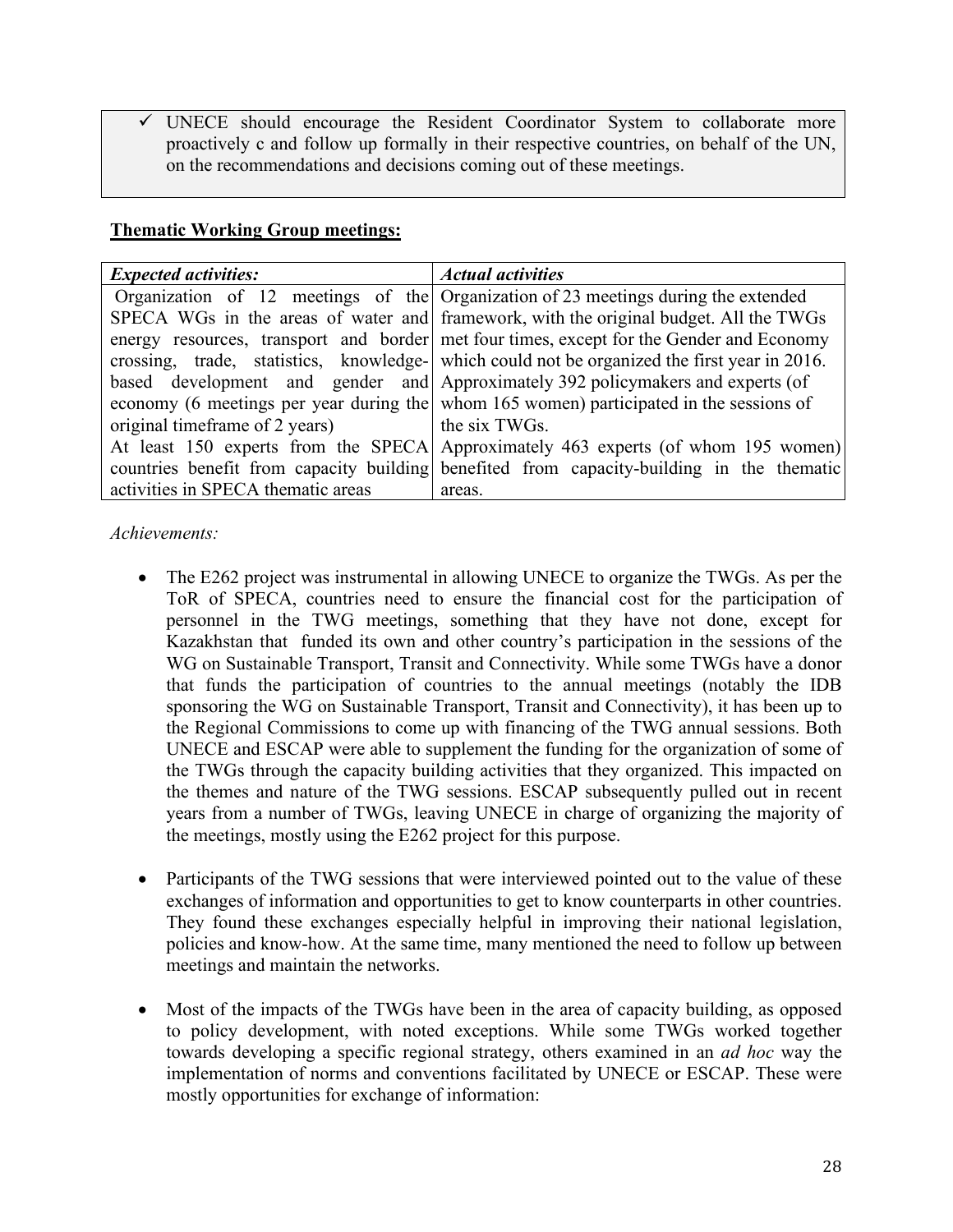- a. The **WG on Trade** produced a regional Trade Facilitation Strategy, Principles for Sustainable Trade, and commissioned a study on non-tariff barriers to trade in the sub-region. These were approved by the Governing Council on 21 November 2019. The WG was rated highly useful as a venue for exchange of information and experiences on WTO accession, helping build sub-regional cooperation among policymakers, negotiators and experts, and for capacity-building for the implementation of the WTO Trade Facilitation Agreement by SPECA countries. The WG on Trade also commissioned four studies through the E262 project on (a) harmonization of border-crossing procedures as part of the implementation of the regional strategy for trade facilitation; (b) regional cooperation for the achievement of the Sustainable Development Goals related to trade (principles of sustainable trade); (c) link between water management, trade and environment in the SPECA region; and (d) non-tariff measures in trade in the SPECA region.
- *b.* The **WG on Water, Energy and Environment** was involved in the development of a regional strategy, given that Central Asia lacks a coherent regional approach to addressing water, energy and environment challengeswhich are largely transnational and can only be tackled in a collaborative manner. The Strategy is supposed to guide countries in formulating and implementing national strategies on water, energy and environment, with particular focus on transboundary and regional issues, while addressing environmental challenges such as sand and dust storms, sustainability of water-related eco-systems, as well as related emerging safety considerations such as dam safety and other challenges stemming from new economic developments
- c. The WG on Knowledge-based Development, which changed its name to **WG on Innovation and Technology for Sustainable Development** (ITSD) in 2019, developed the SPECA Strategy on Innovation for Sustainable Development which was submitted and approved by the Governing Council on 21 November 2019. The Strategy aims to improve national capacity and capabilities of the SPECA countries to formulate and implement innovation policies for sustainable development and raise the quality and level of regional cooperation in implementing innovations related projects.
- d. The **WG on Sustainable Transport, Transit and Connectivity** supported the implementation of international conventions and agreements, development of transport databases in the region, as well as national coordination mechanisms for transport facilitation. It has worked to help countries with the promotion of international transit transport, simplification of border crossing procedures and the harmonization of national transport and customs legislation with international standards, such as for example the TIR Convention, road safety, etc.
- e. The WG on Gender and Economy, which changed its name to **WG on Gender and SDGs** in 2019, raised the capacity of SPECA countries to implement genderrelated SDGs. The programme of work of this WG consisted of meetings to discuss critical emerging issues related to gender equality, poverty reduction and economic growth and sharing of info on non-discriminatory labor policy, participation of women in public and private companies, prevention of stereotypes in education, support to women's entrepreneurship development, etc. The 2018 SPECA Evaluation suggested for this WG to work with other TWGs in order to ensure that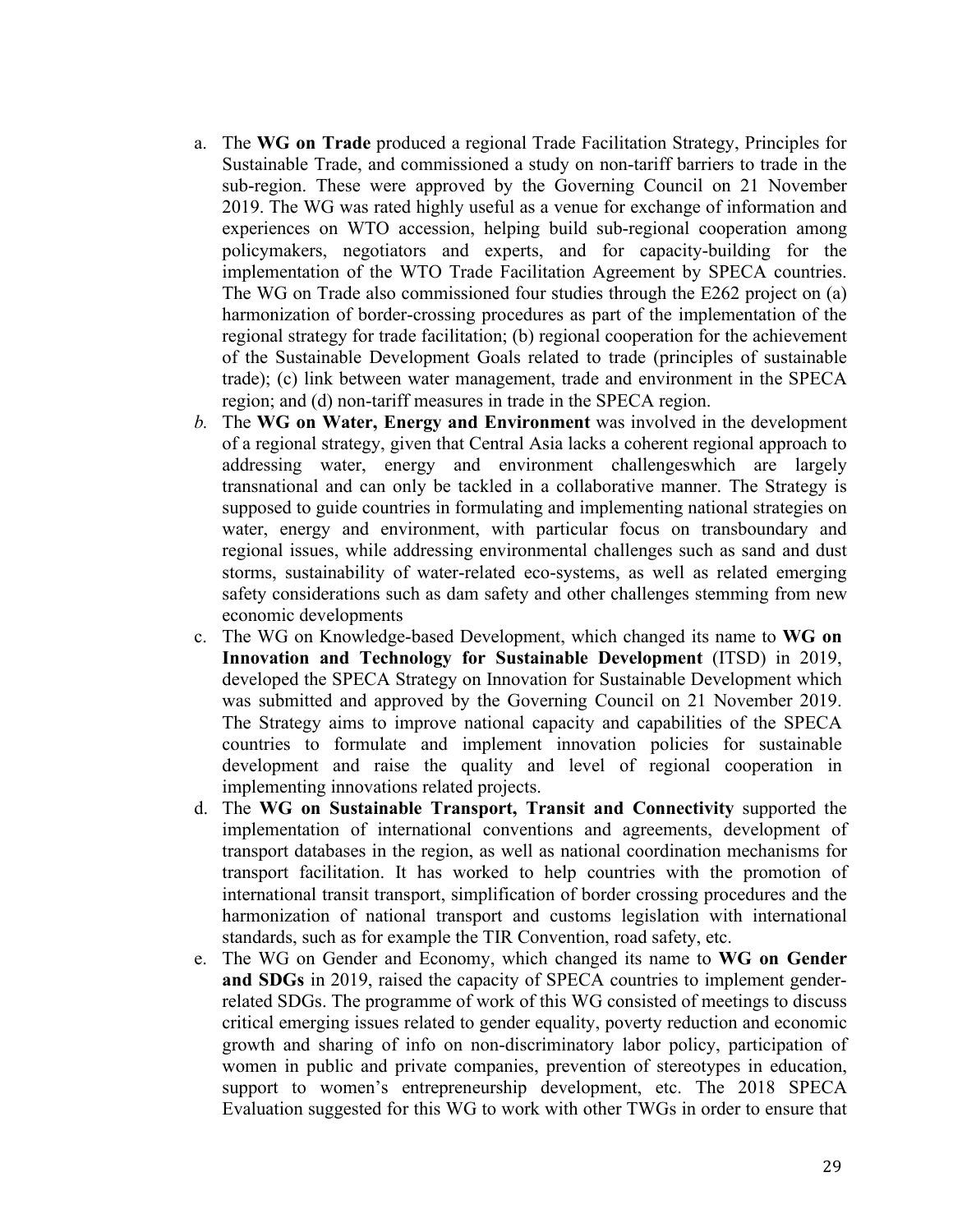gender is mainstreamed into their work actively. For this, however, specific skills are needed, which the WG may want to use for future projects to prepare experts in the field of mainstreaming gender in initiatives and policies around transport, environment, water, trade, innovation, etc.

f. The **WG on Statistics** was created to build on the UNECE knowledge hub and data platform for SDGs in order to help improve capacities to monitor progress in achieving SDGs in the SPECA countries. The 2018 Evaluation and ensuing discussions involving the SPECA participating countries and Regional Commissions questioned whether it would be more rational to have a separate WG on Statistics or to include statistics as part of each WG. During the 14<sup>th</sup> Session of the SPECA Governing Council, the WG did not submit its draft ToR for consideration and instead provided the Report of the 14<sup>th</sup> session held in September 2019 where participants expressed preference for working in a wider group of countries including Eastern Europe, the Caucasus and Central Asia. They expressed concerns at the number of international meetings with similar agencies. The WG informed the Governing Council that it wanted to discontinue meetings and activities, and to continue instead in a new broader format of annual Eurostat / EFTA / UNECE High-Level Seminars for Eastern Europe, Caucasus and Central Asian (EECCA) countries and other relevant forums. The WG had already organized its fourteenth session in the new format. However, the delegation of Turkmenistan noted that SPECA countries needed the WG on Statistics and requested all other delegations to reject the proposal to discontinue the WG. SPECA delegates then unanimously supported the Governing Council request to the WG on Statistics to draft its ToR for consideration at the next session. Nonetheless, the WG on Statistics needs to work more closely with the other TWGs to address the demand for data and measurement.

### *Shortcomings:*

- Between the annual sessions, the TWGs are supposed to carry out their activities (trainings, seminars, studies, etc.) in accordance with their work programmes. However, there is not much evidence of this collective work being carried out in all the TWGs systematically. TWGs (with some notable exceptions) are *de facto* once a year meeting of different experts, many of whom have no institutional memories given the change in subthemes. In the absence of a Secretariat devoted specifically to SPECA, it is difficult to ensure that cooperation and connections continue between meetings. The UN Regional Commissions do not have enough resources or coordinating role to ensure follow-up and continued networking between experts, and this must come from SPECA countries themselves.
- Each SPECA country has to nominate a focal point for each of the Working Groups in order to coordinate among different ministries engaged in the activities of the Group at the national level and stay as the point of contact at the regional level for networking and to ensure continuity. At a number of Governing Council sessions this request was formulated by different delegations, representatives of TWGs, as well as the two UN Regional Commissions.
- The work/activities of the TWGs is supposed to be discussed during the sessions of the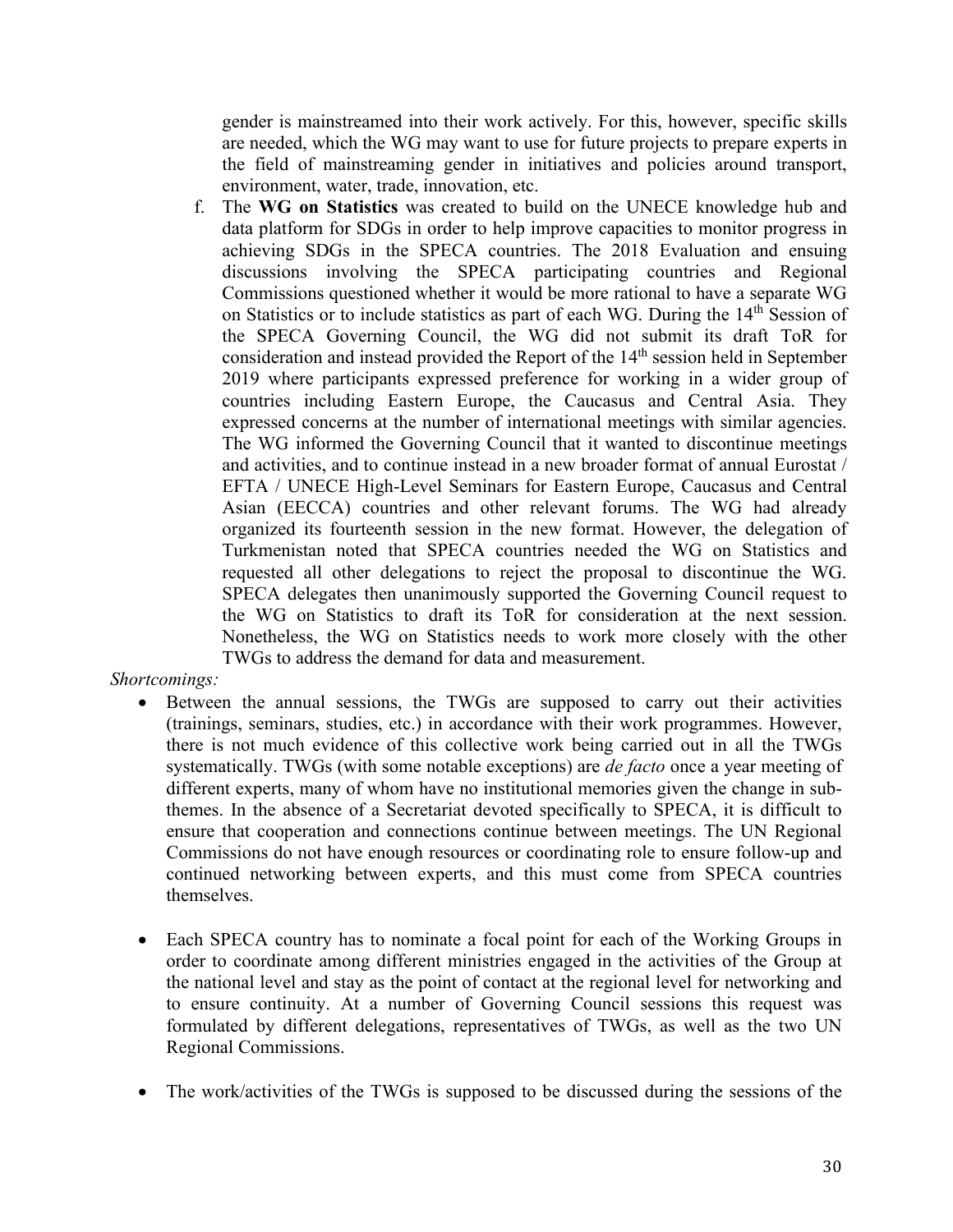Governing Council. Yet, because of the short time devoted to these sessions and the large number of TWGs, enough time is not devoted to the examination and discussion on the results of the meetings, the advancement of the agendas, the needed policy reforms, result of any project implementation, etc.

#### *Recommendations:*

- $\checkmark$  UNECE could support the TWGs focus more on priority areas, such as the preparation of a regional strategy, conducting research and providing strategic recommendations, conducting a feasibility study, coordination of legislation and policies etc. by providing advice and expertise, as per the demand of TWGs.
- $\checkmark$  Some of the work of the TWGs can be done online and reporting done to the chairs electronically, and not necessarily each time through a workshop, which could facilitate savings on budget for the organization of TWGs and concentrating instead on outputs.
- $\checkmark$  As much as possible, UNECE could ensure that there is follow-up between meetings and that networking continues so that the TWGs are not seen as a one time workshop but as a process with a mission.. The Regional Commissions should also ensure that recommendations and decisions taken (in the WGs, as much as in the Economic Forums and Governing Council sessions) are followed up at the national level, by the appointment of SPECA TWG Focal Points for example.
- $\checkmark$  The evaluation also endorses the proposition of the delegation of Turkmenistan at the 13<sup>th</sup> SPECA Governing Council session in September 2018 for the ESCAP and UNECE secretariats to submit background papers for the TWGs well in advance before meetings in order to have enough time for SPECA delegations at the Governing Council sessions to review and comment on the papers.
- $\checkmark$  Both the WG on Gender and SDGs and the WG on Statistics need to work more closely with other WGs in order to address their demands for statistics and for ensuring that gender is properly mainstreamed. In the case of the WG on Gender and SDGs, future projects in support of the SPECA process may consider training specialists in gender mainstreaming into trade, transport, water, knowledge-based development, etc., so that other WGs take gender aspects into consideration.

| <b>Expected activities:</b>         | <b>Actual activities</b>                                      |
|-------------------------------------|---------------------------------------------------------------|
| Organization of 1 expert meeting to | A two-day Expert Meeting was organized in in Almaty,          |
| institutional<br>review<br>the      | and Kazakhstan in June 2018 with the participation of 26      |
| governance structure of SPECA       | experts (of which 9 women) to validate the SPECA              |
|                                     | Evaluation Report and develop a package of measures to        |
|                                     | strengthen SPECA to better enable regional cooperation        |
|                                     | to implement the SDGs. Their recommendations were             |
|                                     | then used to elaborate the decisions of the $13th$ session of |
|                                     | the SPECA Governing Council (Sept. 2018) on improving         |
|                                     | the workings of SPECA.                                        |

#### **Expert group meeting**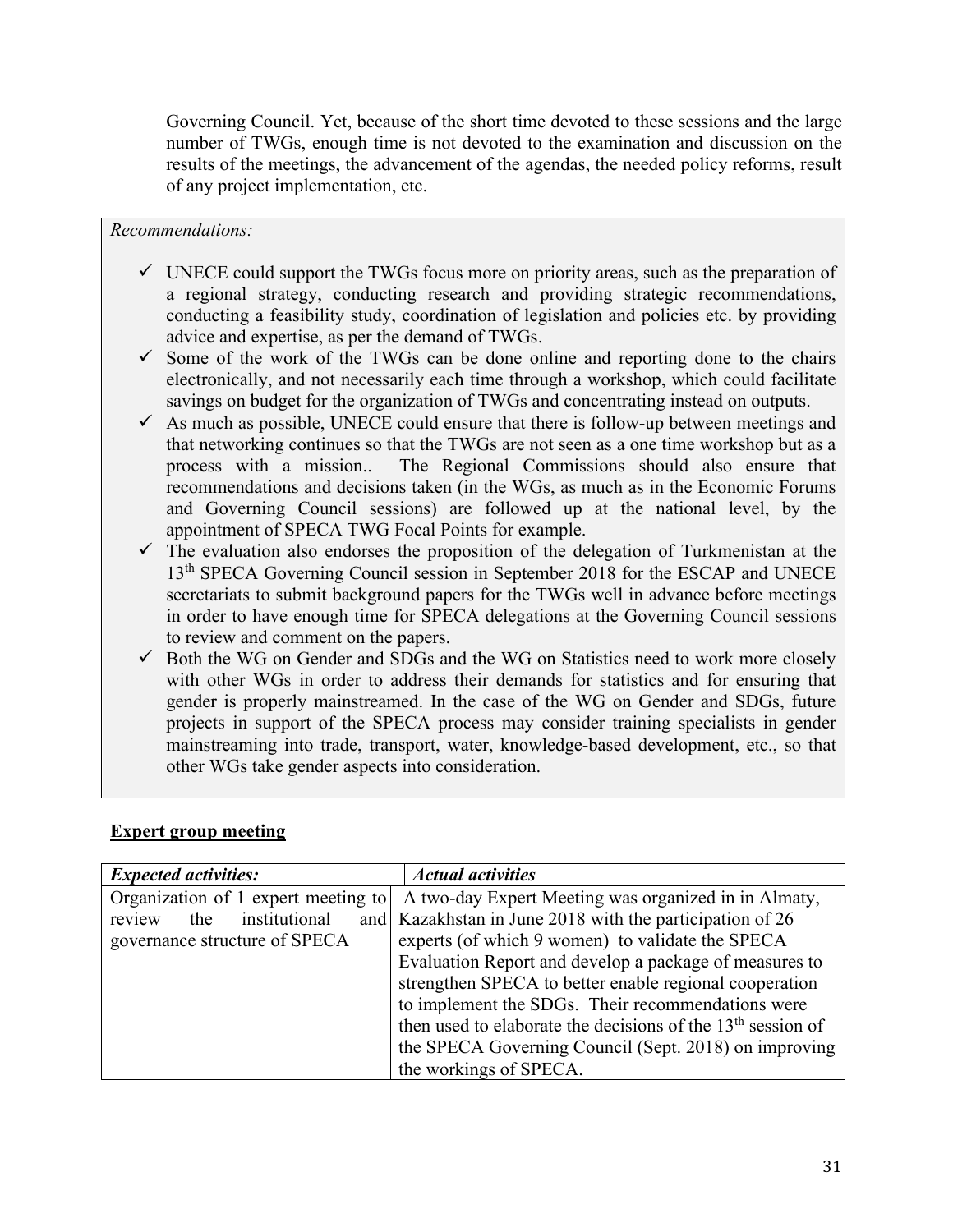*OBJECTIVE 2 EA2. Enhanced capacity of SPECA countries to monitor and review progress on SDGs in SPECA thematic areas.*

| <b>Expected activities:</b> | <b>Actual activities</b>                                                                    |
|-----------------------------|---------------------------------------------------------------------------------------------|
|                             | Preparation of a framework document on A scoping study commissioned by UNECE                |
|                             | the role of SPECA and its TWGs in the identified how SPECA as a process can help its        |
|                             | sub-regional follow-up; and 2) conducting participating countries achieve sub-regional SDGs |
| a.                          | sub-regional review of the through cooperation. Monitoring of where SPECA                   |
|                             | implementation of relevant SDGs in the countries stand in the implementation of SDGs        |
| SPECA region.               | became part of the broader UNECE regional review                                            |
|                             | process.                                                                                    |

#### *Achievements:*

- With the support of the E262 project, UNECE commissioned a scoping study in 2016 on the status of SDG achievements in SPECA countries, which SPECA WG should focus on which SDG targets, and how to monitor the SDGs. The findings were presented at the 2016 Economic Forum and the 11<sup>th</sup> Governing Council session and were then finalized in 2017.
- The paper proposed that the list of SDGs and targets, which the SPECA TWGs have selected for future work, "may become an SDG framework, on which to concentrate the implementation of SPECA , in order to support the participating countries in achieving the identified SDGs and targets."[10](#page-31-0) Decisions were made for SPECA TWGs to work on SDG targets which (1) correspond to their mandates, (2) correspond to the priorities and needs of the SPECA participating countries, and (3) sub-regional cooperation can substantively help their achievement. Implementation of these SDGs and targets would then help the SPECA countries in achieving the whole complex of SDGs. Each WG monitors progress in the achievement of SDG targets identified for their work See pages 45-47 in the section on sustainability for the SDGs being monitored by each TWG.
- While the project envisaged the preparation of a framework document on the role of SPECA in the sub-regional follow-ups of SDGs, the issue of organizing a sub-regional SPECA review of the implementation of the SDGs was discussed at UNECE regional fora. A decision was made to keep the regional reviews within the framework of the Regional Forums on Sustainable Development for the whole UNECE region.<sup>[11](#page-31-1)</sup> Reviews of the implementation of the SDGs was kept at the regional (UNECE and ESCAP) level. The latest UNECE Regional SDG Forum was held in March 2020 as a one-day virtual meeting, as a result of COVID-19, and also covered all the UNECE member States.[12](#page-31-2)

<span id="page-31-0"></span><sup>&</sup>lt;sup>10</sup> Aida Alzhanova, « Implementation of the Sustainable Development Goals in the SPECA Region » Study Commissioned by the UNECE for the 12 SPECA Economic Forum in Dushanbe, December 2017 <sup>11</sup> <https://www.unece.org/rfsd2019.html>

<span id="page-31-2"></span><span id="page-31-1"></span><sup>12</sup> https://www.unece.org/rfsd2020.html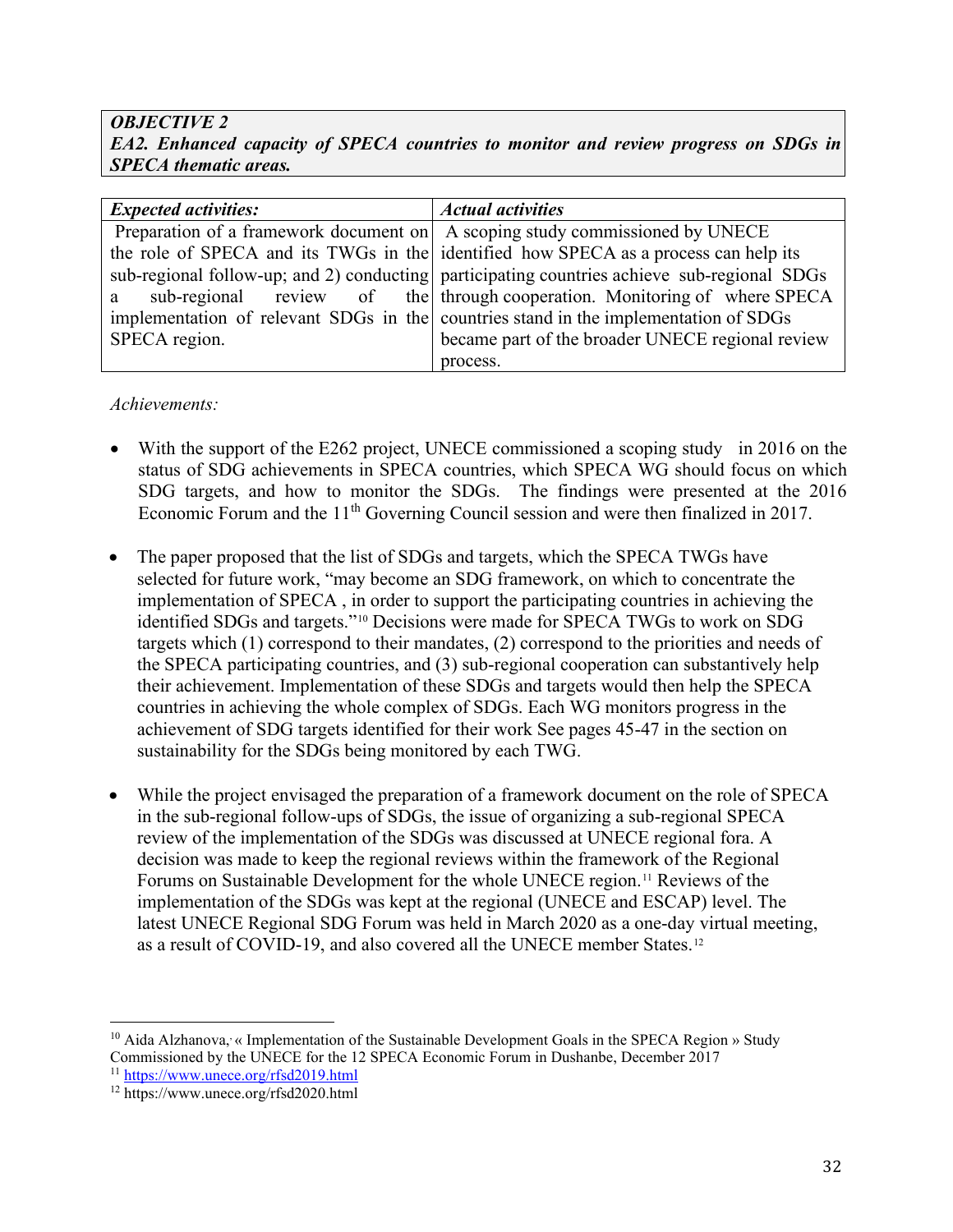- A number of SPECA countries also agreed to undergo a Volunteer National Review (VNR) and some of them (Kyrgyz Republic and Uzbekistan) are to present theirs at the High Level Political Forum (HLPF) on Sustainable Development, scheduled to be held in July 2020 at the UN Headquarters in New York.[13](#page-32-0) Turkmenistan prepared one in 2019, Tajikistan in 2017, Kazakhstan in 2019 and Azerbaijan two in 2017 and 2019.
- The UNECE also undertook an analysis of the implementation of the SDGs in SPECA countries excluding Afghanistan. The report, "Review of the public web-sites of national statistical organizations and web-sites for national reporting on SDGs", was published subsequently in English and Russian.<sup>[14](#page-32-1)</sup>

*Recommendations:*

- $\checkmark$  UNECE may consider updating the scoping study on SDGs and TWGs, translating it in Russian and making it more widely available.
- $\checkmark$  The scoping study could be further analyzed in order to draw concrete recommendations on how to achieve regional-level SDGs, and what it would take concretely. Based on this analysis, countries could then chart their Strategy for Implementation of cross-border SDGs at the Regional Level until 2030 together with plans of action, benchmarks, indicators etc. These priority areas, together with an analysis of major regional challenges, could then inform the choice of the TWGs.
- $\checkmark$  Through an updated analysis of the feasibilities and bottlenecks in the implementation of SDGs in the region, SPECA could be more proactive rather than reactive to what is happening in the region. For this, UNECE could commission frequent, updated and strategic assessments within the TWGs and supported by the WG on Statistics.
- $\checkmark$  UNECE should encourage better cooperation and coordination with international partners to ensure success and avoid duplication of efforts, given that other UN organizations are heavily involved in supporting the implementation of SDGs, namely the UN Resident Coordinators, UNDP Resident Representatives, UN Country Teams and, especially, UNDP dedicated teams. Members of other UN organizations (e.g. UNDP, UNRCCA, DPA, UNIDO and others) interviewed for the evaluation mentioned that they had been invited to and participated in Economic Forums of SPECA, but that they would have liked to see better cooperation through regular exchanges of information and coordination of activities.

# *OBJECTIVE 3*

*EA3. Improved cooperation between SPECA countries.*

| <b>Expected activities:</b>       | <b>Actual activities</b>                                                     |
|-----------------------------------|------------------------------------------------------------------------------|
|                                   | • Providing advisory services to 24 advisory services were provided by UNECE |
| SPECA countries.                  | staff and resource persons under this project and                            |
| • Developing project proposals in | supported experts' participation in SPECA meetings.                          |
| the areas of SPECA mandate and    | A number of concrete projects were developed.                                |

<span id="page-32-0"></span><sup>13</sup> https://www.unece.org/sustainable-development/sdgs-in-the-region.html

<span id="page-32-1"></span><sup>14</sup> <https://statswiki.unece.org/display/SFSDG/COUNTRY+RESOURCES>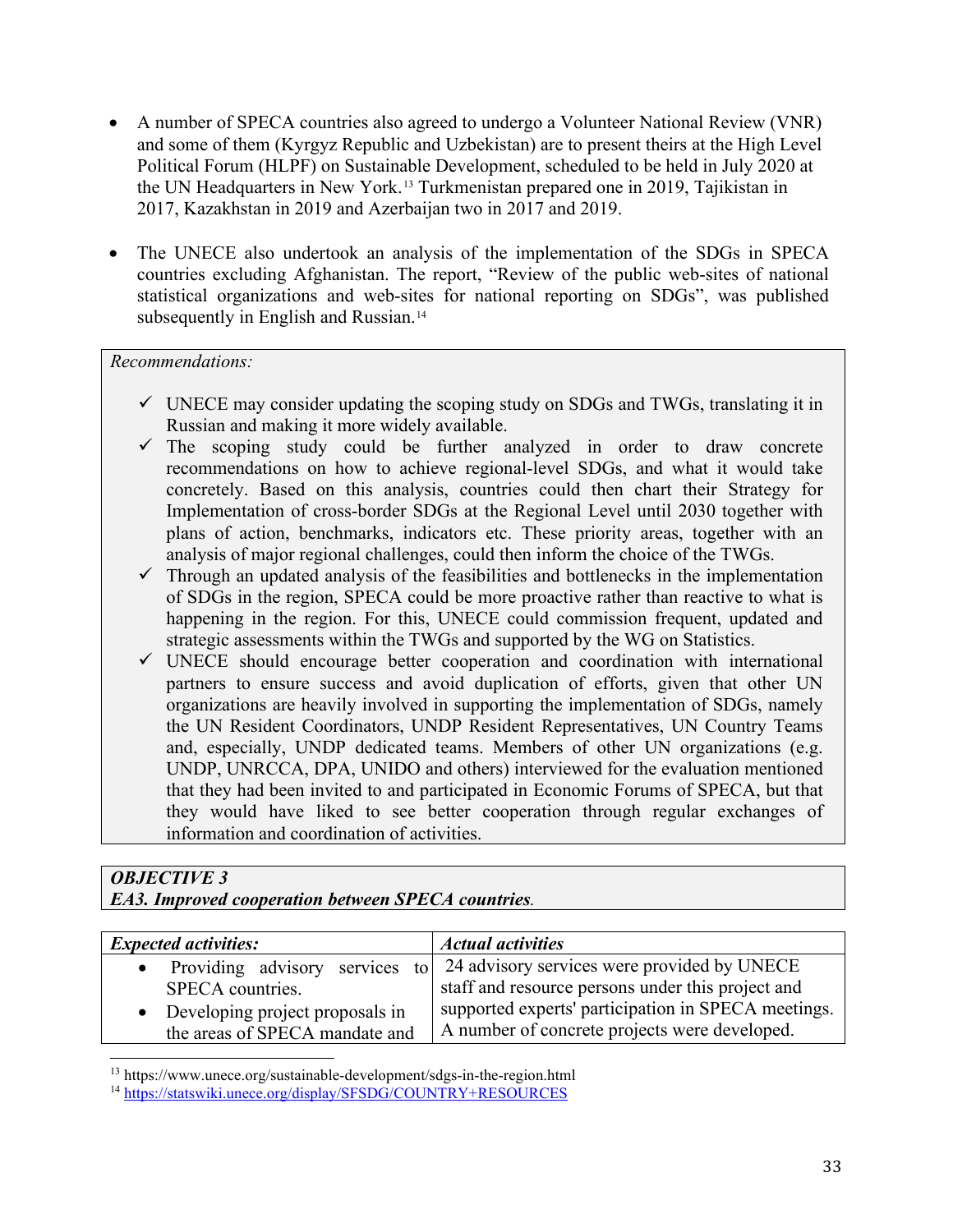| mobilizing resources for their |  |
|--------------------------------|--|
| -implementation                |  |

*Achievements:*

- Through missions to SPECA countries facilitated by the E262 project, UNECE staff advised governments, policymakers and experts on regional cooperation and international norms, standards and best-practice recommendations. Project funds were also used to invite experts from Central Asia and other countries to the Economic Forums, TWG sessions and capacity building events, and to prepare background papers used in the various SPECA processes.
- A number of concrete projects were developed with the support of the E262 project. Among them:
	- 1. A UN Development Account (UNDA)  $12<sup>th</sup>$  tranche project on "Strengthening innovation policies for SPECA countries in support of the 2030 Agenda for Sustainable Development" (with a budget of USD 475,000) developed to implement the SPECA Innovation Strategy for Sustainable Development..
	- 2. A Project E293 (SB-008547) "Strengthening the capacity of Central Asian countries to implement trade facilitation measures and better integrate into the international rules-based trading system", financing from the Russian Federation, which was developed based on the Trade Facilitation Strategy of the WG on Trade.
	- 3. A "Road Safety Performance Review of Kazakhstan", fully financed by Kazakhstan which came out from the meetings of the WG on Transport, Transit and Connectivity
- Even though the indicator of achievement was about number of projects development, the effectiveness of this activity can be assessed qualitatively by noting that the strength of cooperation through SPECA has been through the process of dialogue, in addition to projects. SPECA countries became more involved in SPECA institutions during the duration of the project. The level of participation and interest of the SPECA countries in the annual events improved; Uzbekistan became fully involved in the Governing Council and in organizing TWG sessions since 2019, while studies, projects and training events focused on sub-regional cooperation in all subject areas intensified.
- Currently, the official webpage of SPECA, within the UNECE website, acts as a depository of official documents, including in Russian.[15](#page-33-0) However, the structure of the SPECA web page is not optimal. On the main page one can find documentation of Governing Council sessions and Economic Forums, and only reports and presentations of the WG on Knowledge-based Development. All other TWGs' reports and other documentation is updated systematically on the web pages of the different substantive Divisions. UNECE is working on solving the technical issue of assembling all the documents to ensure that all WG materials show up on the main SPECA webpage.

<span id="page-33-0"></span><sup>15</sup> <https://www.unece.org/speca/welcome.html>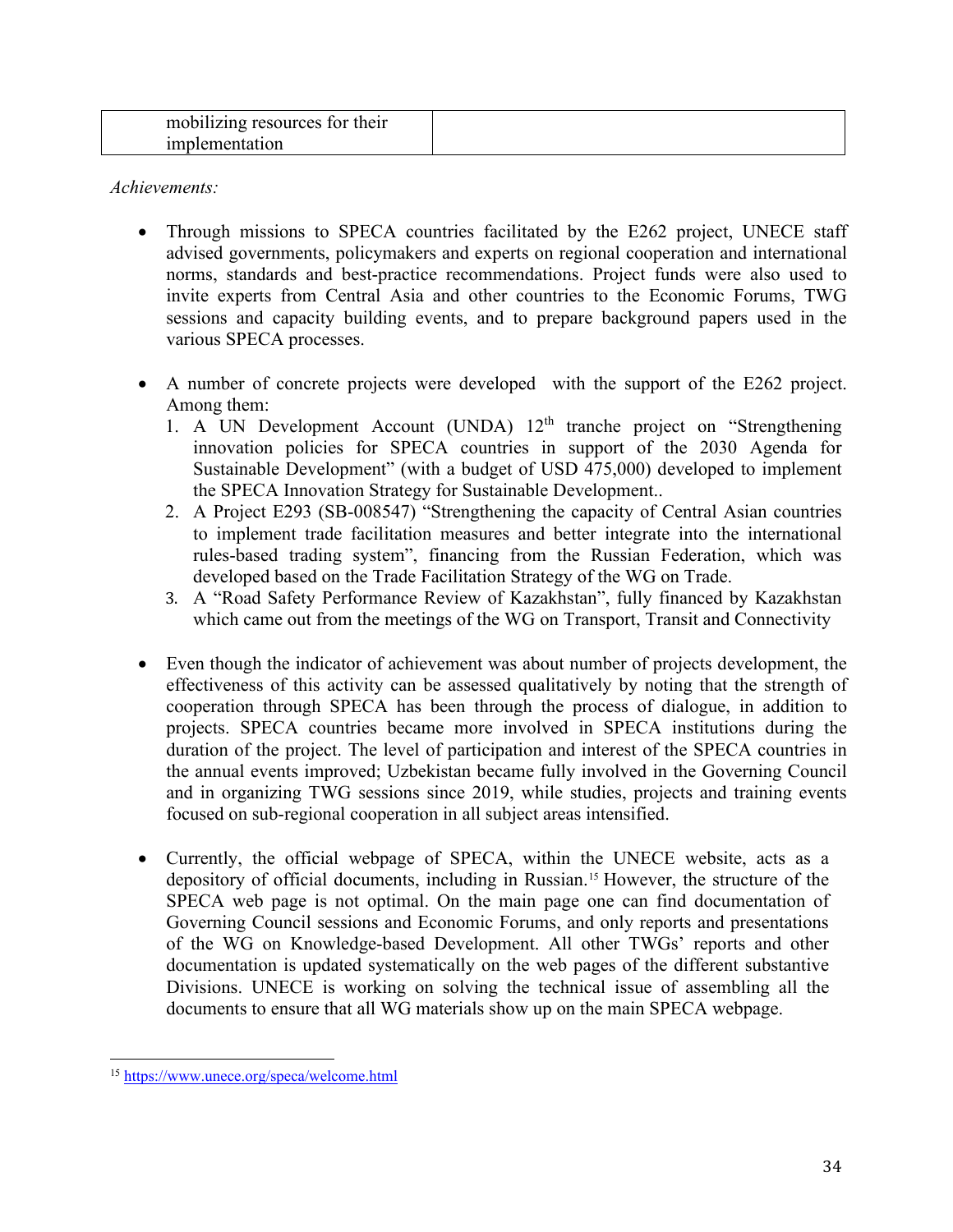*Recommendation:*

- $\checkmark$  UNECE should consider using regional experts and government officials from the region to provide advisory services to other SPECA countries and not just UN staff or international experts To this end, more active exchanges between countries (study tours, peer reviews, etc.) can be organized. Using new information technologies, thematic communities of practice online could be created where officials and experts could exchange views on common challenges, possible solutions, moderated discussions, etc.
- $\checkmark$  As travel becomes more difficult in the post-COVID-19 era and as more and more meetings are happening online, it is important for SPECA to also develop a dynamic website that could be a depository of all documents, in English and in Russian, that can help provide virtual advisory services. Dissemination of knowledge online, organized by theme and in a user-friendly manner, would render much needed on-going service to SPECA countries.

| <b>Expected</b>       | <b>Main activities</b>  | <b>Indicators of</b> | <b>Actual achievements</b>        |
|-----------------------|-------------------------|----------------------|-----------------------------------|
| accomplishments       |                         | achievement          | (quantitative)                    |
| (EA)                  |                         | $(\mathbf{IA})$      |                                   |
| EA1.                  | A1.1. Organization of   |                      | <b>Fully achieved:</b>            |
| <b>Strengthened</b>   | maximum 12 meetings     |                      | 16 meetings of the Thematic       |
| national capacity     | of the SPECA thematic   |                      | Working<br>with<br>Groups         |
| of beneficiary        | working groups in the   |                      | participation<br>of 392<br>policy |
| countries in all      | areas of water and      |                      | makers and experts                |
| <b>SPECA</b> thematic | energy resources,       |                      |                                   |
| area: (1) water       | transport and border    | IA1. At least        |                                   |
| and energy            | crossing, trade,        | 150 experts          |                                   |
| resources, $(2)$      | statistics, knowledge-  | from the             |                                   |
| transport and         | based development and   | <b>SPECA</b>         |                                   |
| border crossing,      | gender and economy (6   | countries            |                                   |
| $(3)$ trade, $(4)$    | meetings per year)      | benefit from         |                                   |
| statistics, (5)       | A1.2. Organization of   | capacity             | Fully achieved Organization of 4  |
| knowledge-            | 2 annual SPECA          | building             | Economic Forums and               |
| <b>based</b>          | Economic Forums and     | activities in        | Governing Council sessions        |
| development,          | 2 sessions of SPECA     | <b>SPECA</b>         |                                   |
| and (6) gender        | Governing Council       | thematic areas;      |                                   |
| and economy;          | (one per year);         |                      |                                   |
|                       | A1.3. Organization of   |                      | Fully achieved Organization of 1  |
|                       | 1 expert group meeting  |                      | expert group meeting to discuss   |
|                       | to review the           |                      | how to strengthen SPECA (June     |
|                       | institutional and       |                      | 2018)                             |
|                       | governance structure of |                      |                                   |
|                       | SPECA;                  |                      |                                   |

## *Table: Summary of achievements*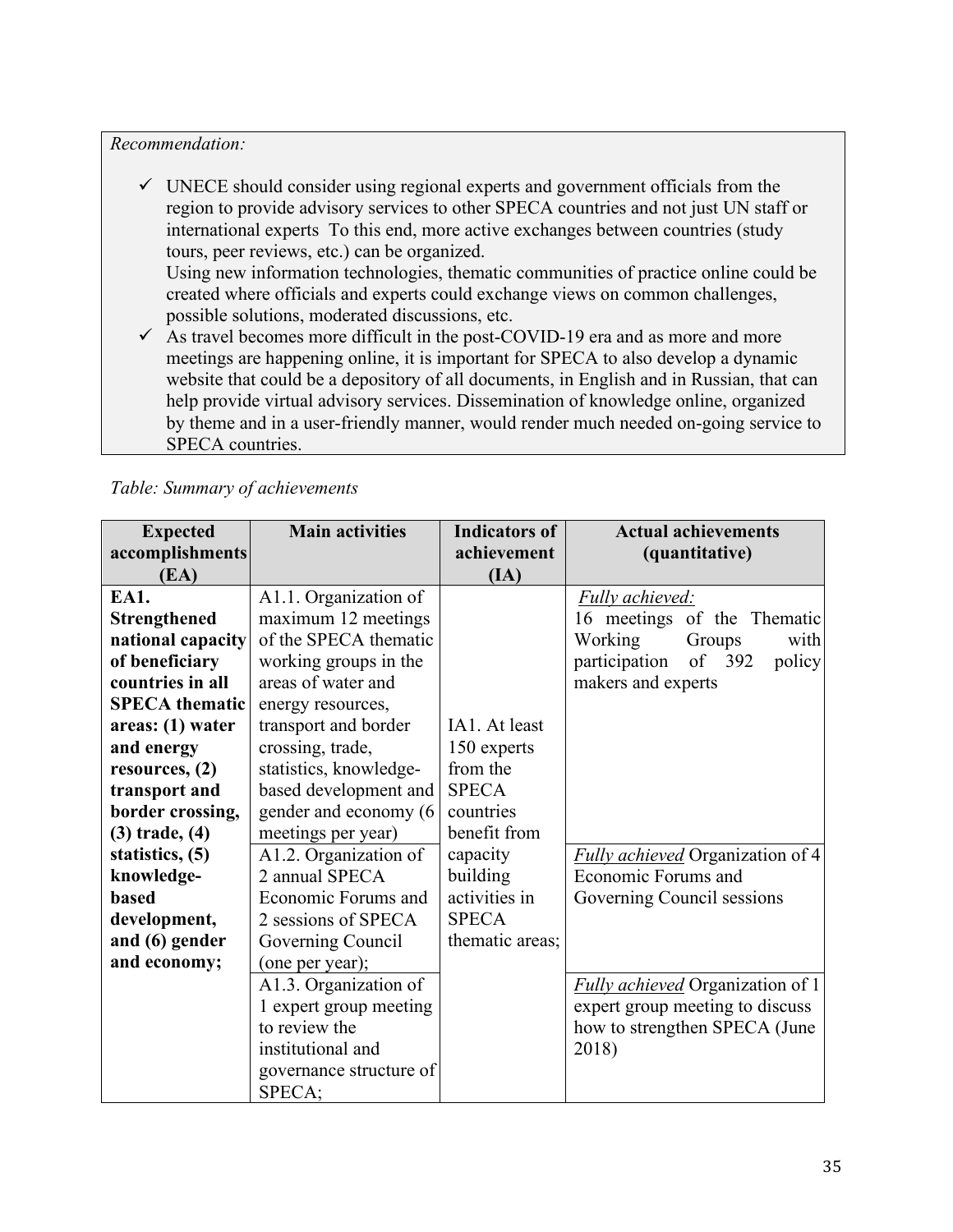| <b>EA2. Enhanced</b><br>capacity of<br><b>SPECA</b><br>countries to<br>monitor and<br>review progress<br>on SDGs in<br><b>SPECA</b> thematic<br>areas; | A2.1. Preparing of a<br>framework document<br>on the role of SPECA<br>and its TWGs in the<br>sub-regional follow-up;<br>A2.2. Conducting a<br>sub-regional review of<br>the implementation of<br>relevant SDGs in the<br>SPECA region; | IA2. SDGs in<br><b>SPECA</b><br>thematic areas<br>are regularly<br>monitored by<br>the SPECA<br>countries; | • <i>Fully achieved:</i> Scoping<br>review of TWGs and SDGs<br>drafted and presented to the<br>GC<br>• SPECA becomes Platform to<br>assist implementation of<br><b>SDGs</b><br>Partially achieved<br>Regional review left to<br><b>UNECE Regional Forums on</b><br><b>Sustainable Development</b><br>• Voluntary National Reviews<br>done for HLPFWGs<br>implement SDGs as part of<br>their workplan                                                                                                                                                                |
|--------------------------------------------------------------------------------------------------------------------------------------------------------|----------------------------------------------------------------------------------------------------------------------------------------------------------------------------------------------------------------------------------------|------------------------------------------------------------------------------------------------------------|---------------------------------------------------------------------------------------------------------------------------------------------------------------------------------------------------------------------------------------------------------------------------------------------------------------------------------------------------------------------------------------------------------------------------------------------------------------------------------------------------------------------------------------------------------------------|
| EA3. Improved<br>cooperation<br>between SPECA<br>countries.                                                                                            | A3.1. Providing<br>advisory services to<br>SPECA countries;<br>A3.2. Developing<br>project proposals in the<br>areas of SPECA<br>mandate and<br>mobilizing resources<br>for their<br>implementation.                                   | IA3. At least 3<br>projects in the<br><b>SPECA</b><br>thematic areas<br>are developed.                     | Fully achieved<br>24 advisory services provided<br>through missions, consultants<br>etc.<br><b>Fully</b> achieved<br>3 concrete projects developed<br>and financed:<br>• "Strengthening innovation<br>policies for SPECA countries<br>in support of the 2030 Agenda<br>for Sustainable<br>Development",<br>• "Strengthening the capacity of<br>Central Asian countries to<br>implement trade facilitation<br>measures and better integrate<br>into the international rules-<br>based trading system",<br>• "The Road Safety<br>Performance Review of<br>Kazakhstan" |

## **What were the challenges/obstacles (if any) to achieving the expected results?**

Although all the objectives set out in the E262 project were achieved, there were some challenges, with some alleviated but others persisting. They were related to the lack of systematic funding for project, lack of participation of some major countries, and lack of a secretariat to ensure more continuity:

• Even though SPECA is presented as a country-owned and country-led Programme, many officials in SPECA countries continue to expect the UN to raise money for their projects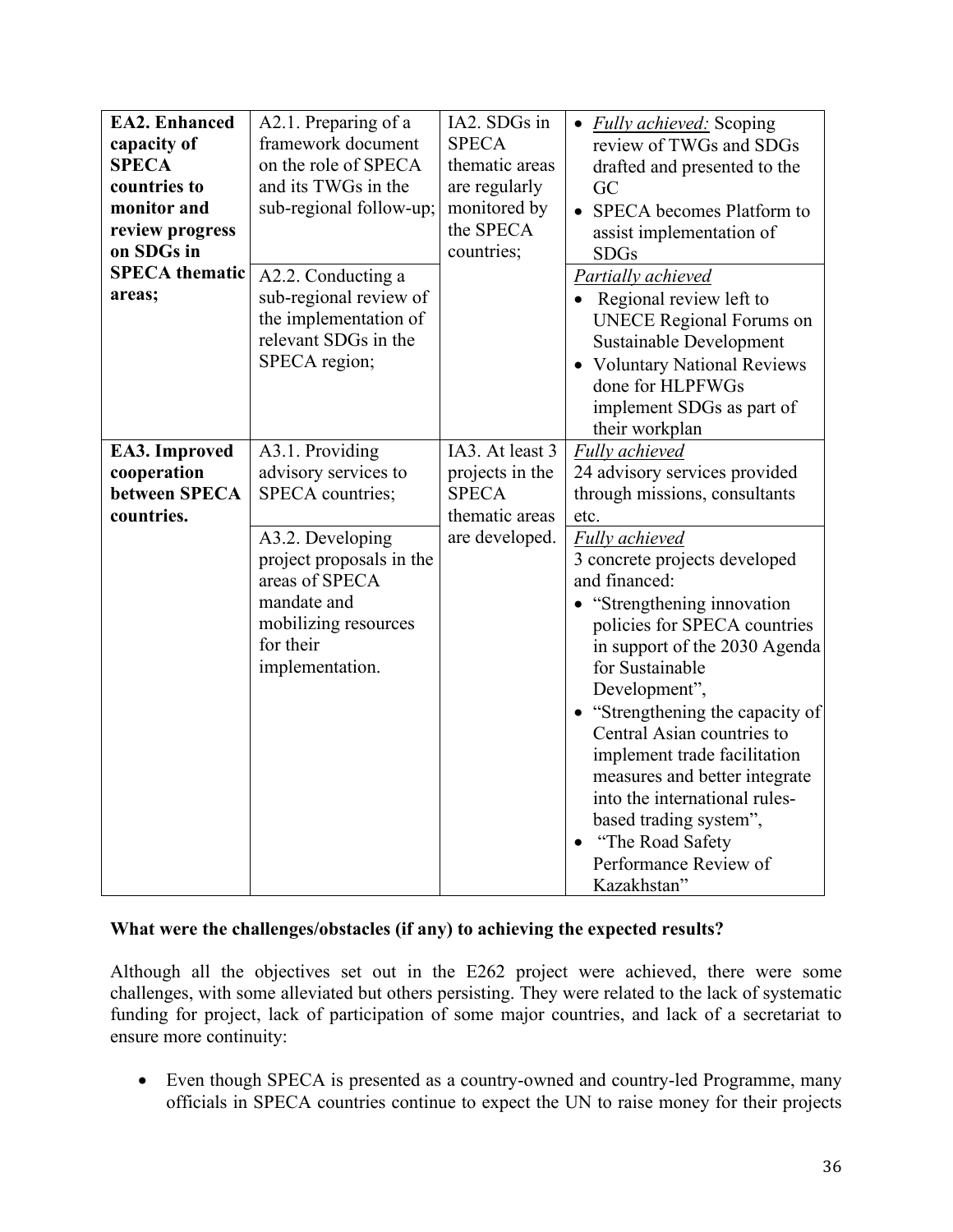and respond to their infrastructure needs, instead of seeing themselves in the drivers' seat. Until the 2018 Evaluation, which brought the question of ownership to light, government officials saw their countries as beneficiaries, sometimes passive, instead of owners of a platform they could actively use for regional cooperation and fund raising. At the same time, they lamented the low impact of meetings and annual sessions – what the bulk of SPECA budget goes to - that produced what they considered as declarative statements with no substantive follow-up. When the 4 options noted above (business as usual, reform, institutionalization, or closure) was put to their vote during the 2017 Dushanbe Governing Council session, they unanimously selected option 2 as the only option and began engaging more actively in decisions and implementation of SPECA work plans. The Expert Meeting, which the E262 project supported, came up with a set of recommendations on how the countries could step up on ownership and become more active and involved in SPECA activities. The obstacle of lack of interest of the countries in sub-regional cooperation gradually fades away, including thanks to the activities under the E262 project.

- The effectiveness of SPECA, and by extension of the E262 project, was for a few years largely impacted by regional differences. The withdrawal of Uzbekistan from regional cooperation schemes, including from SPECA, hampered efforts to cooperate on common challenges in the region. After the change of leadership in Uzbekistan in 2016, the country gradually started participating in SPECA activities while at the same time unblocking the political deadlocks that had made cooperation around trade, transit and water sharing extremely difficult. Uzbekistan organized the meeting of the WG on Water, Energy and Environment in October 2019 and a high-level delegation participated in the Economic Forum and the Governing Council session in Ashgabat, in November 2019.
- For cooperation on issues related to trade, transport etc., other organizations have grown in membership, relevance and size in the region, some much better funded and owned by international development banks (such as ADB supported CAREC) or larger political processes backed by large regional integration entities (notably, the Eurasian Economic Union). Nonetheless, despite the small scale of its activities, the added value of SPECA has been the regularity of exchanges through a systematic platform among countries beyond the EAEU, and this could not have been sustained without the support of the E262 project. In essence, the project created the advantage that allowed SPECA to collaborate on a par with much bigger and better funded initiatives in the region.

#### **How effective was the support to implement the annual SPECA Economic Forums and Governing Council sessions?**

The organization of the SPECA Economic Forums and Governing Council sessions was the responsibility of the UN regional commissions, alternately, every second year. Yet, even when it was the turn of ESCAP, the E262 project of UNECE supported a consultant to prepare all the documentation and support the logistics. In this sense, the support of the project was crucial and effective. Without the project, even if the hosting countries provided all facilities and support in kind, these events would not have been possible. The E262 project financed the participation of countries, the preparation of the documents of the Governing Council session and the background studies of the Economic Forum and travel of experts.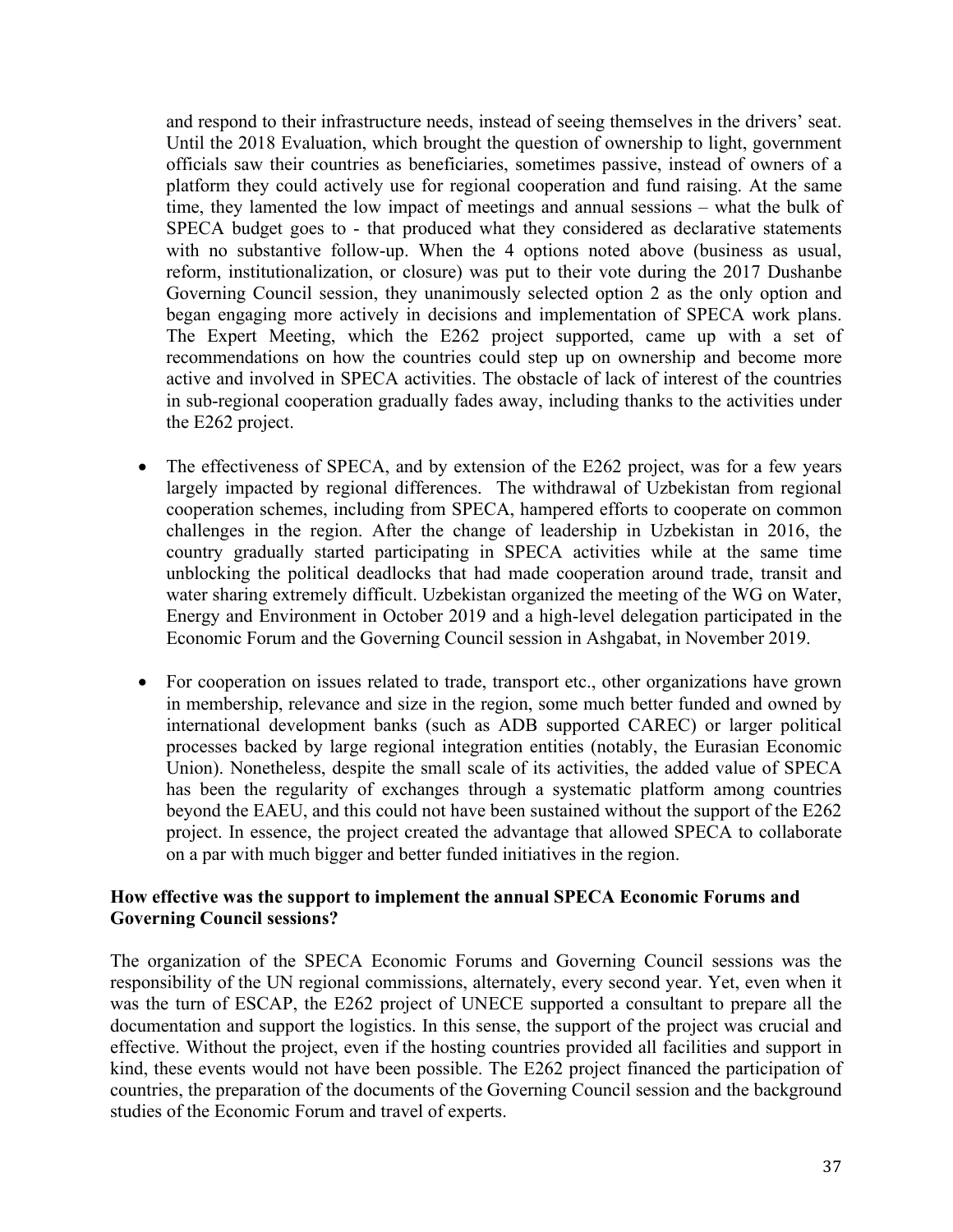#### **Were the recommendations of the annual sessions of the SPECA Governing Council, the SPECA Economic Forums and the 2018 SPECA Evaluation effectively implemented through this project?**

- There are ways that future projects supporting the SPECA process could help improve the process of presenting recommendations and following up on their implementation. Often times, recommendations coming from the TWGs and Economic Forums are too numerous, broad or too impractical. Two of the heads of delegations interviewed for this evaluation noted that the recommendations from the WG meetings should be more concrete, that they should be shared with the Governing Council with enough advance to notice to solicit informed decisions. Mechanisms for follow up need also to be drawn concretely. As the Regional Commissions help prepare the recommendations, they can help improve their presentation.
- This evaluator sat through the  $12<sup>th</sup>$  session of the Governing Council in Dushanbe, in December 2017 as well as the  $14<sup>th</sup>$  session in Ashgabat, Turkmenistan, and noted very little discussion after each agenda item among SPECA participating countries. Lack of proper discussion in Governing Council sessions may have to do with the participation of officials that cannot take decisions, or the variety of issues on which to deliberate (such as the recommendations of the different TWGs) hence a quick approval without scrutiny, or the very formal format of the sessions run by the Regional Commissions. The floor was given after each agenda item for comments, but was seldom taken by country representatives. While countries can send their comments to the Secretariat of the Regional Commissions, opportunities are lost for an inter-state discussion and debate. The documents are then deposited on the website of SPECA within the UNECE site in both English and Russian.[16](#page-37-0)
- Nonetheless, there was a marked difference between discussions in the  $12<sup>th</sup>$  and  $14<sup>th</sup>$ sessions, with the latter one including a much more active discussion among participating State representatives who felt strongly about some of the issues being discussed (the SPECA Fund, the Secretariat, the discontinuing of the WG on Statistics etc.). Uzbekistan formally requested to include a sentence in all adopted documents that it will take more time to consider the issues, while other countries actually negotiated some of the points and the language used for long minutes. This showed a more active participation and ownership, after 2018.
- As there is no Secretariat, and the responsibility for the different TWGs falls on different substantive units of UNECE (and ESCAP), the follow-up at the national level cannot be properly ensured. The E262 project for example envisaged support to the organization of the meetings and not for the systematic follow up of all recommendations.
- Another major hurdle to follow-up on SPECA decisions and processes is the high staff turnover in national ministries and the loss of institutional memory. The appointment of Focal Points both for SPECA and for the TWGs would ensure better and more systematic follow-up on decisions and ensure handover.

<span id="page-37-0"></span><sup>16</sup> <https://www.unece.org/speca/welcome.html>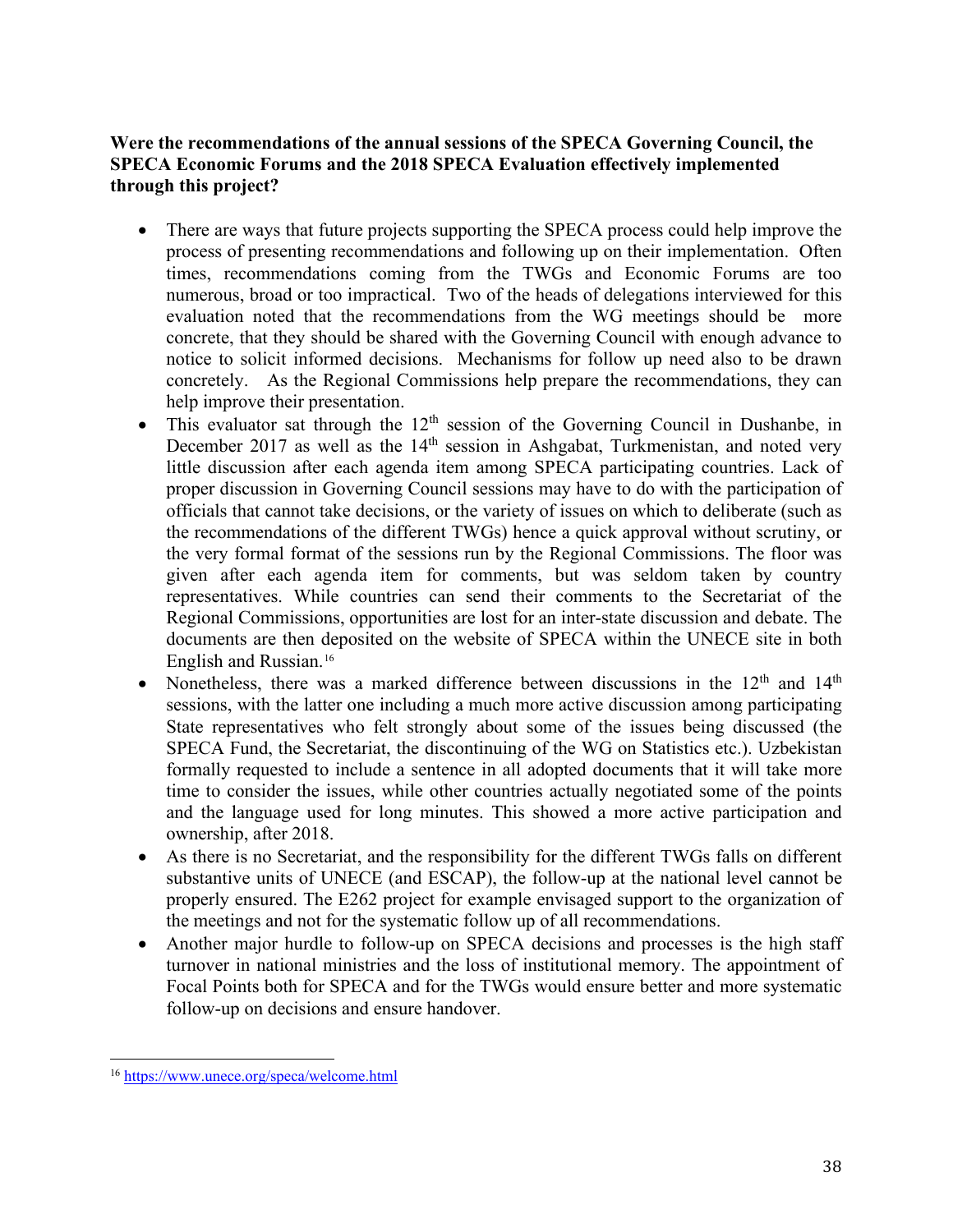- All this said, some of the major decisions taken during the timeframe of the project were implemented. They include for example:
	- o Decision 1 (SPECA/Governing Council/Dec/2017/1) of The Governing Council meeting held on 6 December 2017 which calls upon UNECE and ESCAP and other partners to provide active support to the efforts of the SPECA participating countries, undertaken on the national and regional levels, in promoting innovation for the achievement of the Sustainable Developments Goals. *UNECE, ESCAP have been focusing their efforts to this effect.*
	- o Decision 2 (SPECA/GC/Dec/2017/2) which underscored the importance of elaborating an innovation strategy for the SPECA region to achieve the SDGs  $\rightarrow$ *The SPECA Innovation Strategy for Sustainable Development was drafted, discussed, validated and adopted in 2019.*
	- $\circ$  The Governing Council decision in the 11<sup>th</sup> Session in Ganja to have an evaluation of SPECA, and then to endorse the organization of a meeting of expert in June 2018 in preparation for the twentieth anniversary of the SPECA  $\rightarrow$  *Decision was fully implemented.*
	- $\circ$  The Governing Council decision to consider at its 13<sup>th</sup> session how the recommendations contained in the evaluation will be operationalized so that SPECA fully serves as the mechanism for cooperation for the implementation of the 2030 Agenda for Sustainable Development *Implemented in September 2018, when countries reviewed the SPECA evaluation, agreed with some of the recommendation and rejected others.*

#### **B) Efficiency**

#### **Were the planned activities carried out on time as intended?**

All annual SPECA events, TWG sessions and studies were implemented as planned in the project document. Only one session of the WG on Gender was delayed once by one year.

The timeframe of the project was able to be extended at no cost given that additional resources were raised by the Regional Commissions to organize some of the meetings. UNECE added funds from its Regular Programme of Technical Cooperation (RPTC) while also accepting contributions from SPECA countries or other international organizations (such as IDB, WTO) for the organization of selected WG meetings. In order to ensure continuity between the end of a project and the possible start of another one eventually, and given that meetings needed to be organized on a yearly basis, UNECE estimated that it is better to stretch the money in order not to have a long gap before additional money could be raised. SPECA representatives interviewed may not have necessary been aware of how UNECE found and spent funds to organize the annual meetings: They simply benefited from the regularity of annual meetings.

#### **To what extent the resources made available through this project contributed to the achievement of the objective?**

• The project budget of USD 547,000.00 was envisaged as seed money to build on and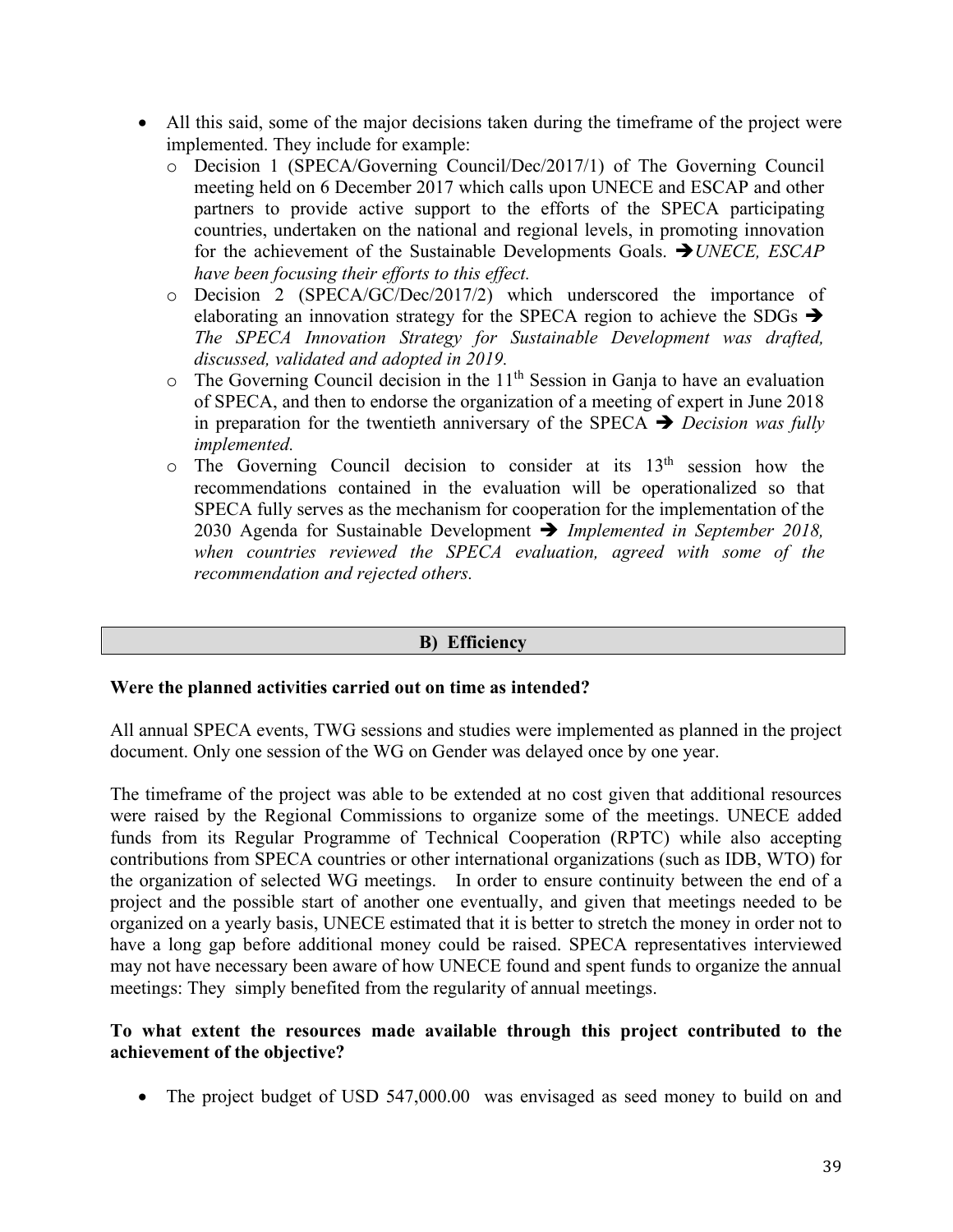involve more partners and other projects. The project budget was conservative to begin with, but resources were enough only for the very basic level of the planned activities.

- As the staff of UNECE interviewed for the project mentioned, without the possibility to tap into additional funds (from the RPTC or from other organizations that agreed to host the WG meetings), some of the activities could not have taken place, especially not during the extended period.
- The human resources involved in the implementation included the Regional Adviser in the Economic Cooperation and Trade Division (ECTD) as the manager of the project and UNECE Deputy Coordinator of SPECA, as well as UNECE focal point for the WG on Trade, the UNECE Coordinator of SPECA (Deputy Executive Secretary), funded from the UNECE portion of the UN Regular programme of technical cooperation the focal points for the various SPECA TWGs for their areas of work, as well as individual contractors hired on a part time basis for several months during the years of the project to assist with its implementation.
- The project drew from the expertise from various UNECE divisions, under the coordination of the Regional Adviser. As such, the project substantially relied on ECE staff funded from the regular budget providing capacity.
- The highest proportion of expenditures went to costs related to organizing events (travel of participants, staff and experts, consultancy costs to prepare studies), which reflects the key objective of the project: to maintain the SPECA process as a sub-regional cooperation initiative. Financial support was provided in an efficient manner, covering travel costs for relevant representatives from the beneficiary countries.
- Overall, the budget expenditure was highly efficient, with a good balance between the substantive and administrative costs. The figures below are provisional as at 18 June 2020
	- 1. Contractual services (108,602 USD) was used for the hiring interpreters/translators/equipment for interpretation for the events organized for the project
	- 2. Grants out of 20,000 USD is for organizing an event by local institution upon agreement with UNECE.
	- 3. Operating costs 13,237 USD includes UNDP service fee/ bank/operational fee and charges
	- 4. Staff and personnel of 97,600 USD used for consultancy contracts
	- 5. Travel of 251,697 USD includes, staff/consultants/experts/SPECA delegations to attend the events
	- 6. PSC of 13% is project service cost.
- The total of 572,348 USD exceeded the received contribution of 547,000 USD as the UNECE used a difference created in the Russian project budget over the years. This was done based on a clearly stated request from the SPECA participating countries at the 14<sup>th</sup> SPECA Governing Council session on 21 November 2019, subsequently endorsed by the donor. This brings the financial implementation rate to 104.63%.
- Regular staff working on SPECA spent the following time on SPECA: 2 months for the Deputy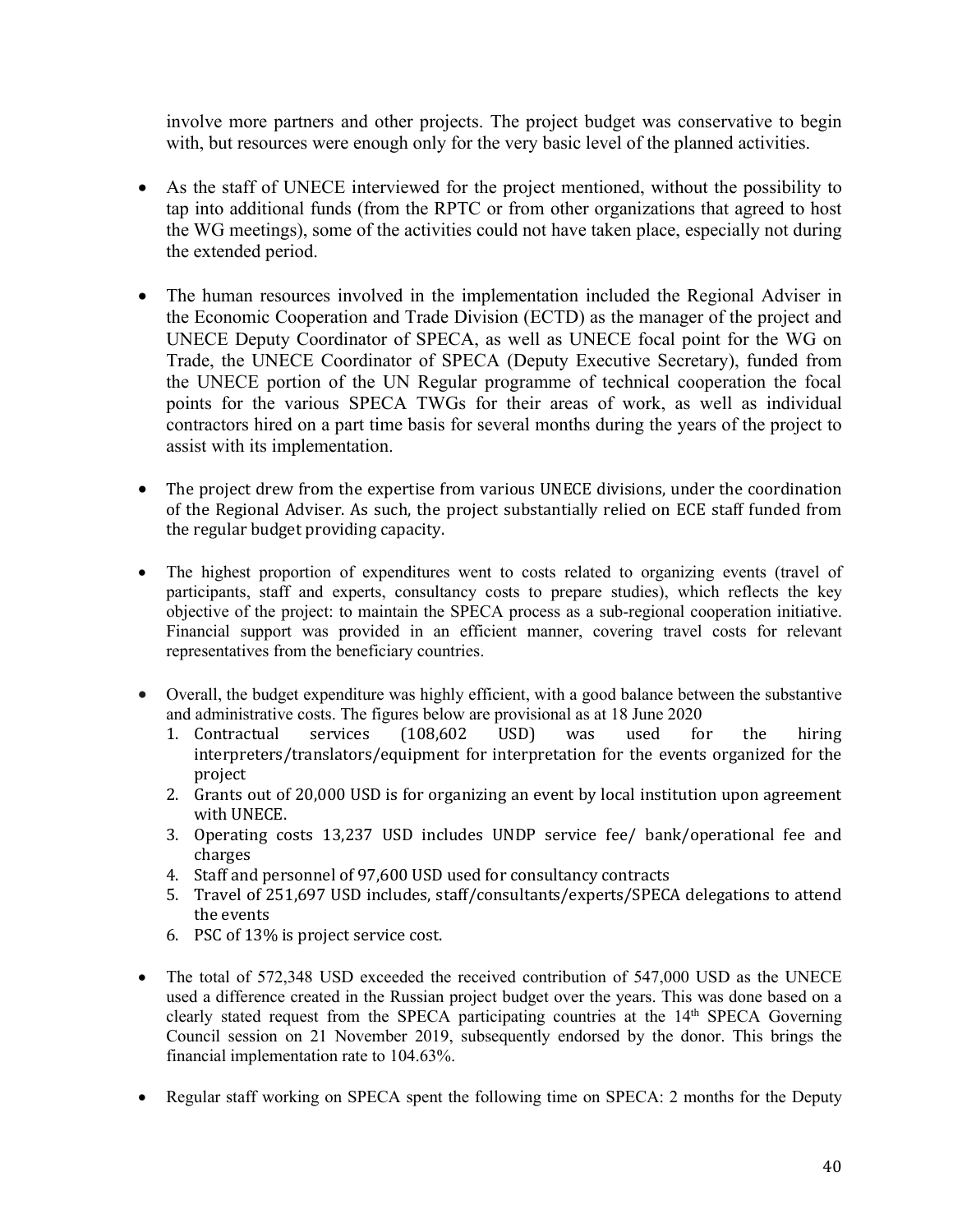Coordinator; 2 months of the Programme Assistant; and 3 months of the focal points supporting the various Thematic Working Groups.

#### **Did the countries mobilize sufficient in-kind and financial resources to supplement the activities and objectives of the project?**

- SPECA participating countries provided in-kind support for the annual Economic Forums and Governing Council sessions which they hosted, in terms of allocation of rooms, interpretation, transfers from the airport and to the venue, etc. Azerbaijan provided full inkid support in 2016, Tajikistan in 2017, Kazakhstan in 2018, and Turkmenistan in 2019. The same is valid for most of the meetings of the SPECA TWGs.
- Kazakhstan even provided annual financial support to the WG on Sustainable Transport, Transit and Connectivity (USD 15,000) and to the whole SPECA process (USD 60,000 in 2018-2019)

#### **What was the efficiency of collaboration with other agencies, development partners, civil society and the business community?**

- Collaboration with ESCAP in co-supporting SPECA and organizing the annual evens on a bi-annual base was overall positive. The relationship consolidated after the 2018 SPECA Evaluation which was commissioned by ESCAP but was then vetted during the Expert Meeting organized by UNECE through the E262 Project. The Expert Meeting in Almaty in 2018, led by the Deputy Executive Secretaries of UNECE and ESCAP became an occasion for the two Regional Commissions to decide jointly and together with SPECA countries on the future directions.
- Certain development partners provided support for the work of specific WGs: The Islamic Development Bank (IDB) funded participants to the WG on Sustainable Transport, Transit and Connectivity on a regular basis, the German Corporation for International Cooperation (GIZ) provided support for the WG on Trade and collaborated also with the WG on Water, Energy and Environment. The World Trade Organization (WTO) provided in-kind contribution (venue and facilities) for two sessions of the WG on Trade during the period of the project.
- The closest relationships were developed with some of the UNDP offices which provided support during the organization of the annual meetings. UNDP Tajikistan, for example, provided crucial support for the organization of the 2017 annual events in Dushanbe.
- The UN Resident Coordinators and the UNRC system in countries such as Tajikistan, Azerbaijan, Kazakhstan and Turkmenistan, whom the consultant saw in the context of the SPECA evaluation as well as during the Turkmenistan meeting of the Governing Council in 2019, expressed interest in closer coordination with UNECE and ESCAP, especially as part of the new UN reforms calling for more cooperation between the UN RC system and the Regional Commissions. This became specifically apparent during the preparation of a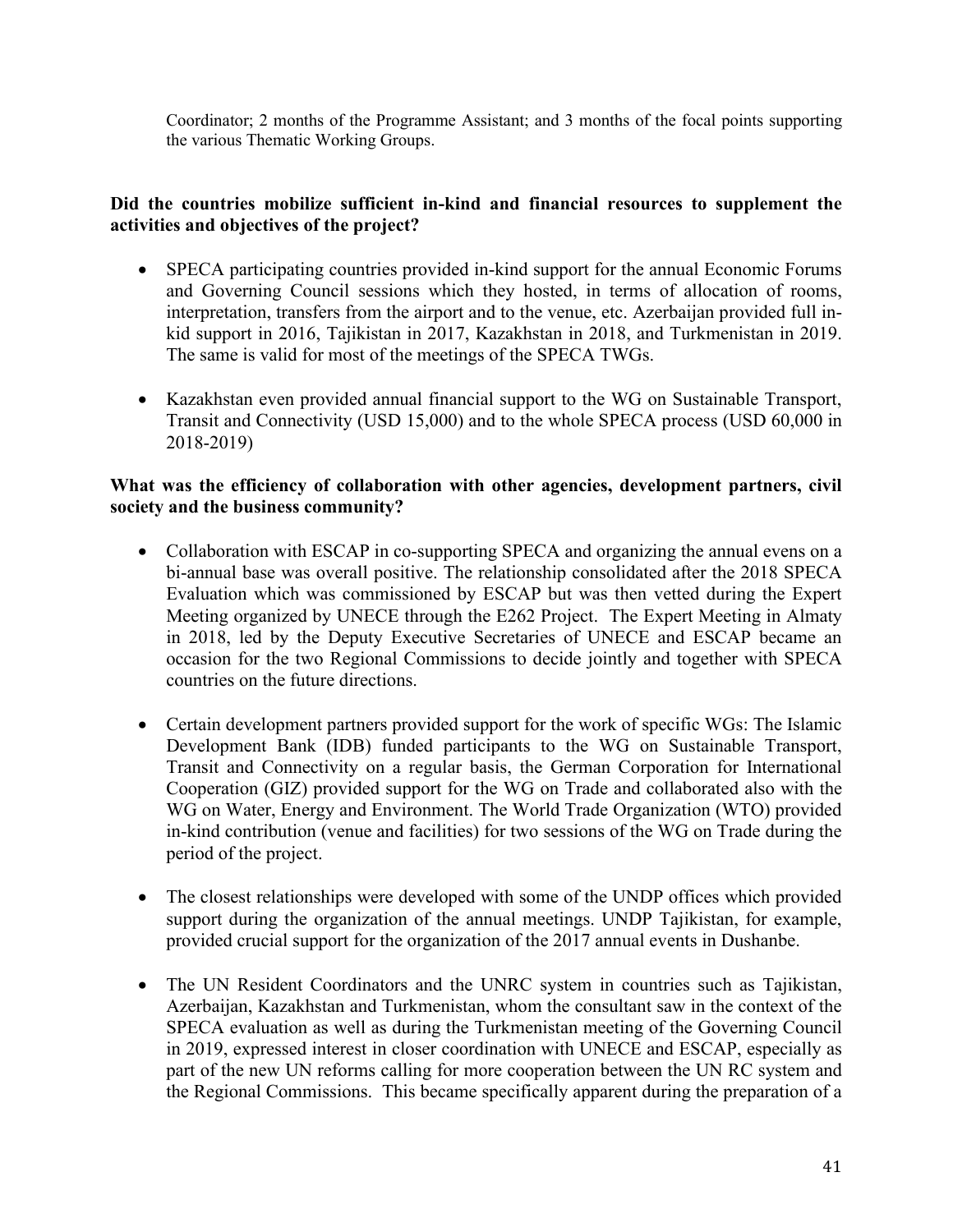concept note on a potential UN Regional Hub that this consultant was hired to prepare for the Government of Kazakhstan during their membership on the Security Council in 2018. The concept note explored the division of responsibility and coordination between the UN Resident Coordinator and the two Regional Commissions in Central Asia in the context of the UN reforms, and touched upon the possibility to use SPECA as the umbrella programme under which this cooperation could be concretized.

- The UNDP Deputy Resident Representative in Tajikistan was especially cooperative with SPECA during the organization of the Governing Council meeting in Dushanbe in 2018. The UN Special Representative for the Secretary General in Central Asia, Head of the UN Regional Center for Preventive Diplomacy in Central Asia (UNRCCA), interviewed for the project, assisted the Governing Council Meeting in Ashgabat in 2019 and expressed interest in closer coordination on issues related to water specifically. The UN Resident Coordinator in Turkmenistan organized a SPECA meeting on financing for sustainable development in May 2020 in Ashgabat, which had to be organized online, given the COVID-19 lockdown.
- The World Bank and the Asian Development Bank (ADB), given that they have their own instrument for support cooperation in the region, have been less involved, leaving space for improvement.

### **Were the activities implemented in the most efficient way compared to alternatives? In particular, how do the costs and use of resources compare with other similar projects?**

- The project budget can be described as seed money for developing further cooperation in the SPECA substantive areas with further support from other projects, development partners and the SPECA countries. The USD547,000 spent on the project are dwarfed by the USD 35 billion mobilized primarily as loans for activities under the CAREC programme for 20 years, as announced by the Development Banks in CAREC in October 2019. In Afghanistan, for example, CAREC, with the financial and technical assistance of six international and regional financial and economic institutions (ADB, EBRD, IMF, IDB, UNDP and WB), is working to implement 17 projects for the development of trade, transport and energy.<sup>[17](#page-41-0)</sup>
- While the process supported by SPECA cannot be quantified similarly through their value for the dollar, they have helped build capacity for policy development, cooperation and they made a sustained use of the UNECE and ESCAP norms, standards, recommendations and other tools, which were valued by participants.
- The overall results achieved by the project are commensurate to the funding that was available. The initial timeframe was June 2016 – May 2018, but was extended until the end of 2019, as the need for further intervention became obvious. UNECE managed to organize all the planned activities and maintain the SPECA process through support of the

<span id="page-41-0"></span><sup>17</sup> "Afghanistan: economy and peace are two essential parts of stability", *Daily News* , 12/01/2018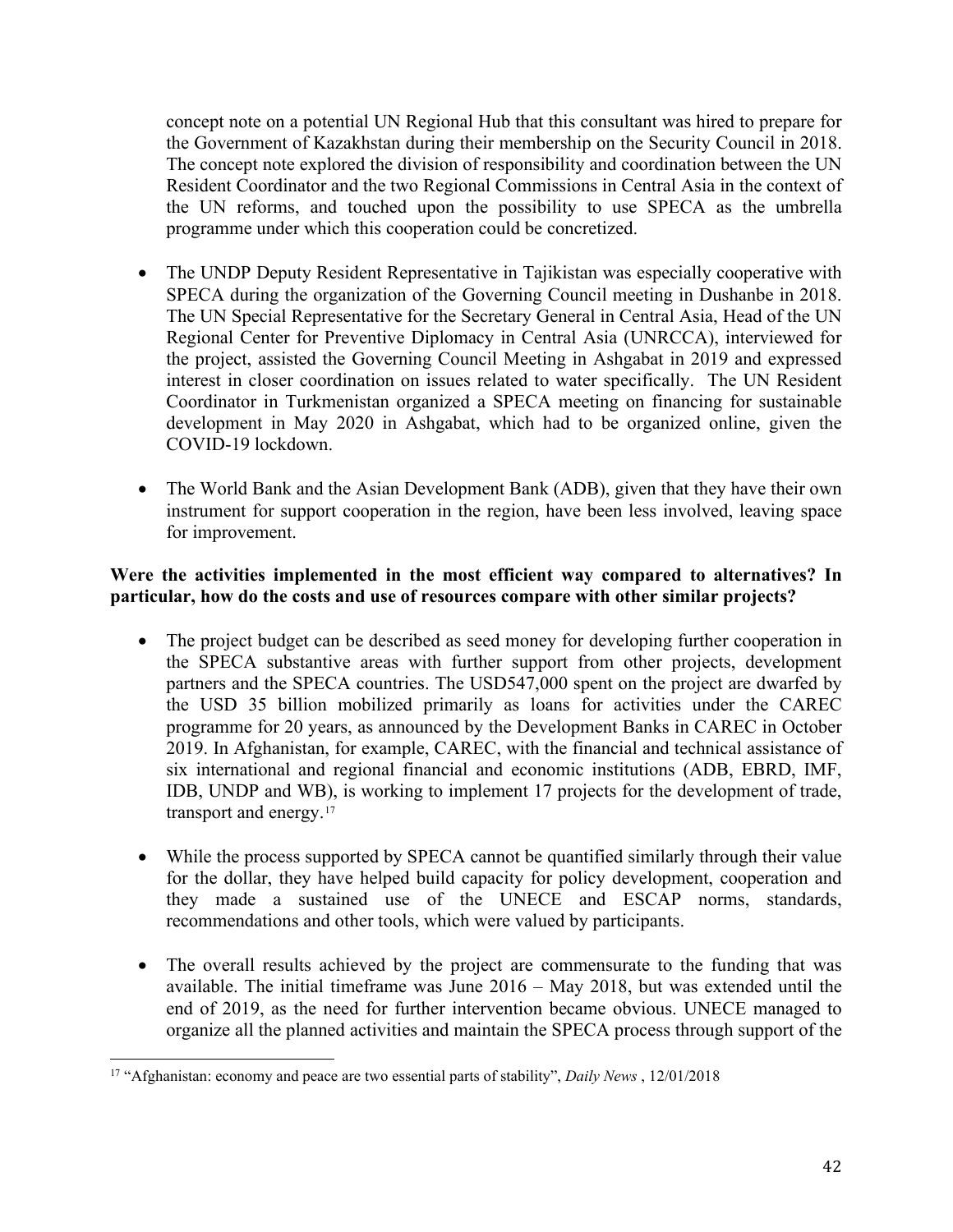meetings, research and field projects, with the existing budget, mostly through mobilizing supplementary funds to complement the activities of the project.

• As a result, the project could be extended for one and a half years, something that was unique for this project, but may not be possible to duplicate.

### *Recommendations:*

- $\checkmark$  In order to maintain the activities initiated under the E262 project in support of the SPECA institutions, further fund raising is necessary, and this could include joining forces with other institutions in the region on SPECA's thematic areas. Better coordination with other institutions would also ensure that UNECE (and ESCAP) add value to the SPECA countries' efforts where there is advantage. To do so, a scoping study may be necessary to see how SPECA could work with which institutions on which issues. Based on that survey, a strategy should be devised in order to replace *ad hoc* and one-time partnerships with a more coordinated and rational system of partnerships, which can add value and streamline efforts of international and regional institutions in the SPECA region.
- $\checkmark$  The most important partnership would be with the UN Resident Coordinator System in each SPECA country. As representative of the United Nations in the countries, the UN RCs should be in a position to closely associated with the work of the SPECA Governing Council".

### **C) Sustainability**

### **What were the regional public goods produced by SPECA with support from this project?**

A number of different regional public goods were produced with support from the project, of different nature, including:

- *Platform for cooperation*: SPECA was maintained as a regional process of cooperation bringing together policymakers and experts. Networking was sustained in each of the areas in the mandate of the WGs.
- *Cross-border agreements*, including support for the ones on water management in the Chu-Talas and the Amu-Darya river basins; the "Ashgabat Initiative on Reducing barriers to trade and transport using UN legal instruments, norms, standards and recommendations, while bolstering connectivity in the SPECA region", data exchange among Customs services of the SPECA countries.
- *Regional strategies*, such as the SPECA Innovation Strategy for Sustainable Development<sup>[18](#page-42-0)</sup> as well as the SPECA Trade Facilitation Strategy, both adopted at the  $14<sup>th</sup>$ session of the SPECA Governing Council in Ashgabat in November 2019.
- A *number of studies* on: the SDGs and targets to be better achieved through sub-regional cooperation; status of innovation systems in the region; transition to more sustainable growth in the sub-region; status of transport and trade facilitation measures in the region;

<span id="page-42-0"></span><sup>18</sup> *[www.unece.org/fileadmin/DAM/SPECA/documents/gc/session14/SPECA\\_Innovation\\_Strategy\\_English.pdf](http://www.unece.org/fileadmin/DAM/SPECA/documents/gc/session14/SPECA_Innovation_Strategy_English.pdf)*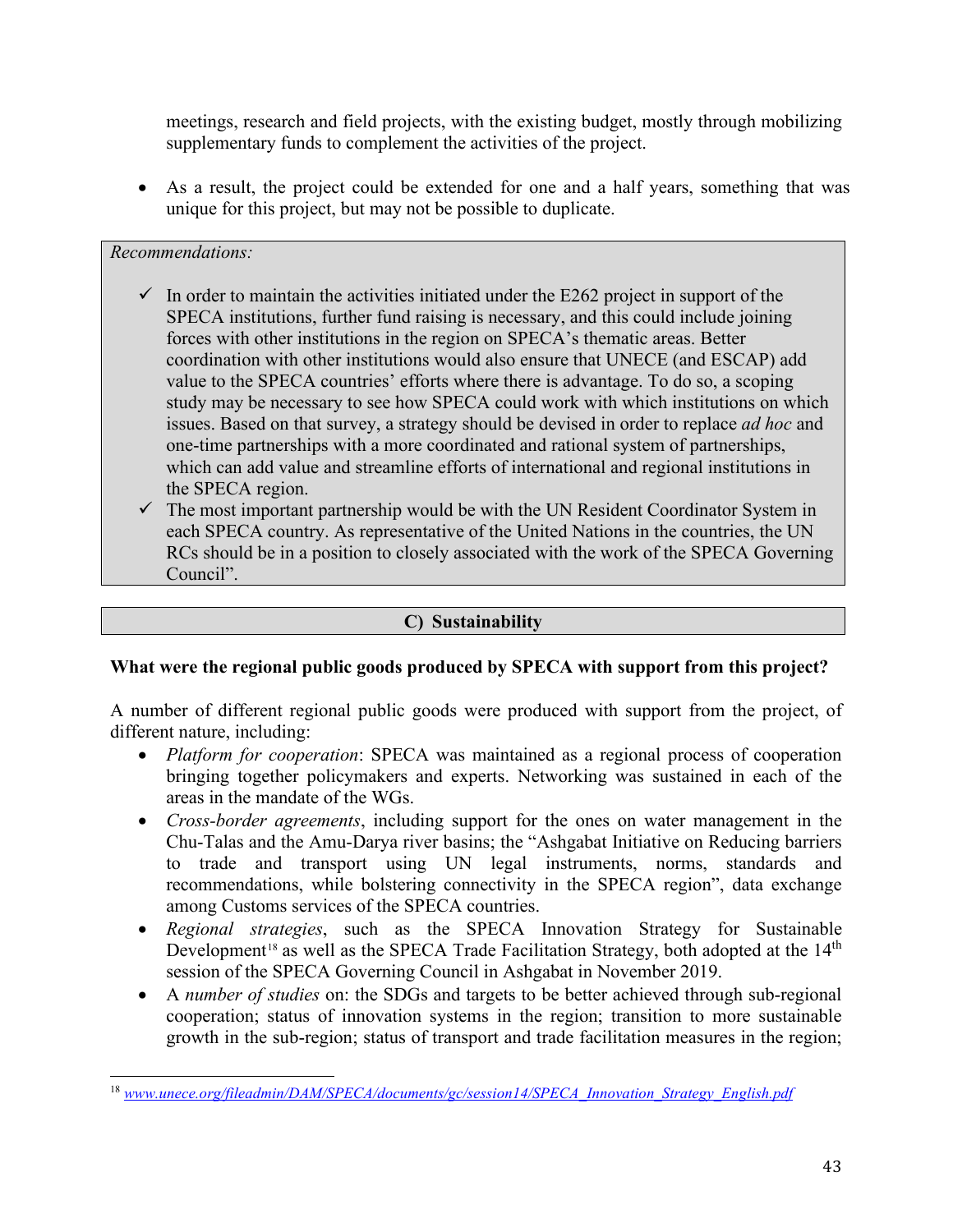the nexus of water management, food security and cross-border trade in the region; border-crossing procedures; the modalities of establishing a SPECA Fund, etc.

## **How did the project contribute to the overall sustainability of the sub-regional network of cooperation in the sub-region? Did the project contribute to enhancing the level of cooperation among the SPECA countries?**

- The project helped solve the two crucial problems for SPECA for 4 years: the lack of budget and secretariat. Without this project, UNECE would not have been able to uphold its commitment to help organize the annual meetings of the SPECA process on the years that it was responsible. It provided a stable basic budget for all essential meetings of the SPECA governing body and TWGs, while additional funds were raised to raise the level and efficiency.
- The project budget provided funding for national policymakers and experts to participate in the process.
- It funded an individual contractor to prepare and manage the documentations of all the SPECA Governing Council sessions and Economic Forums.
- The project budget also supported the drafting of the key documents of the Governing Councils and Economic Forums (such as final declarations, recommendations, report of meetings etc.,) as well as the background studies requested by the TWGs.

## **What projects or project proposals, mobilizing additional resources, in the areas of SPECA's mandate were developed as a result of activities under the E262 project?**

The following projects stemmed directly from the activities of the project:

- "Strengthening the capacity of Central Asian countries to implement trade facilitation measures and better integrate into the international rules-based trading system" (Russianfunded: 2018-2020, 350,000 USD).
- UNDA 11<sup>th</sup> tranche "Evidence-based trade facilitation measures for economies in transition" (2018-2021, 490,000 USD)
- UNDA  $12<sup>th</sup>$  tranche project 2023N "Strengthening innovation policies for SPECA countries in support of the 2030 Agenda for Sustainable Development" (January 2020 – June 2023, 475,000 USD)
- In addition, based on the raised profile of SPECA during the activities of the project, a proposal was put together for the establishment of a SPECA Fund, as a way to address one of the long term sustainability challenges of SPECA by acting as a platform to develop future projects and attract investments. The idea of a SPECA Fund was put forward by the UNECE taking into account the needs of SPECA countries and discussed during a visit of the UNECE Executive Secretary to Turkmenistan in August 2019 for the First Caspian Forum, when she met the President of Turkmenistan, who agreed to support the initiative.
- The proposal for a SPECA Fund was circulated for comments at the  $14<sup>th</sup>$  Session of the SPECA Governing Council in Ashgabat, and several delegations noted the need to obtain more information on its functioning, financing and management before making a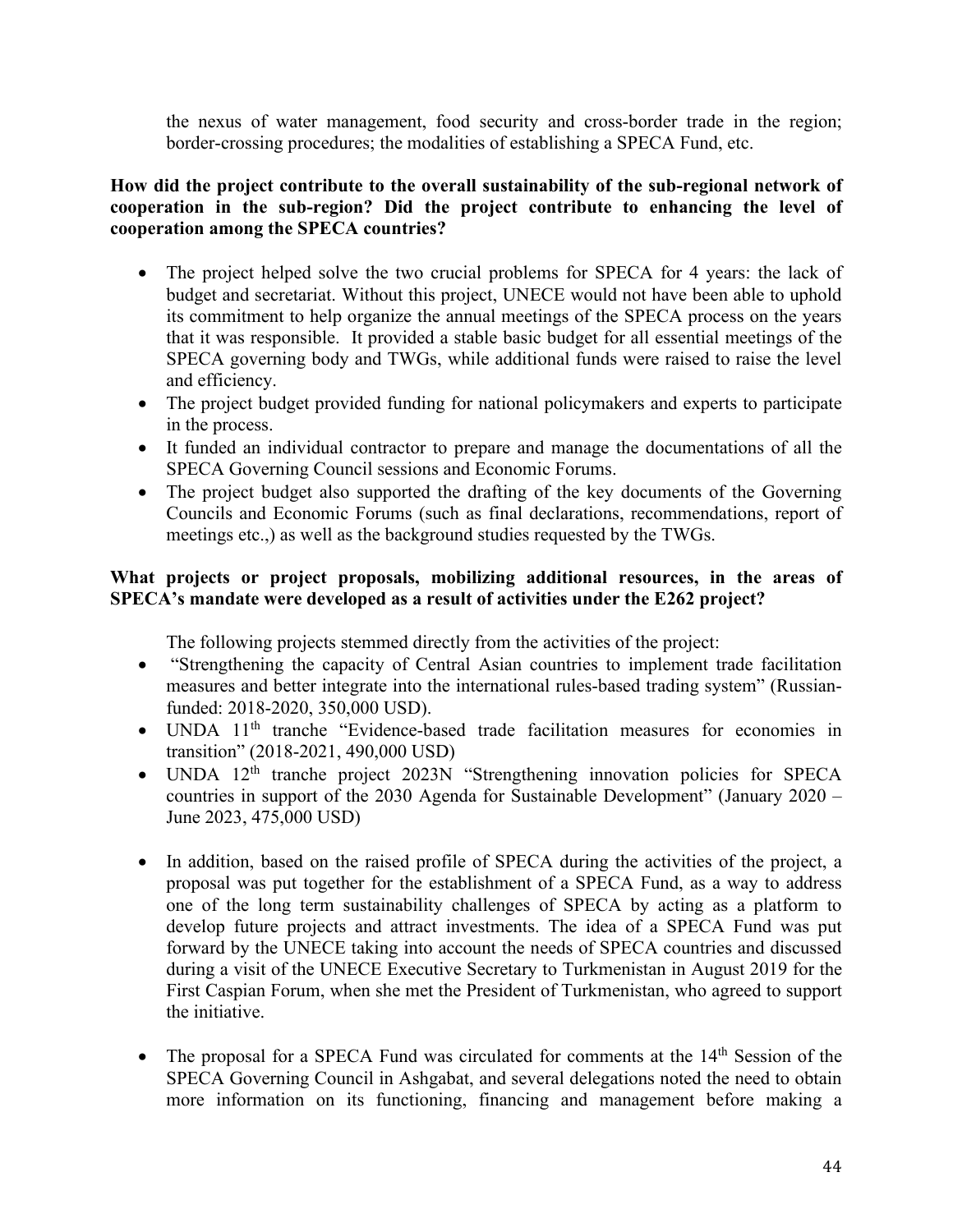decision. Questions remained as to whether all countries must contribute equally to be able to benefit. Some delegations suggested that the Fund should be established under the UN, others noted that the Fund should not be managed by the UN as some donors may not be ready to give money to a UN Programme. Other countries, like Tajikistan, were keen to establish the Fund as it would create opportunities to render targeted support to specific projects. In order to look at all modalities and options, upon request from the Governing Council, UNECE engaged a consultant to come up with a concept note detailing the potential functioning, governance structure and financing mechanisms of the SPECA Fund.

- While the scope of the Trust Fund had not been finalized yet by the time this evaluation was prepared, it could be anticipated that any eventual SPECA Fund, while it would most likely consist primarily of a development budget, could consider also providing some operational funds to support the SPECA process, as the E262 project had done.
- As is, most of the SPECA activities are limited to meetings for exchanges of experiences and capacity-building workshops, often one-off. These types of initiatives are usually difficult to get donor funding, given the preference of donors for tangible 'results'. In the opinion of the evaluator, SPECA should not become an implementation body that oversees regional and bilateral/trilateral projects, for at least two reasons. First, it would never be able to compete with much more established bodies funded by a consortium of IFIs (such as CAREC). Second, dedicating it to a platform for project implementation misses the opportunity for SPECA to occupy an empty niche in the region as a convener of Central Asian countries, Afghanistan and Azerbaijan to dialogue and coordinate their policies on issues of high relevance to the region.

**To what extent did this project strengthen the capacity of SPECA countries to implement the 2030 Agenda for Sustainable Development and achieve the Sustainable Development Goals (e.g. SDG 6.5, SDG 7.1 and SDG 7.2 for the WG on Water, Energy and the Environment, SDG 3.6; SDG 9.1 and SDG 11.2 for the WG on Sustainable Transport and SDG 17.10 for the WG on Trade) through sub-regional cooperation?**

The Thematic Working Groups each contributed to helping SPECA countries implement the 2030 Agenda for Sustainable Development and achieve the relevant SDGs, as seen below.

| Thematic Working Groups and their SDGs and target they helped achieve or |                                      |
|--------------------------------------------------------------------------|--------------------------------------|
| main activities                                                          | monitor                              |
| The WG on Water, Energy and                                              | SDG 6 (Clean water and sanitation),  |
| Environment acted as a platform for                                      | target $6.5$                         |
| identification and coordination of technical                             | SDG 7 (Affordable and clean energy), |
| issues, sharing of best experiences and                                  | targets $7.1$ and $7.2$ .            |
| strengthening mutual trust at the political                              |                                      |
| level.                                                                   |                                      |
|                                                                          |                                      |

*Table: Main activities and SDGs and targets they helped achieve or monitor*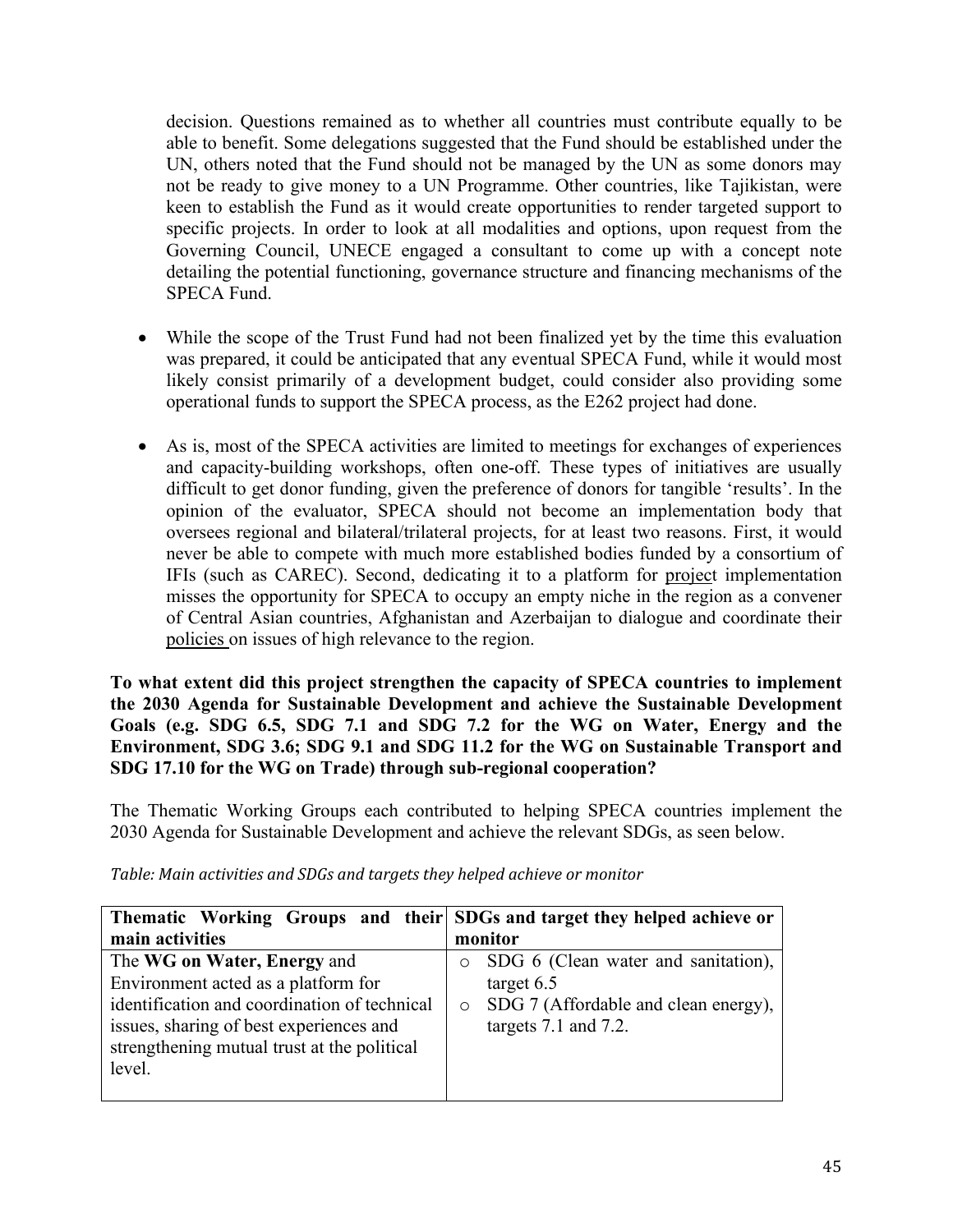| The WG on Sustainable Transport,<br><b>Transit and Connectivity organized five</b><br>events during the timeframe of the project,<br>mostly organized and funded by Kazakhstan<br>(the chair of the WG), the E262 project and<br>the Islamic Development Bank (IDB).<br>The WG on Trade made tangible                                                                                                                                                                                      | SDG 3 (Good health and wellbeing),<br>$\circ$<br>target $3.6$ ;<br>SDG 7 (Affordable and clean energy),<br>$\circ$<br>target $7.3$ ;<br>SDG 9 (Industry, innovation<br>and<br>$\circ$<br>infrastructure), target 9.1;<br>SDG<br>11 (Sustainable cities<br>and<br>$\circ$<br>communities), target 11.2; and<br>SDG 12 (Responsible consumption<br>$\circ$<br>and production), target 12.c.<br>SDG 17 (Partnerships for the Goals),<br>$\circ$ |
|--------------------------------------------------------------------------------------------------------------------------------------------------------------------------------------------------------------------------------------------------------------------------------------------------------------------------------------------------------------------------------------------------------------------------------------------------------------------------------------------|----------------------------------------------------------------------------------------------------------------------------------------------------------------------------------------------------------------------------------------------------------------------------------------------------------------------------------------------------------------------------------------------------------------------------------------------|
| contribution to progress on SDG target<br>17.10 through a SPECA Trade Policy<br>Forum in Ashgabat in May 2016 (notably<br>on WTO accession), national WTO Trade<br><b>Facilitation Agreement readiness</b><br>assessments and trainings for trade<br>facilitation implementation. The Group<br>developed a regional SPECA Trade<br>Facilitation Strategy, a document Principles<br>of Sustainable Trade in the sub-region and<br>a concept for a study on non-tariff barriers<br>to trade. | targets 17.10, and 17.11.                                                                                                                                                                                                                                                                                                                                                                                                                    |
| The WG on Innovation and Technology<br>for Sustainable Development (formerly                                                                                                                                                                                                                                                                                                                                                                                                               | SDGs 8 (Decent work and economic<br>$\circ$<br>growth), targets 8.2 and 8.3;                                                                                                                                                                                                                                                                                                                                                                 |
| the WG on Knowledge-Based                                                                                                                                                                                                                                                                                                                                                                                                                                                                  | SDG 9 (Industry, innovation and<br>O                                                                                                                                                                                                                                                                                                                                                                                                         |
| Development) developed the SPECA<br>Innovation Strategy for Sustainable                                                                                                                                                                                                                                                                                                                                                                                                                    | infrastructure), targets 9.1, 9.4, 9.5,<br>9b and 9c.                                                                                                                                                                                                                                                                                                                                                                                        |
| Development and a Roadmap to implement                                                                                                                                                                                                                                                                                                                                                                                                                                                     | SDG 13 (combat climate change and<br>$\circ$                                                                                                                                                                                                                                                                                                                                                                                                 |
| it.                                                                                                                                                                                                                                                                                                                                                                                                                                                                                        | its impacts), targets 13.1, 13.3<br>SDG 17 (Partnerships for the Goals),<br>O<br>targets 17.1, 17.2                                                                                                                                                                                                                                                                                                                                          |
| The WG on Gender and SDGs (formerly<br>the WG on Gender and Economy)<br>concentrated on SDG 5 (Gender equality),<br>worked to raise awareness on the<br>interdependency between gender and<br>economy through sharing good practices in<br>mainstreaming gender in economic<br>policies, policy-oriented research and<br>projects as well as developing cross-<br>sectional linkages and synergies with other<br>relevant areas of SPECA activities.<br>The WG on Statistics reviewed and  | SDG 5 as well as all other relevant<br>$\circ$<br><b>SDGs</b>                                                                                                                                                                                                                                                                                                                                                                                |
|                                                                                                                                                                                                                                                                                                                                                                                                                                                                                            | Support to monitoring of all SDGs<br>O                                                                                                                                                                                                                                                                                                                                                                                                       |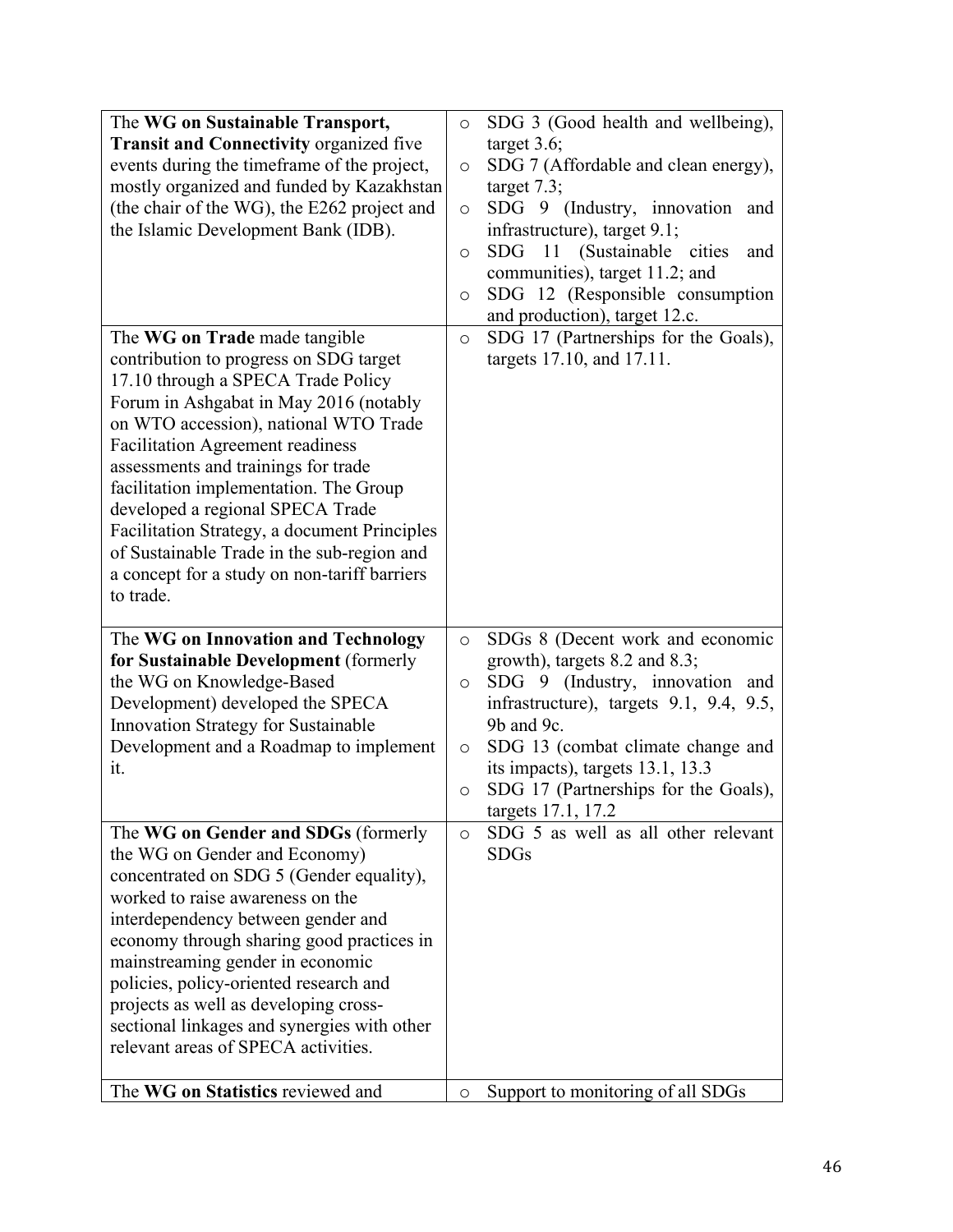| contributed to improving the statistical    |  |
|---------------------------------------------|--|
| systems of the SPECA countries to           |  |
| collect, process and analyze statistics,    |  |
| including on the SDGs. The WG               |  |
| contributed to the UNECE analysis of the    |  |
| implementation of the SDGs in the           |  |
| SPECA countries (without Afghanistan):      |  |
| Azerbaijan, Kazakhstan, Kyrgyzstan,         |  |
| Tajikistan, Turkmenistan and Uzbekistan     |  |
| - "Review of the public web-sites of        |  |
| national statistical organizations and web- |  |
| sites for national reporting on SDGs",      |  |
| published subsequently in English and       |  |
| Russian.                                    |  |

#### **How can the UN Resident Coordinators be more efficiently involved in supporting SPECA activities?**

• Throughout 2019, the UNECE Deputy Coordinator of SPECA and several of the WG focal points in UNECE discussed with the Resident Coordinators in the SPECA countries the possibilities for strengthening cooperation. A document on strengthening this cooperation was developed by UNECE Deputy Coordinator of SPECA and discussed with the SPECA countries RCs. The idea is that the RCs would become the third supporting UN network for SPECA, in addition to UNECE and ESCAP. A meeting of the RCs was envisaged during the SPECA Days in Ashgabat, in November 2019, but it could not materialize as the RCs were invited for a meeting with the UN Secretary General in New York at that moment. A second plan to meet on 19 March 2020 in Geneva was hampered by the COVID-19 pandemics. At the time of preparation of the Report, a third attempt was planned during the meeting on financing for the SDGs in the SPECA subregion in May 2020 in Ashgabat, but a physical meeting could not take place again, due to the COVID-19 pandemic.

### **D. Gender and Human Rights**

#### **Did the project apply and rights-based approaches in the design, implementation and results of the activities?**

- The project contributed to women's rights, including economic rights in the region, by providing support to the SPECA WG on Gender and Economy (renamed to SPECA WG on Gender and SDGs in 2019). The WG met a few times in order to streamline gender into sustainable development policies in the sub-region. Without the project, which provided financing for the meetings, the WG would not have existed.
- Other than this, there is no evidence that a Rights-based approach was used for the design or implementation of the project, or that the participation of beneficiaries of the various meetings and studies were chosen on the basis of vulnerability or human rights.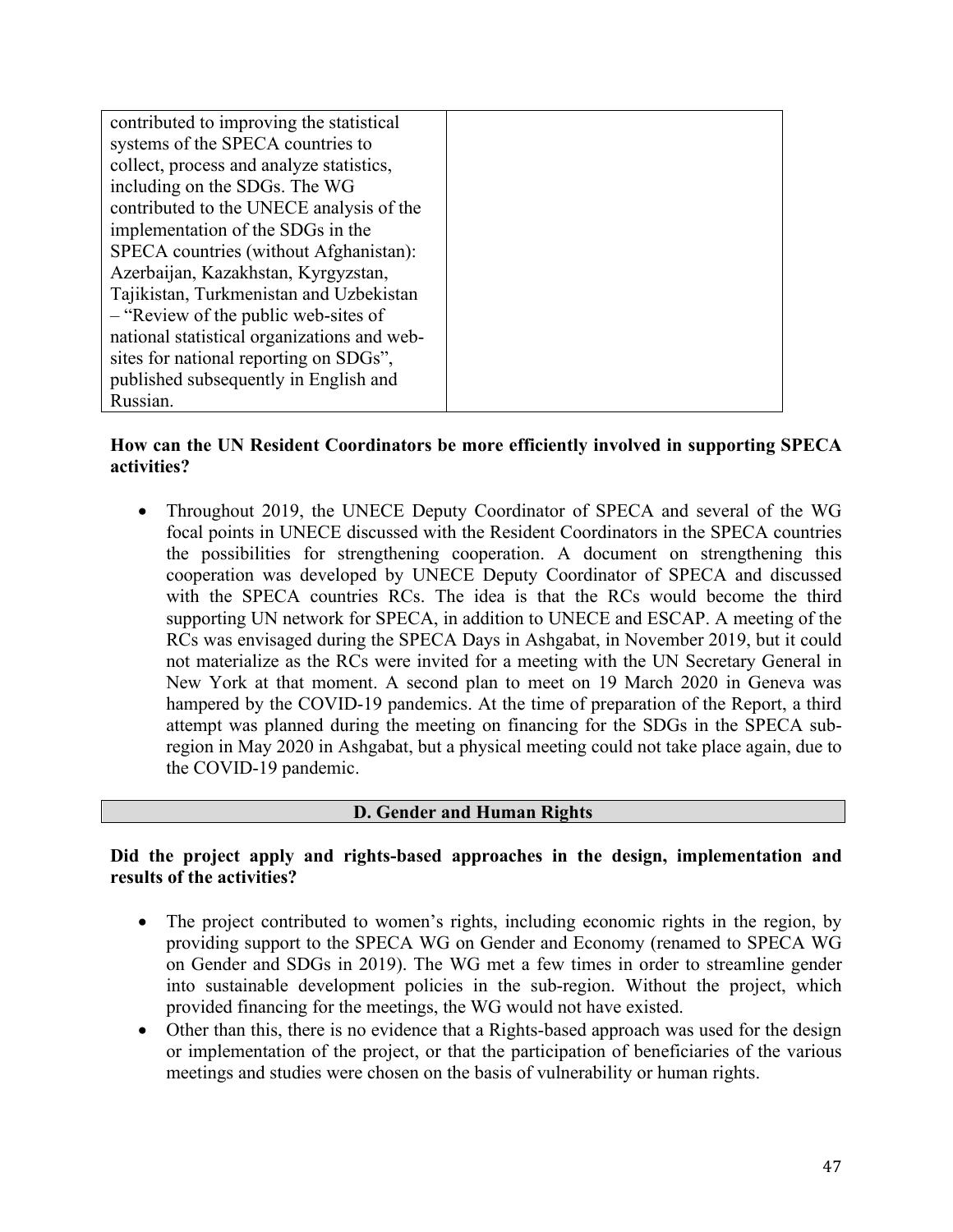# **Has the project helped to strengthen the application of gender mainstreaming principles and contribute to substantial and meaningful changes in the situation of the most vulnerable groups?**

The project supported the organization of two meetings of the Working Group on Women and the Economy which changed its name to Gender and SDGs. These meetings brought together a network of women policy makers, entrepreneurs and experts working on advancing the rights and situations of women through boosting economic activities. However, in the opinion of this evaluator, women targeted through the project are not necessarily the most vulnerable groups in the region and consist of active entrepreneurial women. In fact, given that this project was not a humanitarian or development project, but one encouraging regional cooperation, it would be unrealistic to expect it to have directly targeted the "most vulnerable groups". This said, more could have been done in terms of including gender concerns not only in the WG of Gender and SDGs but all other WGs. For this, experts in gender mainstreaming should be specifically trained.

#### **Did UNECE advocate for gender equality and advancement of women in the SPECA work**?

In addition to the WG on Gender and the SDGs being one of the active TWGs of SPECA, UNECE also encouraged SPECA countries to nominate women as much as possible in the GC sessions and Economic Forums. UNECE kept gender disaggregate data on participants in all meetings of SPECA. As seen from the table below, however, the number of men and women was not equal. This has to do most likely with the low level of representation of women in highlevel positions in SPECA countries, and the governments' inability to ensure representation, which was beyond the control of UNECE.

|  |                     | Table: Total number of participants at the Economic Forum and Governing Council sessions |  |  |  |  |
|--|---------------------|------------------------------------------------------------------------------------------|--|--|--|--|
|  | and number of women |                                                                                          |  |  |  |  |

| Location of Forum and Governing Date |            | total              | no. |
|--------------------------------------|------------|--------------------|-----|
| Council session                      |            | participants/women |     |
| Ganja, Azerbaijan                    | Nov. 2016  | 83/32              |     |
| Dushanbe, Tajikistan                 | Dec. 2017  | 120/35             |     |
| Almaty, Kazakhstan                   | Sept. 2018 | 100/45             |     |
| Ashgabat, Turkmenistan               | Nov. 2019  | 106/26             |     |

UNECE, also looked to ensure gender equality when hiring consultants to support the background studies and work on SPECA.

# **4. Conclusions and Recommendations**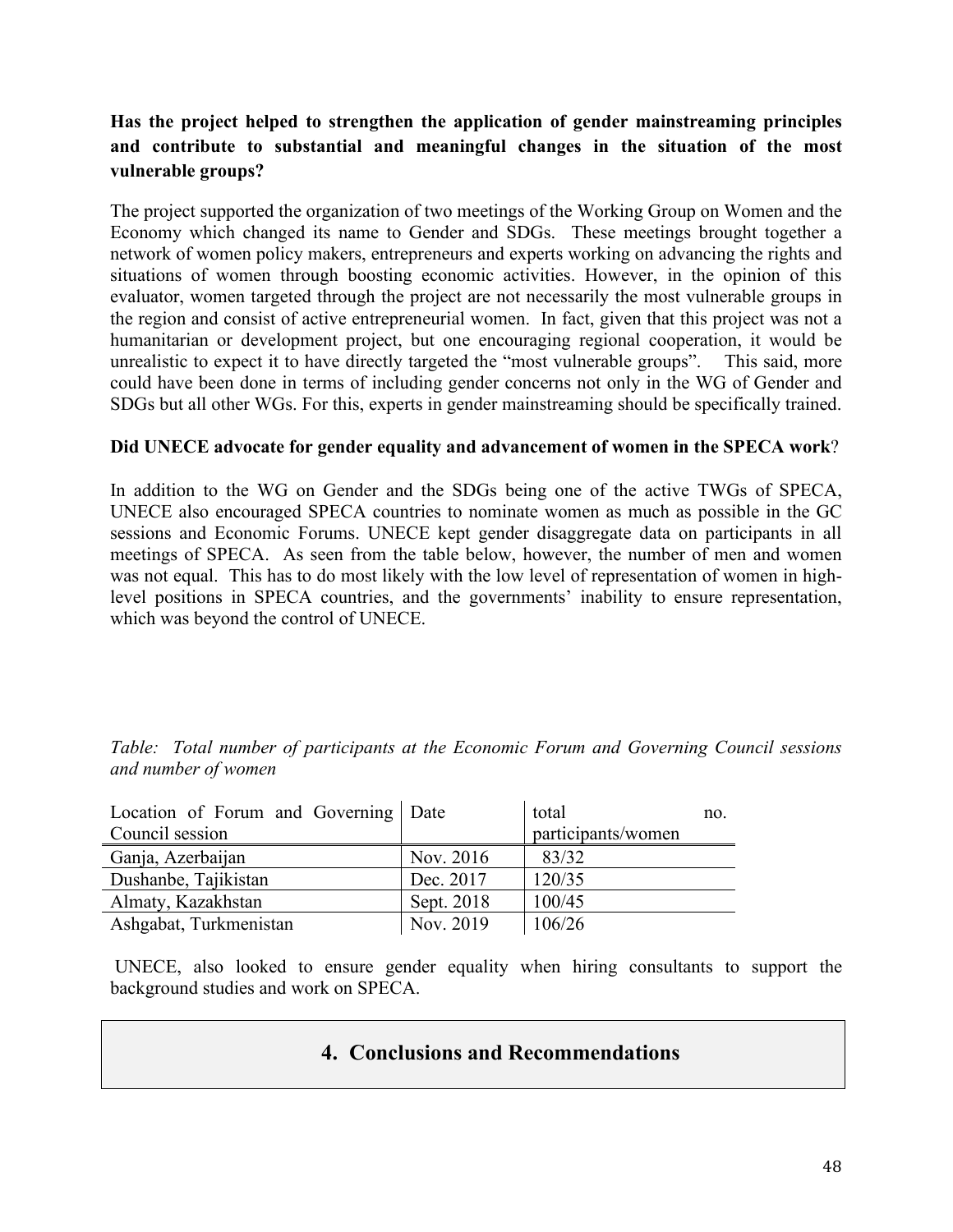#### *High expectations*

Overall, cooperation through SPECA has proven useful: During the last 20 years, the size of the economy of the SPECA countries has increased more than 8 times from \$40 billion in 1998 to \$343.3 billion in 2018. The total trade has increased almost 10 times from \$18 billion to \$179 billion. The population has grown from 49.8 million to 117.8 million and life expectancy at birth has risen from 65.8 to 70.2 years. Except for Afghanistan (a least developed country – or LDC) and Tajikistan, a low-income country<sup>[19](#page-48-0)</sup>, all SPECA participating countries are now middleincome countries. Trade, transport, energy and ICT links in these landlocked counties have been expanded, offering new possibilities for all.

Since SPECA was created in 1998 as a UN Special Programme supported by the two UN Regional Commissions, it has raised a lot of expectations of services that it can provide for its participating countries. As pointed out by delegations during the  $20<sup>th</sup>$  year review of SPECA at the 2018 Economic Forum held in Almaty, each country sees value in SPECA for its own priority in integration into the global and regional economies: $20$ 

- a. Afghanistan is committed to exploiting the potential of its geographical location to provide a land transit from China to Europe and access to sea ports for the Central Asian countries, e.g. through the Chabahar Port in Iran and Gwadar Port in Pakistan.
- b. Azerbaijan is interested in increasing linkages with Central Asia. It has been implementing a broad range of measures on structural economic transformation including diversification, private sector development, infrastructure modernization and investment climate promotion.
- c. Kazakhstan is committed to promoting regional cooperation and integration through infrastructure development, connectivity, international competitiveness and integration of Kazakhstan into the global economy.
- d. Kyrgyzstan looks to further integrate its economy into the regional and global markets through digitalization, diversification, export enhancement and innovations.
- e. Tajikistan has great expectations from its membership in WTO and is looking for support to its various development strategies for creating a favorable environment for small and medium businesses, attractive investment climate and competitiveness of domestic producers.
- f. Turkmenistan considers regional integration and cooperation as effective means to respond to economic and social challenges in the region, enhancing competitiveness of countries in rapidly changing global economy and considers Central Asia as a key player in the revival of the Silk Road.
- g. Uzbekistan has a renewed interest in regional cooperation and has been conducting liberalization of its foreign trade regime and business climate. It is looking to build on the experiences of countries that have successfully integrated into the global economy.

<span id="page-48-0"></span><sup>&</sup>lt;sup>19</sup>http://www.unece.org/fileadmin/DAM/SPECA/documents/gc/session10/Report\_of\_the\_10th\_session\_of\_the\_SPE CA\_Governing\_Council.pdf

<span id="page-48-1"></span><sup>&</sup>lt;sup>20</sup>https://www.unece.org/fileadmin/DAM/SPECA/documents/ecf/2018/Report\_of\_the\_2018\_SPECA\_Economic\_For um\_FINAL\_VERSION.pdf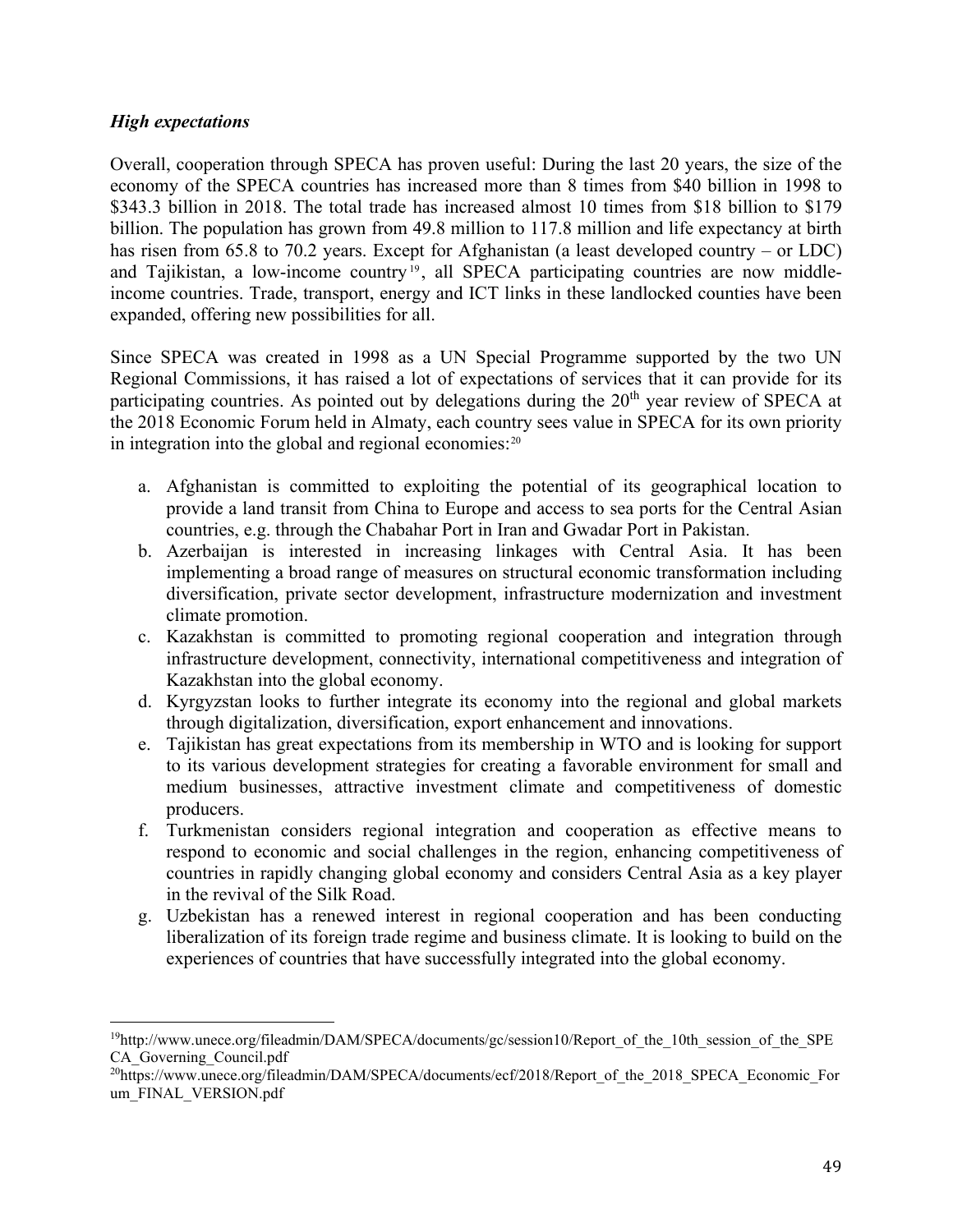To this aim, different countries have been pushing for more concrete outcomes from SPECA, such as the implementation of projects and technical support, in addition to acting as a platform for exchange of information and good practices, norms implementation, and policy coordination. Two things are however clear in the meantime: first, all SPECA countries value SPECA as a process; and, second, without the E262 project, UNECE would not have been able to support this particular process, to such an extent, for the past four years.

After the 2018 review, both SPECA countries and the two Regional Commissions renewed their commitment and reengaged in the SPECA process with renewed vigor. During an Expert Meeting organized under the Project, a number of recommendations were prepared on how to improve the institutions, while keeping the spirit of a country-led and country-owned process.

All these elements point to the importance of the E262 project, which was able to keep the SPECA process going, by supporting the organization of its main meetings on an annual basis. There were practically no problems with the implementation of this project. It helped solve one of the fundamental issues for SPECA: the lack of a sustained budget for maintaining the network through the organization of meetings. Even if the funds of the project were insufficient to cover the full execution of the Programme, it was enough to provide for the basic activities, and allowed for other funds to be mobilized for capacity-building and other activities.

### *And yet, challenges remain*

While the project itself was successful in helping sustain the SPECA institutions, there are some larger structural issues for SPECA as a UN Programme which also impacted the achievements of the E262 project, and which need to be taken into consideration in any future project to support SPECA. These include:

- *Funding for process of dialogue and cooperation rather than projects*: SPECA was initially set up as UN Programme, instead of a regional commission for Central Asian countries, as may have been the intention of some of the countries. Even as a UN Programme, SPECA was not created with adequate and sustainable financial resources by the UN and had to keep looking for funds for its basic operations, or to share costs with other projects and institutions. Other initiatives in the region, such as the ADB-run CAREC or the intergovernmental TRACECA, supported by the European Union, or the Belt and Road Initiative, supported by China, have much more funds allocated to projects (some of them in loans that have to be reimbursed). As such, the added value of SPECA is not as a programme supporting projects. It is in acting as a regionally owned neutral UN platform, where experts and policy makers of the region meet systematically in order to exchange information and good practices and use the UN conventions, standards and best practice tools to enhance regional cooperation and monitoring of achievements towards the SDGs. Even if the SPECA Trust Fund raises much investment, the added value of SPECA will remain more as a platform for exchanges, policy coordination and coherence than a vehicle for raising investments for projects.
- *The need for further institutionalization and sustained support:* SPECA does not have a mechanism to follow up systematically and continuously on the various initiatives and the task falls on the staff of UNECE and ESCAP. UNECE has been able to raise funds for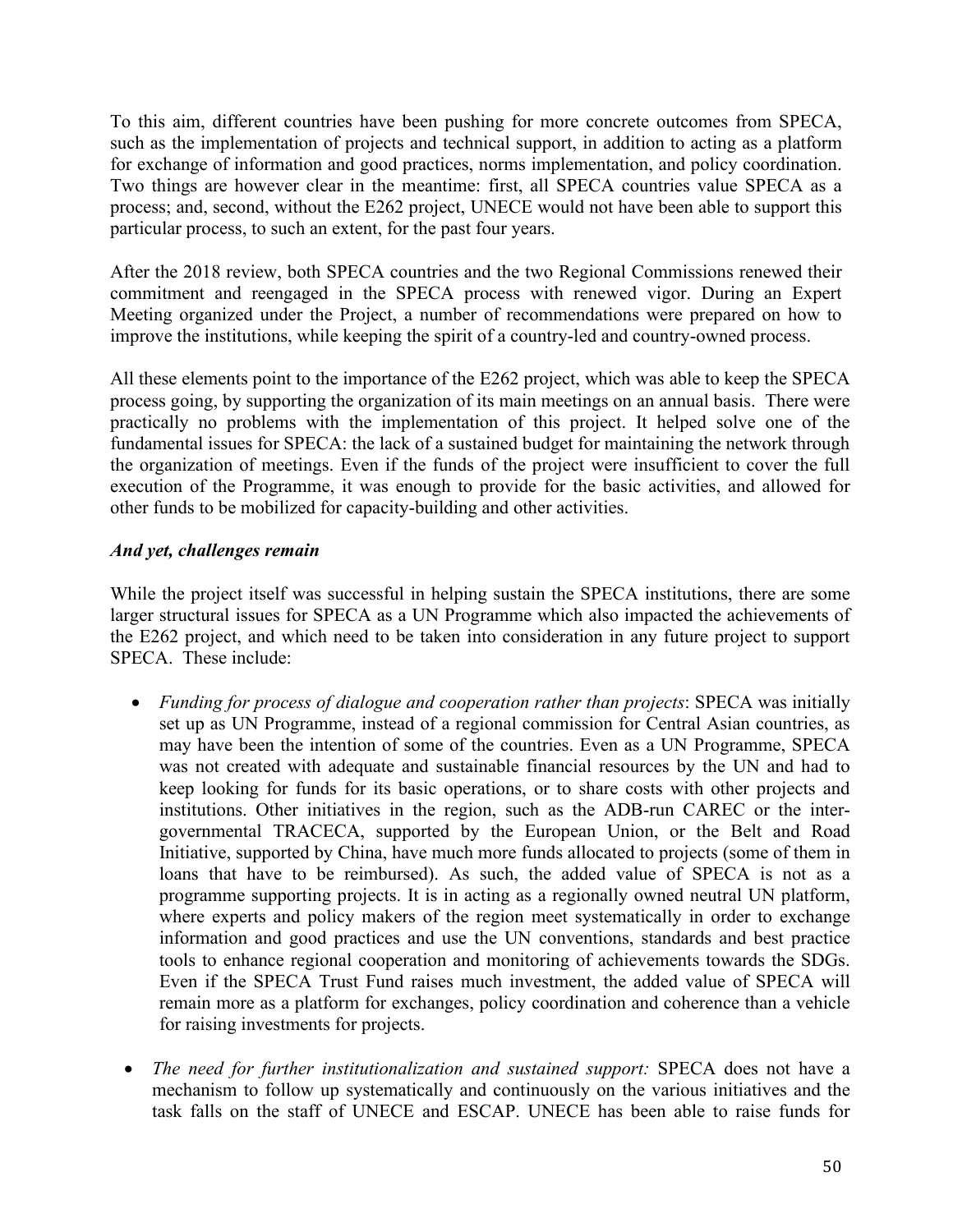SPECA-specific activities, including the E262 project under evaluation, before that mostly from the UN Regular Programme for Technical Assistance (RPTC), and through extrabudgetary resources. ESCAP supports activities of SPECA mostly through its extrabudgetary funds. In terms of allocation of personnel, SPECA was the full responsibility of a Regional Advisor within UNECE until 2016. After the retirement of that person, the responsibility of focal point was added to the responsibility of the lead of the Regional Adviser on Trade. Within ESCAP, SPECA matters are followed up by the staff of the Sub-Regional Office for North and Central Asia (SONCA) in Almaty, notably by a staff that has long-term institutional memory.

The lack of a dedicated secretariat, compounded with the lack of adequate dedicated budget, creates challenges for the effective operation of SPECA as a special programme of the UN. The ToR of SPECA stipulates that the two Regional Commissions are to provide secretariat support on a rotational basis to the preparation and organization of the sessions of the Governing Council, Economic Forums and sessions of the TWGs. This type of secretariat support includes the preparation of documents and studies as well as maintaining records of their activities. Indeed, ESCAP and UNECE coordinate with each other to prepare these sessions, even though ESCAP withdrew for some time its support for a number of TWGs, and returned to support the WG on Trade in 2020. The tasks, however, are very labour intensive, especially because of the lack of substantive support from the SPECA countries in preparing documents, studies, maintaining records, etc. While it was the wish of the original participating countries that a SPECA secretariat be created and funded by the UN, there is no *de facto* permanent secretariat for SPECA at the moment. The appointment of a secretariat for SPECA that is well staffed and well-funded will alleviate the responsibility on the staff of the two Regional Commissions and will especially allow more ownership and follow up by countries. The establishment of a secretariat would also address the lack of institutional memory and coordination of reporting systems and joint research in order to improve the work of SPECA and the constructive dialogue between participating countries.

• *Inclusiveness is important for regional cooperation* : The lack of participation of Uzbekistan in regional processes, including SPECA, until 2016 had an impact on the effectiveness of SPECA in a region where Uzbekistan plays a key role. However, after 2018, with the process of change that started to happen within Uzbekistan, coupled with continued attempts by UNECE and ESCAP to involve Uzbekistan despite reticence, started to pay off, thanks to the project. Officials from Uzbekistan participated in the 14<sup>th</sup> Governing Council session and the 2019 Forum in Ashgabat, and hosted a meeting of the WG on Water, Energy and Environment in October 2019.

These larger structural problems inevitably impacted the results of the E262 project. Some of these problems were solved gradually during the duration of the E262 project. Uzbekistan started participating in the activities under the project and in SPECA activities in general; more country ownership/genuine involvement by the countries started to bear fruit with the proposition of a secretariat (Kazakhstan), or a Fund (Turkmenistan), and with the revision of the names, ToR and *raison d'être* of some of the Thematic Working Groups.

The E262 project solved the problem with the budget temporarily, helping maintain the regular meetings of the SPECA institutions, in order to allow for more ownership, more engagement and more meaningful support. Given that SPECA countries and the UN Regional Commission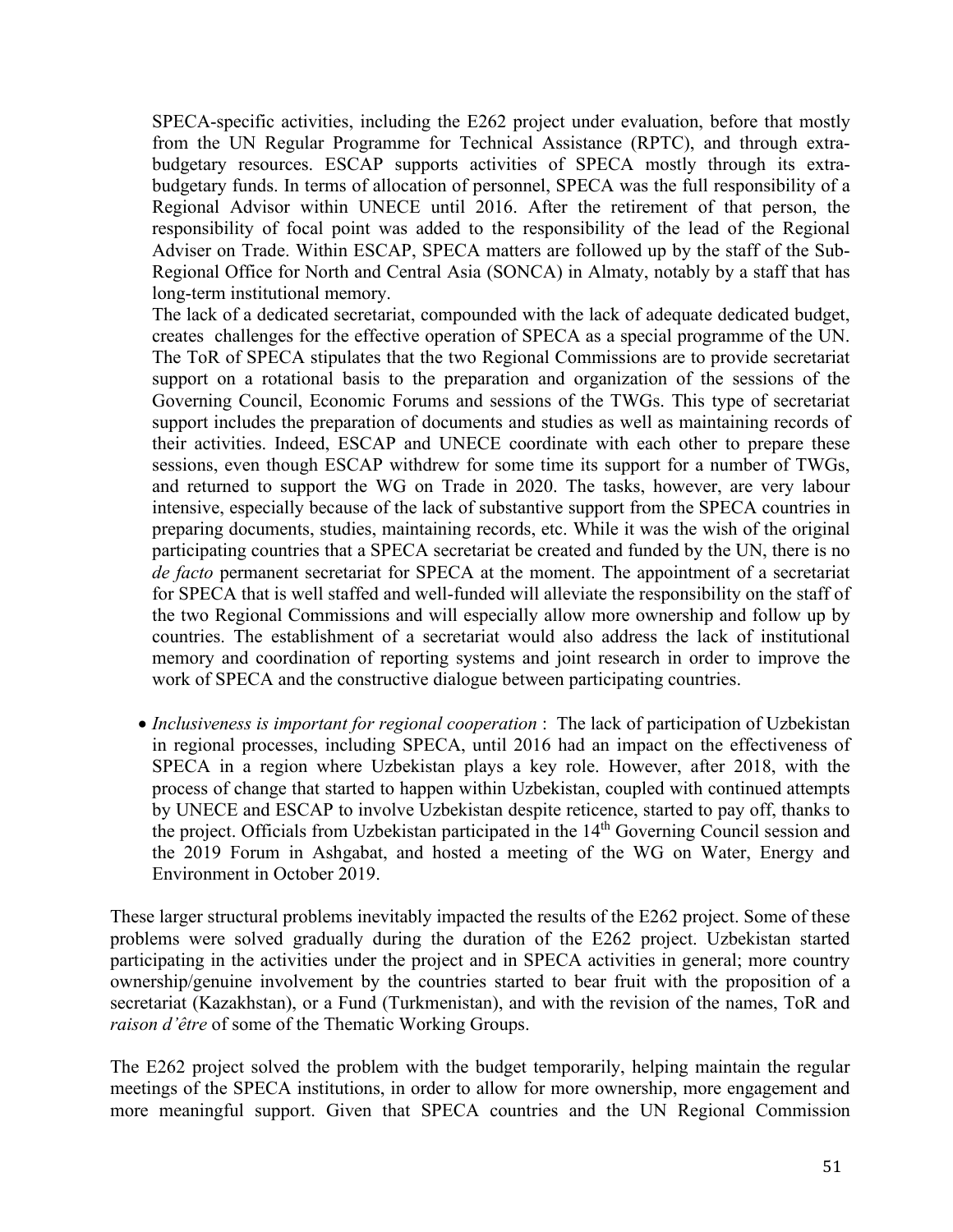secretariats became accustomed to the funding under the project, if the project is not renewed, it would be hard to fulfill the expectations and to continue the process towards a stronger, more relevant SPECA.

Any future SPECA Fund, if established, could potentially raise development money to attract investors for SPECA projects, yet the organization of meetings of the SPECA institutions, i.e. the TWGs, the Economic Forum and the Governing Council sessions, would still have to be funded through a pot for operational budget that needs to be institutionalized. So far, the two UN Regional Commissions have found *ad hoc* ways to go on funding the meetings, and the E262 project was indispensable for UNECE to make it happen. UNECE has used this project, RPTC, and XB resources, while ESCAP has its own funding from donors and from other projects, which it sometimes uses for SPECA. Allocation has been *ad hoc*, commitments not always in par. For UNECE, continuation of a similar project that could finance continued support to the SPECA process is crucial. Overall, a sustainable strategy is necessary in order to ensure the continued operational financing.

In the long run, an institutional mechanism needs to be found to sustain support for SPECA and fill the structural gap that this project was able to fill. For example, once the SPECA Fund becomes operational and able to raise significant resources, a percentage could be devoted solely to administrative/operational funds in order to continue organizing the meetings. Until that time, it is imperative that other sources of funding are found.

### **Recommendations:**

Based on the analysis above, the following recommendations are provided for UNECE to consider along. They are organized along five strategic areas, under which practical steps are highlighted.

### **1) Streamlining and improving the organization of the SPECA meetings:**

Rationalize on time, travel and ensuring continuity by trying to hold WG sessions, the Economic Forum and the Governing Council meetings together during four days, when feasible and demanded by the countries.

- $\checkmark$  Consider turning the Economic Forums, if the countries wish, into opportunities for more dynamic exchanges through round table formats instead of conference modality with little discussions.
- $\checkmark$  Rethink the format of reporting conclusions and recommendations from the various meetings. This could involve shortening documentation, revisiting recommendations stemming from the WGs and Economic Forums to make them more concrete, feasible and measurable.

### **2) Strengthening mechanisms for follow-up:**

 $\checkmark$  Documents coming out of the various meetings should become live documents that have an action plan and a system for follow-up and not be simply uploaded on a static UN website.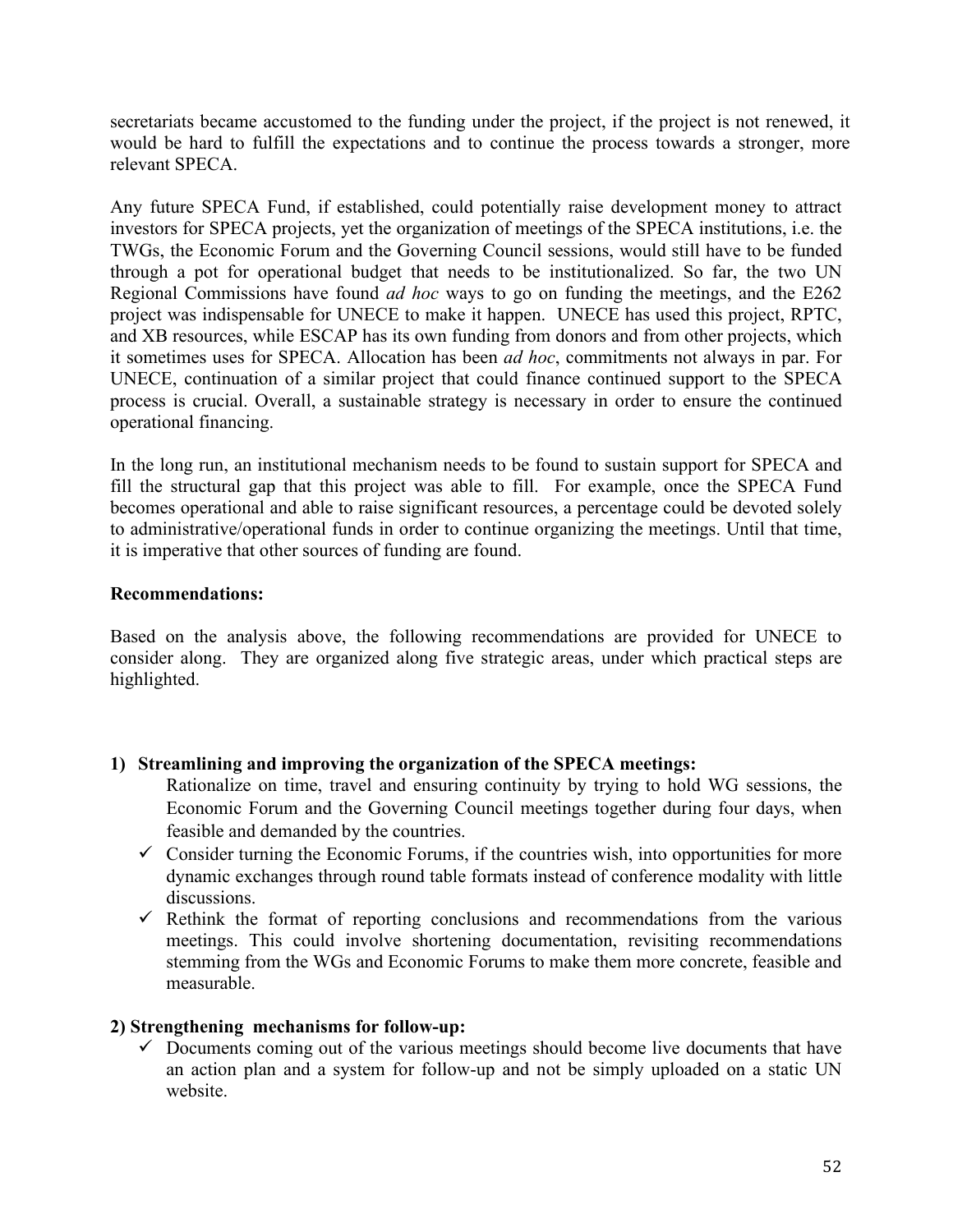- $\checkmark$  Considering ways to allow networking of experts, policy advising, discussions between TWGs, experts and national authorities by creating more online platforms. Constant and sustained dialogue can continue on specific issues through guided online discussions.
- $\checkmark$  The designation of a Secretariat by the countries could make the follow up to recommendations and decisions an on-going task, relieving from the responsibility of the UNECE and ESCAP substantive divisions.
- $\checkmark$  Accelerate the nomination of Focal Points for SPECA and for the TWGs.

#### **3) Strengthening the work of the Thematic Working Groups**

- $\checkmark$  When next reviewing the ToRs of Working Groups, make them more targeted and focused on developing and implementing concrete outputs such as strategies with concrete action plans for their implementation.
- $\checkmark$  Encourage the WG on Gender and SDGs and the WG on Statistics to render more substantive and systematic support to the other TWGs.
- $\checkmark$  Reinforce the capacity of experts to be able to mainstream concerns of women's rights and the rights-based approach in the work of the TWGs and Economic Forums, based on input from the WG on Gender and SDGs.

#### **4) Improving cooperation and coordination with other UN and international entities working in the SPECA region**

- $\checkmark$  The UN Resident Coordinator System, as representative of the UN at the national level, could be formally enlisted for follow-up on the implementation of recommendations at the SPECA country level.
- $\checkmark$  Increase cooperation/harmonization between the two Regional Commissions in order to pool funding.
- $\checkmark$  Coordinate/cooperate more closely with other regional processes in order to share resources, studies, projects etc.

### **5) Reinforcing the sustainability of support to the SPECA process**

- $\checkmark$  Find a mechanism in order to sustain the operational cost of supporting the SPECA process, such as the organization of annual meetings in a more systematic and less ad hoc way. This could be done for example by either ensuring that any eventual Trust Fund has a budget for operational support, or through encouraging more systematic contribution from SPECA countries, or by pooling of resources between the two Regional Commissions and devoting it to the sole purpose of organizing the annual meetings of SPECA institutions.
- $\checkmark$  Intensify efforts to ensure sustained funding to develop further projects/financing for the implementation of the Ashgabat Initiative; the SPECA Trade Facilitation Strategy; the SPECA Innovation Strategy, the regional study on procedural and regulatory barriers to trade, an updated SDG scoping study etc.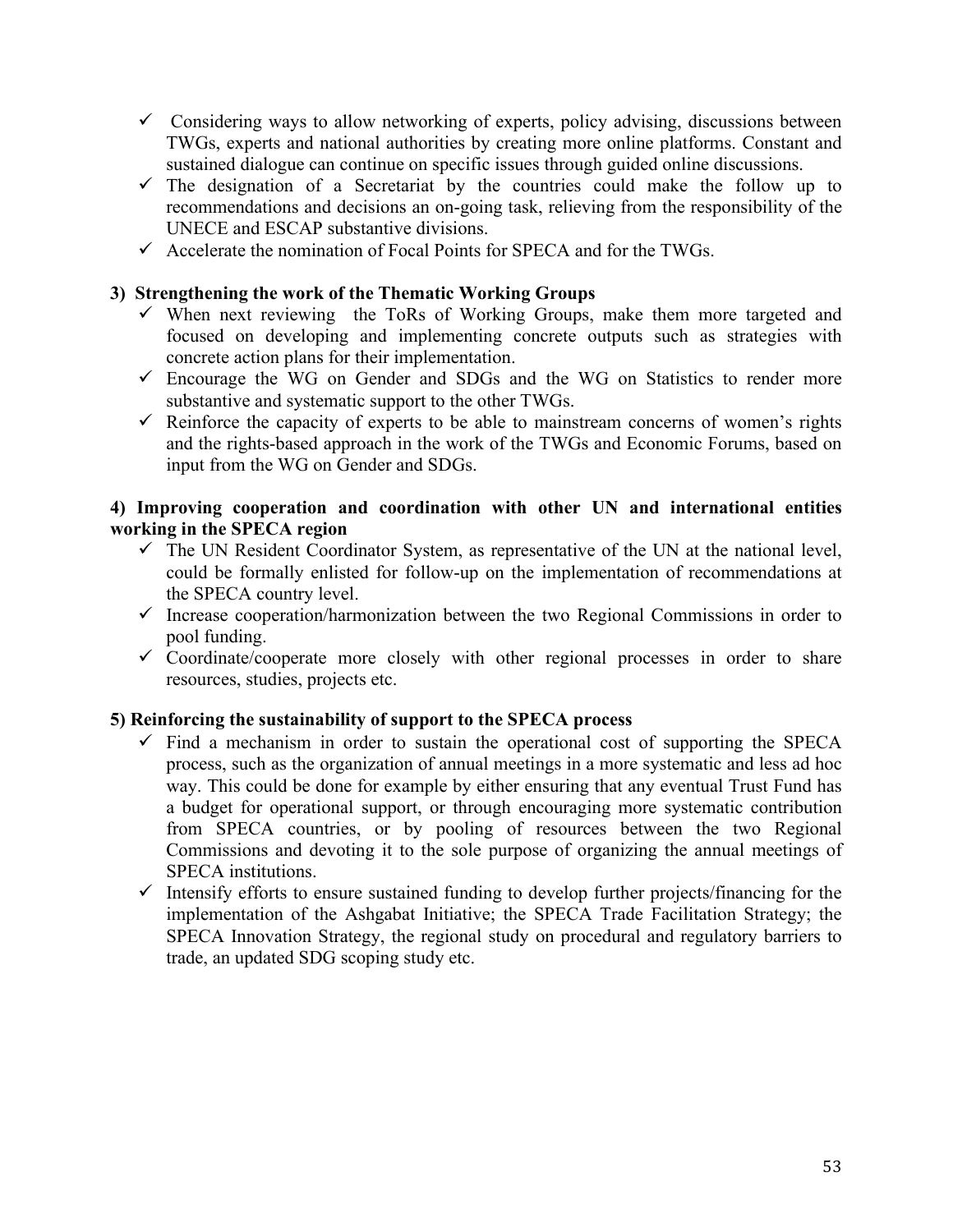# **ANNEX A) List of individuals or groups interviewed or consulted**

# **From UNECE**

- Mr. Andrey Vasilyev, Former Deputy Executive Secretary of UNECE
- Mr. Mario Apostolov, Regional Adviser, UNECE Economic Cooperation and Trade Division
- Mr. Nenad Nikolic, Regional Adviser, Sustainable Transport Division
- Mr. Batyr Hajiyev, Environment Division
- Ms. Malinka Koparanova, Senior Social Affairs Officer and Gender Focal Point, Sustainable Development and Gender Unit, UNECE (By Phone)

### **From ESCAP, including Sub-Regional Office for North and Central Asia,**

- Mr. Hirohito Toda, Principal Officer of the Office of the Executive Secretary, ESCAP
- Mr. [Nikolay Pomoshchnikov, Head of the Sub-regional Office for North and Central](mailto:pomoshchnikov@un.org)  [Asia,](mailto:pomoshchnikov@un.org) SONCA, ESCAP

#### **Afghanistan**

- Mr. Ajmal Ahmadi, Minister of Industry and Commerce
- Mr. Amir Ramin, Director General for Regional Cooperation, Ministry of Foreign Affairs

### **Azerbaijan**

- Mr. Mushfig Osmanov, Head of Division on Trade Representatives, Trade Policy and WTO Issues Department, Ministry of Economy, Azerbaijan
- Mr. Ruslan Rustamli, Head of Cooperation with International Organizations Department, Ministry of Economy
- Dr. Vasif Aliyev, First Secretary, Division of UN and global economic organizations, Department of Economic Cooperation and Development, Ministry of Foreign Affairs

### **Kazakhstan**

- Mr. Erzhan Nesibkulov, Director, Department of International Cooperation, Ministry of National Economy
- Mr. Kairat Torebayev, Former Director, International Cooperation Department, Ministry of National Economy now Vice Minister of Trade and Integration

### **Kyrgyzstan**

- Ms. Muloyem Karimova, Head of Divison, Ministry of Economy
- Ms. Aizada Kudaiberdieva, Senior Specialist, International Cooperation Department, Ministry of Economy

### **Tajikistan**

• Mr. Zavqi Zavquizoda, First Deputy Minister of Economic Development and Trade, now Minister of Economic Development and Trade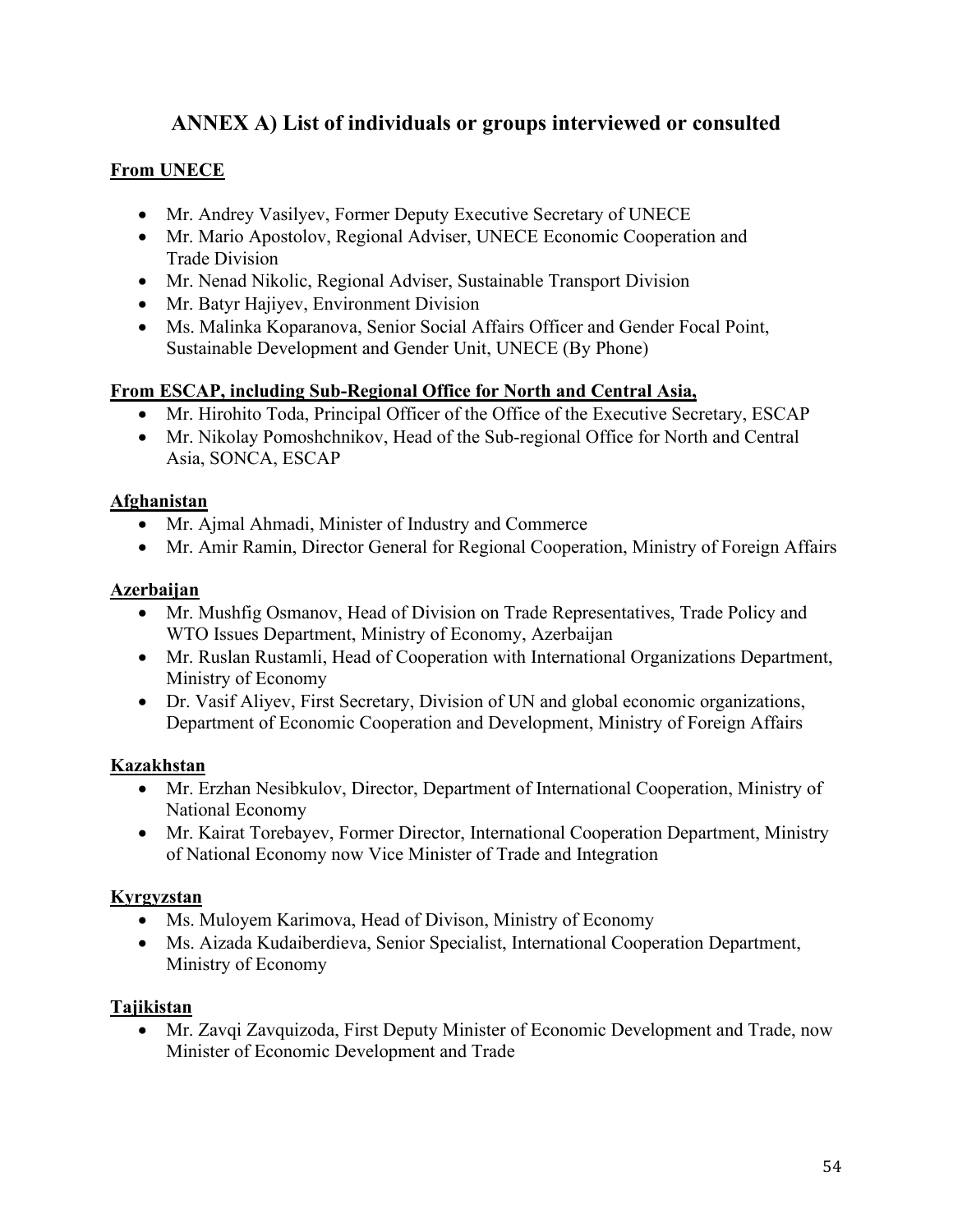## **Turkmenistan**

- Mr. Atagelti Haljanov, Ambassador of Turkmenistan to the UN in Geneva
- Mr. Hemga Ammanazarov, Head, International Organizations Department, Ministry of Foreign Affairs

## **Uzbekistan**

• Mr. Badriddin Abidov, Deputy Minister of Investments and Foreign Trade

## **Russia**

• Mr. Sergey Vasiliev, Ministry of Foreign Affairs

## **Other:**

- Ms. Natalia Gherman, Special Representative of the UN Secretary General for Central Asia, Head of UNRCCA
- Ms. Natia Natsvilishvili, Resident Representatives, a.I; UNDP Turkmenistan
- Mr. Sayed Yahya Akhlaqi, Deputy Secretary General, Economic Cooperation Organization
- Mr. Rumen Dobrinsky, International Expert, How to Propel Inclusive and Sustainable Growth in the SPECA Region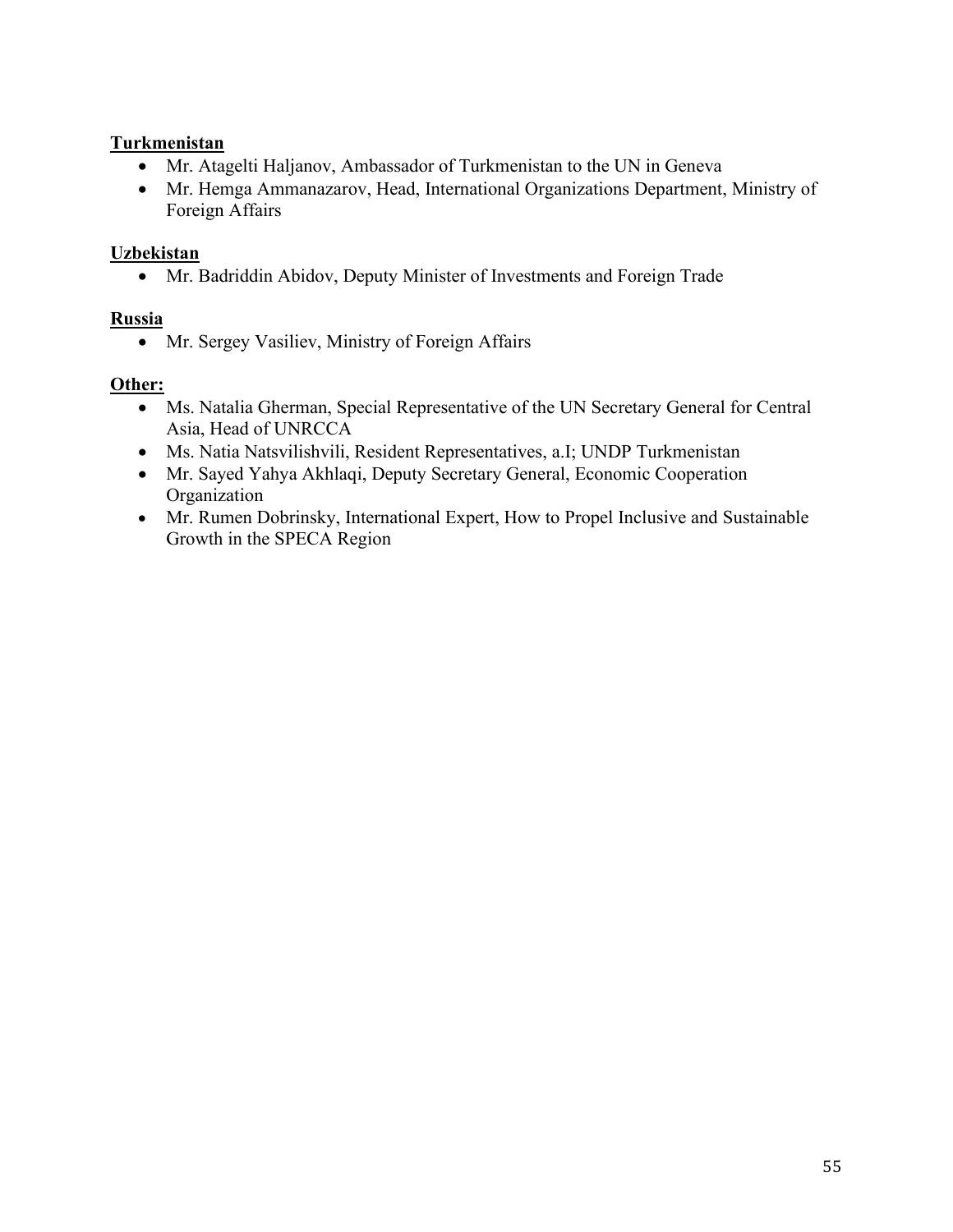# **ANNEX B) List of supporting documents reviewed**

Project document of the E262 project "Strengthening the capacity of SPECA countries for the implementation of the 2030 Agenda for Development and the achievement of the Sustainable Development Goals (SDGs)"

### **Documents related to SPECA**

- Tashkent Declaration on the creation of the UN Special Programme for the Economies of Central Asia (SPECA), 26 March 1998
- Terms of Reference of SPECA
- SPECA Work Plan for 2020-2021
- SPECA Work Plan for 2018-2019
- SPECA Work Plan for 2016-2017
- Report of the Expert Group meeting on SPECA, Almaty, Kazakhstan 11-12 June 2018
- SPECA Innovation Strategy for Sustainable Development
- SPECA Trade Facilitation Strategy and its Roadmap for Implementation
- Draft SPECA Strategy Concept on Water, Energy and Environment

#### **Documents of the Governing Council**

- Terms of Reference of SPECA
- Documents of the Fourteenth Session of the SPECA Governing Council 21 November 2019, Ashgabat, Turkmenistan
- Documents of the Thirteenth Session of the SPECA Governing Council, 21 September 2018, Almaty, Kazakhstan

Documents of the Twelfth Session of the SPECA Governing Council, 6 December 2018, Dushanbe, Tajikistan

• Documents of the Eleventh Session of the SPECA Governing Council, 23 November 2016, Ganja, Azerbaijan

#### **Documents from the Economic Forums:**

- Documents of the 2016 Economic Forum on "Enhanced Implementation of SDGs through Cooperation", 22 - 23 November 2016 in Ganja, Azerbaijan
- Documents of the 2017 Economic Forum on "Innovation for the SDGs in the SPECA region", 5 -6 December 2017 in Dushanbe, Tajikistan
- Documents of the 2018 Economic Forum on "Twenty years of SPECA: A new stage in regional cooperation for the 2030 Agenda for Sustainable Development", 20 - 21 September 2018 in Almaty, Kazakhstan
- Documents of the 2019 Economic Forum on « Connectivity: Sustainable Transport and Trade Facilitation in the SPECA sub-region », 20 - 21 November 2019 in Ashgabat, Turkmenistan as well as presentations

#### **Thematic Working Group Documents**

- Documents of meetings of the different SPECA Thematic Working Groups 2016-2019
- TOR of the SPECA Working Groups on Water, Energy and Environment
- TOR of the SPECA Working Groups on Sustainable Transport, Transit and Connectivity
- TOR of the SPECA Working Groups on Trade
- TOR of the SPECA Working Groups on Innovation and Technology for Sustainable Development
- TOR of the SPECA Working Groups on Gender and SDGs
- TWGs Progress reports prepared for the various Sessions of the SPECA Governing Council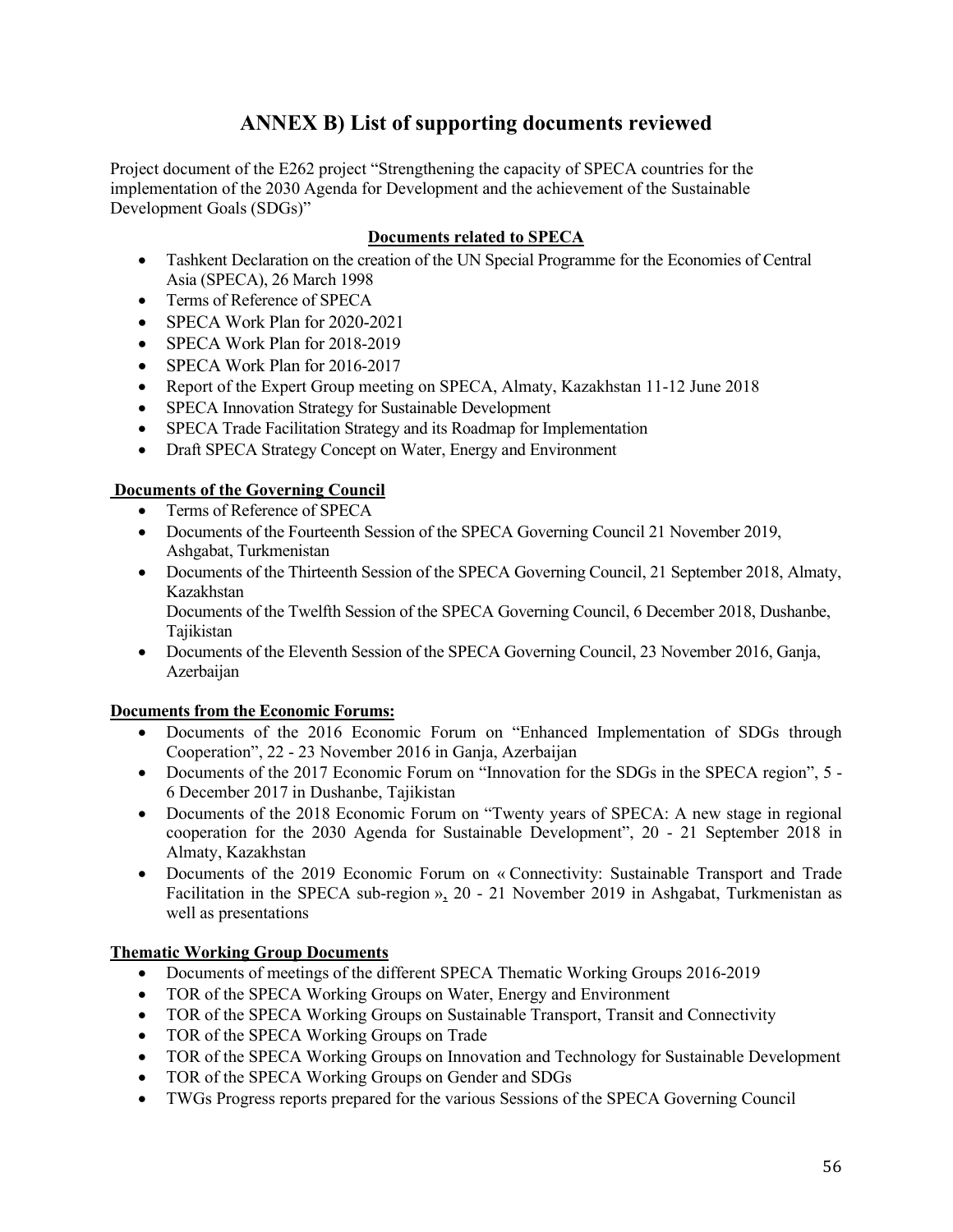#### **Other UNECE Evaluation Reports**

- Ms. Nelly Dolidze, Evaluation of UNDA Project 1617X «Sustainable Energy for All (SE4A11) in Eastern Europe, the Caucasus and Central Asia», commissioned by the UNECE, 28 December 2019
- Ms. Una Murray, Final Evaluation «Extending policy relevance of the Active Ageing Index (AAI): Cooperation with UNECE» AAI project Phase III, UNECE in collaboration with EC, commissioned by the UNECE, 26 November 2019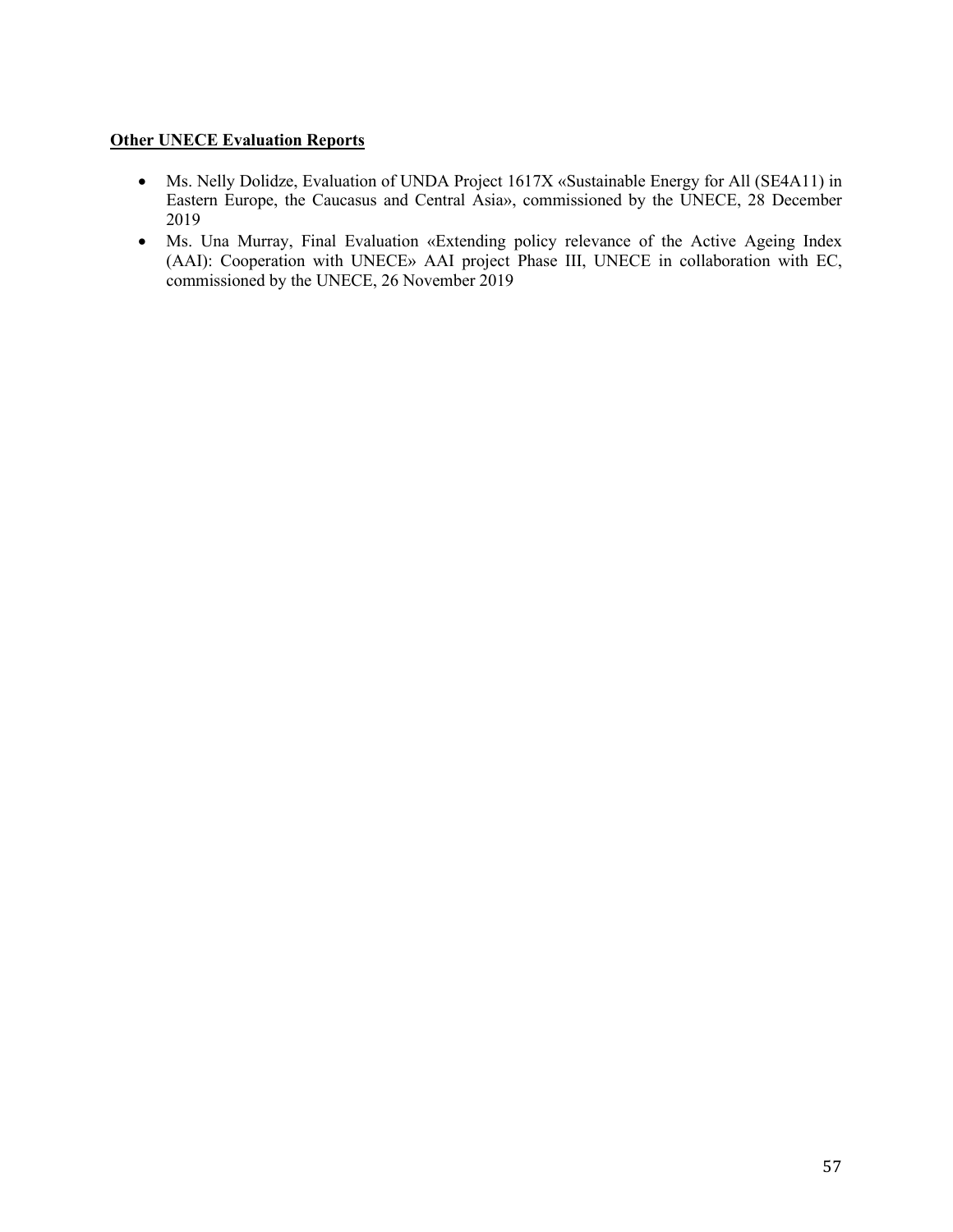# **ANNEX C) SPECA Economic Forums, dates, themes and outcomes**

Under the auspices of the E262 project, 4 Economic Forums were organized with the following themes:

| Year | <b>Date and</b>                                             | <b>Theme</b>                                                                                                                       | <b>Outcome</b>                                                                                                                                                                                                                                                                                                                                                                                                                                                                                                                                                                                                                                                                                                                                                                                                                                                           |
|------|-------------------------------------------------------------|------------------------------------------------------------------------------------------------------------------------------------|--------------------------------------------------------------------------------------------------------------------------------------------------------------------------------------------------------------------------------------------------------------------------------------------------------------------------------------------------------------------------------------------------------------------------------------------------------------------------------------------------------------------------------------------------------------------------------------------------------------------------------------------------------------------------------------------------------------------------------------------------------------------------------------------------------------------------------------------------------------------------|
| 2016 | <b>Place</b><br>22-23 Nov.<br>2016,<br>Ganja,<br>Azerbaijan | Enhanced<br>Implementation<br>of SDGs through<br>Cooperation                                                                       | Participants adopted the Ganja Declaration<br>where, inter alia, they welcomed the progress<br>made in mainstreaming SDGs into national<br>development strategies and in establishing<br>national coordination mechanisms for coherent<br>implementation of SDGs at the national level,<br>as well as their support to the sub-regional<br>consolidation of national assessments in SDG<br>implementation with SPECA, serving as a<br>bridge to the regional and global follow-up and<br>review mechanisms for the 2030 Agenda.                                                                                                                                                                                                                                                                                                                                          |
| 2017 | 5-6 Dec.<br>2017,<br>Dushanbe,<br>Tajikistan                | Innovation for the<br>SDGs in the<br>SPECA region                                                                                  | Participants adopted 8-point Conclusions and<br>Recommendations, where, <i>inter alia</i> , they<br>called for the alignment of national science,<br>technology and innovation strategies<br>and<br>with<br>National<br>programmes<br>Strategic<br>Sustainable Development Programmes<br><b>or</b><br>National<br>Development<br>Plans<br>and<br>recommending the development<br>of<br>${\rm an}$<br>innovation strategy to promote sustainable<br>development in the SPECA region.                                                                                                                                                                                                                                                                                                                                                                                      |
| 2018 | 20-21 Sept.<br>2018,<br>Almaty,<br>Kazakhstan               | Twenty years of<br>SPECA: A new<br>stage in regional<br>cooperation<br>for<br>the 2030 Agenda<br>Sustainable<br>for<br>Development | Participants reviewed progress achieved in the<br>latest 20 years and current challenges in the<br>areas of structural economic transformation,<br>ICT,<br>trade,<br>transport,<br>environment,<br>infrastructure, water and energy, statistics,<br>knowledge-based<br>development,<br>women's<br>regional connectivity,<br>empowerment and<br>cooperation and integration. The Economic<br>Forum participants agreed to further strengthen<br>SPECA to support the regional economic<br>cooperation and integration into the regional<br>and global economies and<br>called for<br>acceleration<br>of<br>structural<br>economic<br>transformation, which is<br>fundamental<br>a<br>condition to implement the 2030 Agenda for<br>Sustainable Development and to increase<br>shared prosperity in the SPECA participating<br>countries. They also recommended to include |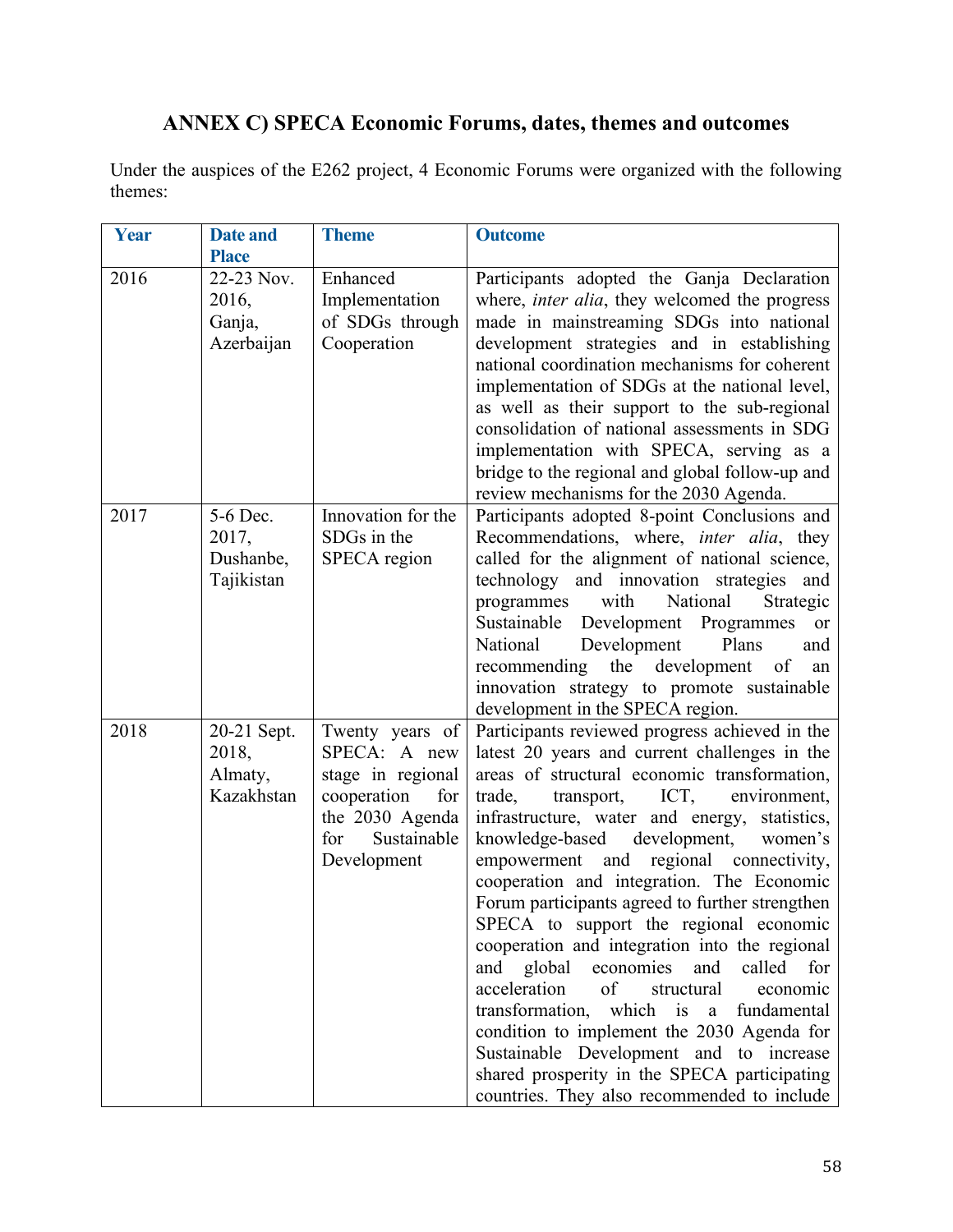|      |                                  |                                                                                                                                                                                        | banking system and capital markets issues and<br>address the relatively weak regional financial<br>interlinkages among SPECA countries, for<br>example at the next SPECA Economic Forum.                                                                                                                                                 |
|------|----------------------------------|----------------------------------------------------------------------------------------------------------------------------------------------------------------------------------------|------------------------------------------------------------------------------------------------------------------------------------------------------------------------------------------------------------------------------------------------------------------------------------------------------------------------------------------|
| 2019 | 20-21 Nov.<br>2019,<br>Ashgabat, | «Connectivity:<br>Sustainable<br>Transport and<br>Turkmenistan Trade Facilitation<br>in the SPECA sub-<br>region using UN<br>norms, standards<br>and best practice<br>recommendations» | Participants reviewed the current situation and<br>practices in transport, transit and trade<br>facilitation and adopted the Ashgabat Initiative<br>on reducing barriers to trade and transport<br>using United Nations legal instruments, norms,<br>standards and recommendations, while<br>bolstering connectivity in the SPECA region |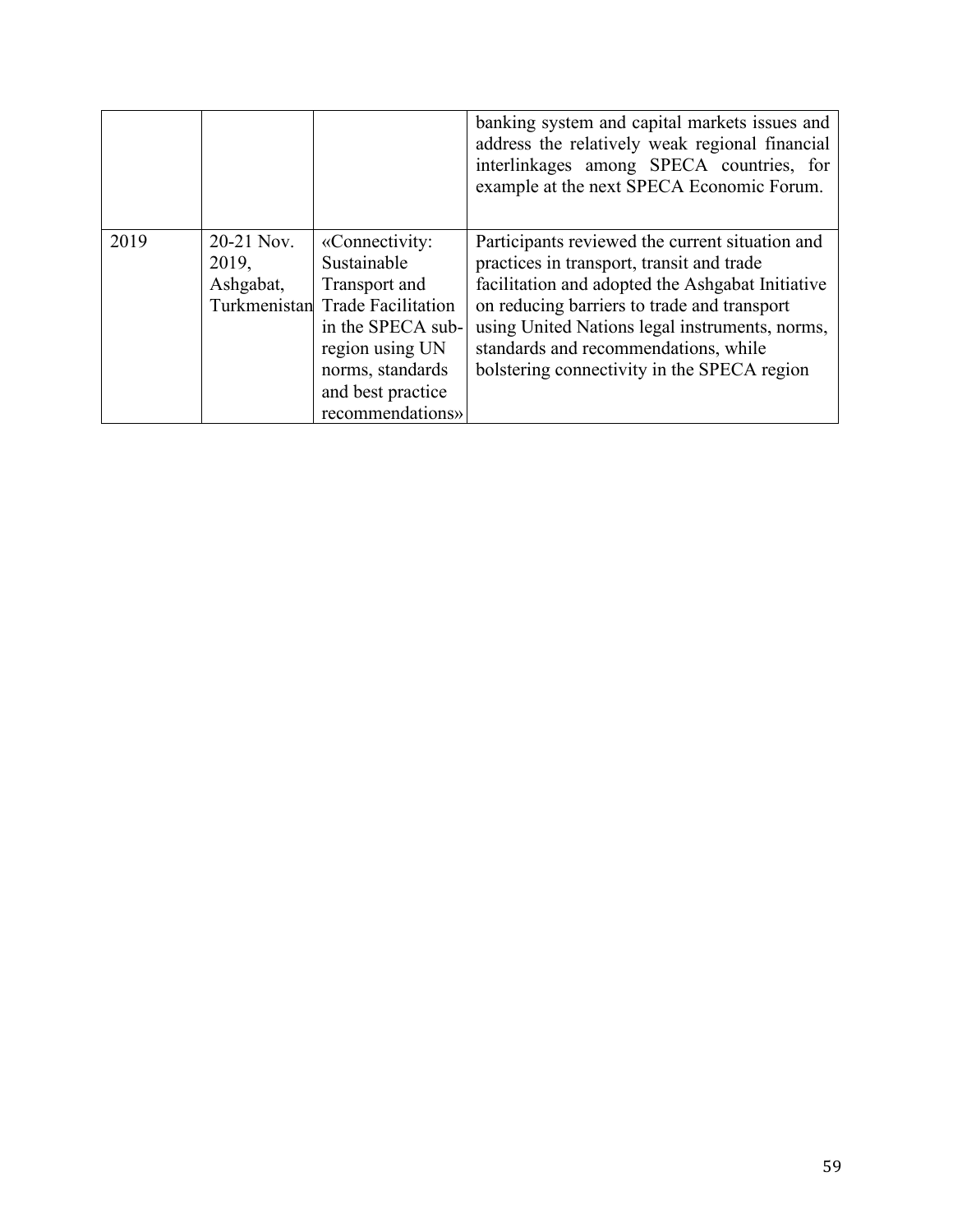# **ANNEX D) Table of recommendations from the 2018 Review**

The following recommendations of the Expert group meeting on strengthening the SPECA) are brought to the attention of the Governing Council of the SPECA for its consideration and possible action: Expert group meeting on SPECA (Almaty, Kazakhstan, 11-12 June 2018)

| <b>Theme</b>                | Recommendation                                                                                                                                                                                                                     | Decisions of the 13 <sup>th</sup>                                                                                                                                                                                                                                         | Decisions of the 14 <sup>th</sup>                                                                                                                                                                                                                                                                                                                                                                                                                                                                                                                                                                                                                                                                                                                                                       |
|-----------------------------|------------------------------------------------------------------------------------------------------------------------------------------------------------------------------------------------------------------------------------|---------------------------------------------------------------------------------------------------------------------------------------------------------------------------------------------------------------------------------------------------------------------------|-----------------------------------------------------------------------------------------------------------------------------------------------------------------------------------------------------------------------------------------------------------------------------------------------------------------------------------------------------------------------------------------------------------------------------------------------------------------------------------------------------------------------------------------------------------------------------------------------------------------------------------------------------------------------------------------------------------------------------------------------------------------------------------------|
|                             |                                                                                                                                                                                                                                    | <b>Session</b>                                                                                                                                                                                                                                                            | <b>Session</b>                                                                                                                                                                                                                                                                                                                                                                                                                                                                                                                                                                                                                                                                                                                                                                          |
| Identity of<br><b>SPECA</b> | Consider substituting<br>"Platform" for<br>"Programme" in the<br>name of SPECA<br>and focus SPECA on<br>policy dialogue (away<br>from project<br>management), to be<br>reflected in the revised<br>Terms of Reference of<br>SPECA. | <b>Decision 4</b><br>(SPECA/GC/Dec/2018/4)<br>Noting the proposal to<br>change the name of<br>SPECA, the Governing<br>Council decides to<br>consider this issue at its<br>next session. There was<br>no support for changing<br>the name when the issue<br>was discussed. | When discussing draft<br>decision 3 on the updated<br>TOR of SPECA, the<br>representative of Tajikistan<br>underlined that in Decision<br>4 of the last session, the<br>Governing Council noted<br>the recommendation of the<br>Expert Group meeting to<br>focus SPECA on policy<br>dialogue (away from project<br>management) and decided<br>to consider these issues at<br>this session. He proposed<br>not to make this change, as<br>limiting SPECA to policy<br>dialogue will remove the<br>possibility of implementing<br>capacity-building activities<br>and establishing the SPECA<br>Fund. The delegations of the<br>SPECA countries supported<br>this proposal and insisted<br>not to modify the SPECA<br>ToR to policy dialogue and<br>to keep its main mandate as<br>it is. |
| Focal<br>Points             | Nominate national<br>focal points for SPECA<br>and for each WG                                                                                                                                                                     | <b>Decision 4</b><br>(SPECA/GC/Dec/2018/4)<br>The Governing Council<br>requests the SPECA                                                                                                                                                                                 | <b>Decision 7</b><br>(SPECA/GC/Dec/2019/7)<br>The Governing Council<br>requests those SPECA                                                                                                                                                                                                                                                                                                                                                                                                                                                                                                                                                                                                                                                                                             |
|                             |                                                                                                                                                                                                                                    | participating countries to<br>nominate focal points for<br>SPECA and for each WG<br>in writing to the ESCAP<br>and UNECE secretariats.                                                                                                                                    | participating countries<br>which have not yet<br>appointed SPECA Focal<br>Points as well as Focal<br>Points for each WG, to                                                                                                                                                                                                                                                                                                                                                                                                                                                                                                                                                                                                                                                             |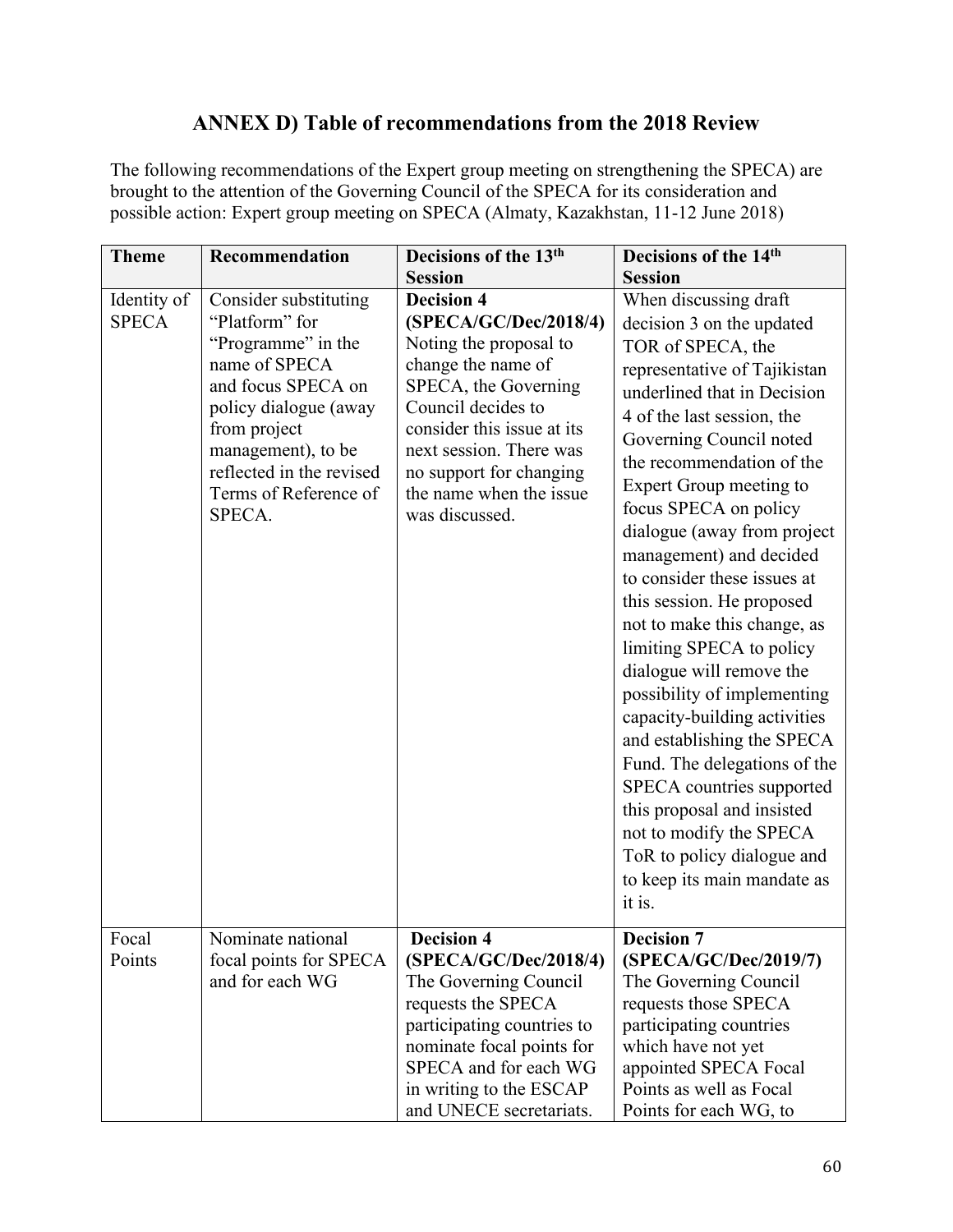|                               |                                                                                                                                                                                                                                                                                                                                                                                                                                   |                                                                                                                                                                                                                                                                                                                                                                                                                                                                                                                                                                                                                                                                                                                                                                               | nominate them in writing to<br>the UNECE and ESCAP<br>secretariats no later than 31<br><b>March 2020.</b><br>When considering draft<br>decisions 7 and 8, a<br>representative of the<br><b>ESCAP</b> delegation proposed<br>to add a deadline for the<br>SPECA countries to<br>nominate all relevant Focal<br>Points by 31 March 2020.                                                                                                                                                                                                                                                                                                                                                                                                                                                                                                                  |
|-------------------------------|-----------------------------------------------------------------------------------------------------------------------------------------------------------------------------------------------------------------------------------------------------------------------------------------------------------------------------------------------------------------------------------------------------------------------------------|-------------------------------------------------------------------------------------------------------------------------------------------------------------------------------------------------------------------------------------------------------------------------------------------------------------------------------------------------------------------------------------------------------------------------------------------------------------------------------------------------------------------------------------------------------------------------------------------------------------------------------------------------------------------------------------------------------------------------------------------------------------------------------|---------------------------------------------------------------------------------------------------------------------------------------------------------------------------------------------------------------------------------------------------------------------------------------------------------------------------------------------------------------------------------------------------------------------------------------------------------------------------------------------------------------------------------------------------------------------------------------------------------------------------------------------------------------------------------------------------------------------------------------------------------------------------------------------------------------------------------------------------------|
| Thematic<br>Working<br>Groups | SPECA should support<br>implementation of the<br>Sustainable<br>Development Goals<br>and targets, that are<br>"regional – cross<br>border" in their<br>nature. In compliance<br>with this criterion, the<br>WGs on<br>Water, Energy and<br>Environment; on<br>Sustainable Transport,<br>Transit and<br>Connectivity and on<br>Trade should be<br>maintained; The other<br>two TWGs should<br>work more closely with<br>other WGs. | <b>Decision 4</b><br>(SPECA/GC/Dec/2018/4)<br>10. The Governing<br>Council decides that the<br>WGs on Water, Energy<br>and Environment; on<br>Sustainable Transport,<br>Transit and Connectivity;<br>and on Trade should<br>continue and work<br>towards supporting the<br>implementation of the<br>SDGs and targets that are<br>"regional" and "cross"<br>border" in nature.<br>11. The Governing<br>Council notes that the WG<br>on Knowledge-based<br>Development will<br>consider its TOR at its<br>next session and report to<br>the next session of the<br>Governing Council.<br>13. The Governing<br>Council notes that the WG<br>on Statistics has not yet<br>met in 2018 and decides<br>that the WG at its next<br>session in October 2018<br>should formulate, with | The Governing Council<br>rejects the proposition of the<br>WG on Statistics to<br>discontinue and asks for a<br>revised ToR to consider at<br>its next session.<br>Furthermore, it asks the WG<br>on Statistics to collaborate<br>with other WGs.<br>The Governing Council<br>approves the<br>recommendations of<br>Working Group on Gender<br>and Economy to change the<br>Group's name to "SPECA"<br>Working Group on Gender<br>and SDGs". The WG should<br>work in the area of gender<br>mainstreaming and<br>transformative policies as<br>follows: $(a)$ non-<br>discriminatory labour<br>market policies in the<br>course of hiring and work<br>environment free of<br>discrimination and<br>exploitation; (b) policies to<br>promote the participation of<br>women in public and private<br>companies; (c) policies to<br>prevent stereotypes in |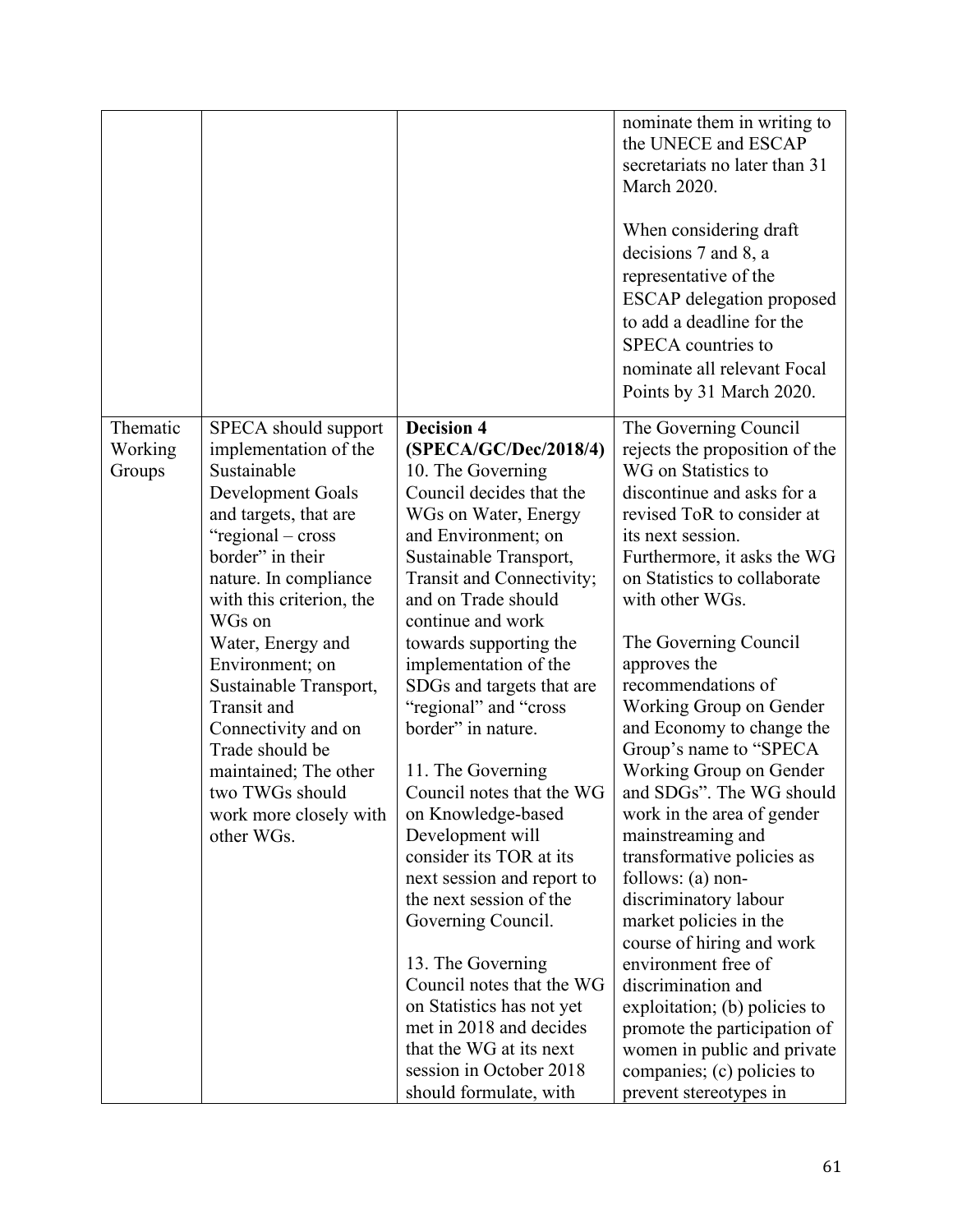|           |                           | support from the ESCAP       | education and research to       |
|-----------|---------------------------|------------------------------|---------------------------------|
|           |                           | and UNECE                    | advance the participation of    |
|           |                           | secretariats, where          | women in R&D sectors; and       |
|           |                           | regional coordination is     | (d) policies for building       |
|           |                           | needed in relation to the    | support systems for women       |
|           |                           | achievement of the SDGs      | entrepreneurship                |
|           |                           | in its area (notably on      | development.                    |
|           |                           | monitoring and measuring     |                                 |
|           |                           | progress in the              | In addition, the WG should      |
|           |                           | implementation of SDGs       | also contribute to the          |
|           |                           | and targets) and submits     | monitoring and reporting for    |
|           |                           | its conclusion to the next   | the regional review process     |
|           |                           | session of the Governing     | of Beijing $+25$ as well as the |
|           |                           | Council in 2019 for its      | SDGs.                           |
|           |                           | consideration.               |                                 |
|           |                           | 14. The Council decides      |                                 |
|           |                           | that the TWGs s on           |                                 |
|           |                           | Gender and SDGs as well      |                                 |
|           |                           | as on Statistics should      |                                 |
|           |                           | support the other            |                                 |
|           |                           | Thematic Working             |                                 |
|           |                           | Groups on cross-cutting      |                                 |
|           |                           | issues.                      |                                 |
|           |                           |                              |                                 |
|           |                           | Each country should          |                                 |
|           |                           | review the necessity to      |                                 |
|           |                           | continue work of             |                                 |
|           |                           | these thematic working       |                                 |
|           |                           | groups or reform them in     |                                 |
|           |                           | a more flexible              |                                 |
|           |                           | arrangement through time-    |                                 |
|           |                           | bound, issue-focused,        |                                 |
|           |                           | result-oriented task forces; |                                 |
| Governing | (a) Reporting practices   |                              | The participants made the       |
| Council   | should be streamlined.    |                              | following changes and           |
| and       | Re-focus reporting        |                              | additions:                      |
| Economic  | from                      |                              |                                 |
| Forums    | description of activities |                              | 12. In discussing the draft     |
|           | to focus on results,      |                              | decisions on the updated        |
|           | achievements and          |                              | Terms of Reference of the       |
|           | exchange of               |                              | <b>SPECA Thematic Working</b>   |
|           | experiences, which can    |                              | Groups, the delegation of       |
|           | be reported to the        |                              | Tajikistan proposed to insert   |
|           | Governing Council;        |                              | into the TORs capacity-         |
|           | (b) Focus SPECA work      |                              | building activities and         |
|           | on policy-level           |                              |                                 |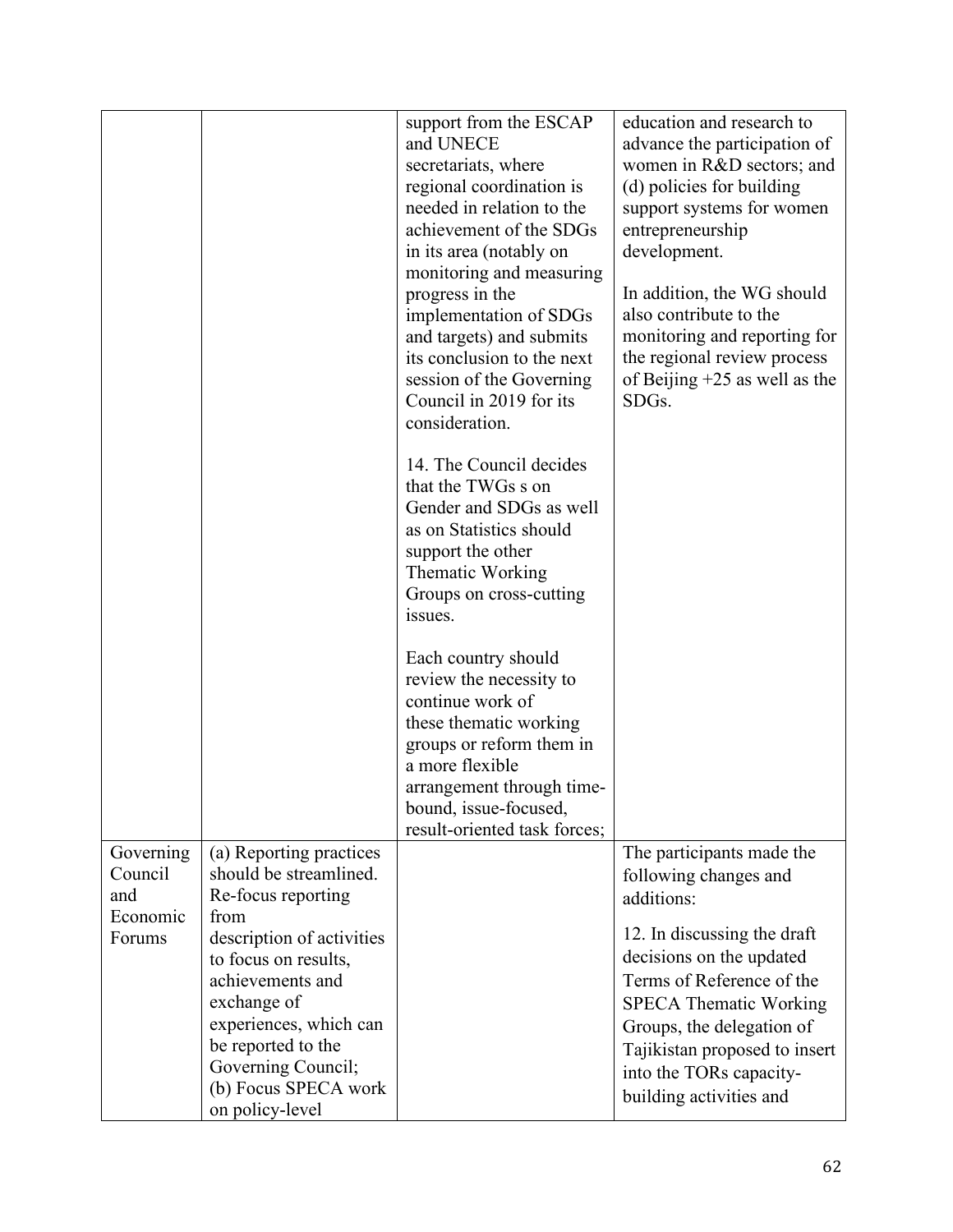|           | discussions on a limited                         |                             | implementation of decisions                          |
|-----------|--------------------------------------------------|-----------------------------|------------------------------------------------------|
|           | number                                           |                             | of the Governing Council.                            |
|           | of issues at every                               |                             |                                                      |
|           | Forum and Governing                              |                             | 31. The delegation of                                |
|           | Council;                                         |                             | Turkmenistan requested the<br><b>ESCAP</b> and UNECE |
|           | (c) Look for ways to                             |                             |                                                      |
|           | raise the level of                               |                             | secretariats to submit                               |
|           | country representatives;                         |                             | background papers for the                            |
|           | (d) Policy discussions                           |                             | Thematic Working Groups<br>well in advance before    |
|           | should be defined by                             |                             | meetings in order to have                            |
|           | the countries;                                   |                             | enough time for the SPECA                            |
|           | (e) Research for each                            |                             | participating countries to                           |
|           | Forum would be                                   |                             | review and comment the                               |
|           | necessary, and tasks                             |                             |                                                      |
|           | should be                                        |                             | papers.                                              |
|           | formulated well in                               |                             |                                                      |
|           | advance; and                                     |                             |                                                      |
|           | (f) Consider which                               |                             |                                                      |
|           | relevant high-level<br>initiatives in the region |                             |                                                      |
|           | could be                                         |                             |                                                      |
|           | supported through                                |                             |                                                      |
|           | SPECA, considering                               |                             |                                                      |
|           | that the decision to                             |                             |                                                      |
|           | establish SPECA                                  |                             |                                                      |
|           | and on its priority areas                        |                             |                                                      |
|           | of activities were made                          |                             |                                                      |
|           | by Presidents.                                   |                             |                                                      |
| Financing | Participants from                                | <b>Decision 4</b>           | The proposition for a                                |
|           | SPECA countries are                              | (SPECA/GC/Sept/2018/4       | SPECA Fund was put on the                            |
|           | invited to explore with                          |                             | table, but no decisions were                         |
|           | their Governments                                | 18. The Governing           | taken yet.                                           |
|           | possibilities for                                | Council invites SPECA       |                                                      |
|           | financing and in-kind                            | participating countries to  |                                                      |
|           | contributions to the                             | explore possibilities for   |                                                      |
|           | <b>SPECA</b>                                     | financial and/or in-kind    |                                                      |
|           | operational budget, as                           | contributions for the       |                                                      |
|           | well as look for support                         | activities of SPECA. The    |                                                      |
|           | from the countries as                            | Council requests the        |                                                      |
|           | indicated in the Terms                           | <b>ESCAP</b> and UNECE      |                                                      |
|           | of Reference                                     | secretariats to send an     |                                                      |
|           | of SPECA.                                        | official letter with a      |                                                      |
|           |                                                  | calendar of SPECA events    |                                                      |
|           |                                                  | (date and venue) to the     |                                                      |
|           |                                                  | SPECA participating         |                                                      |
|           |                                                  | countries for their         |                                                      |
|           |                                                  | consideration for financial |                                                      |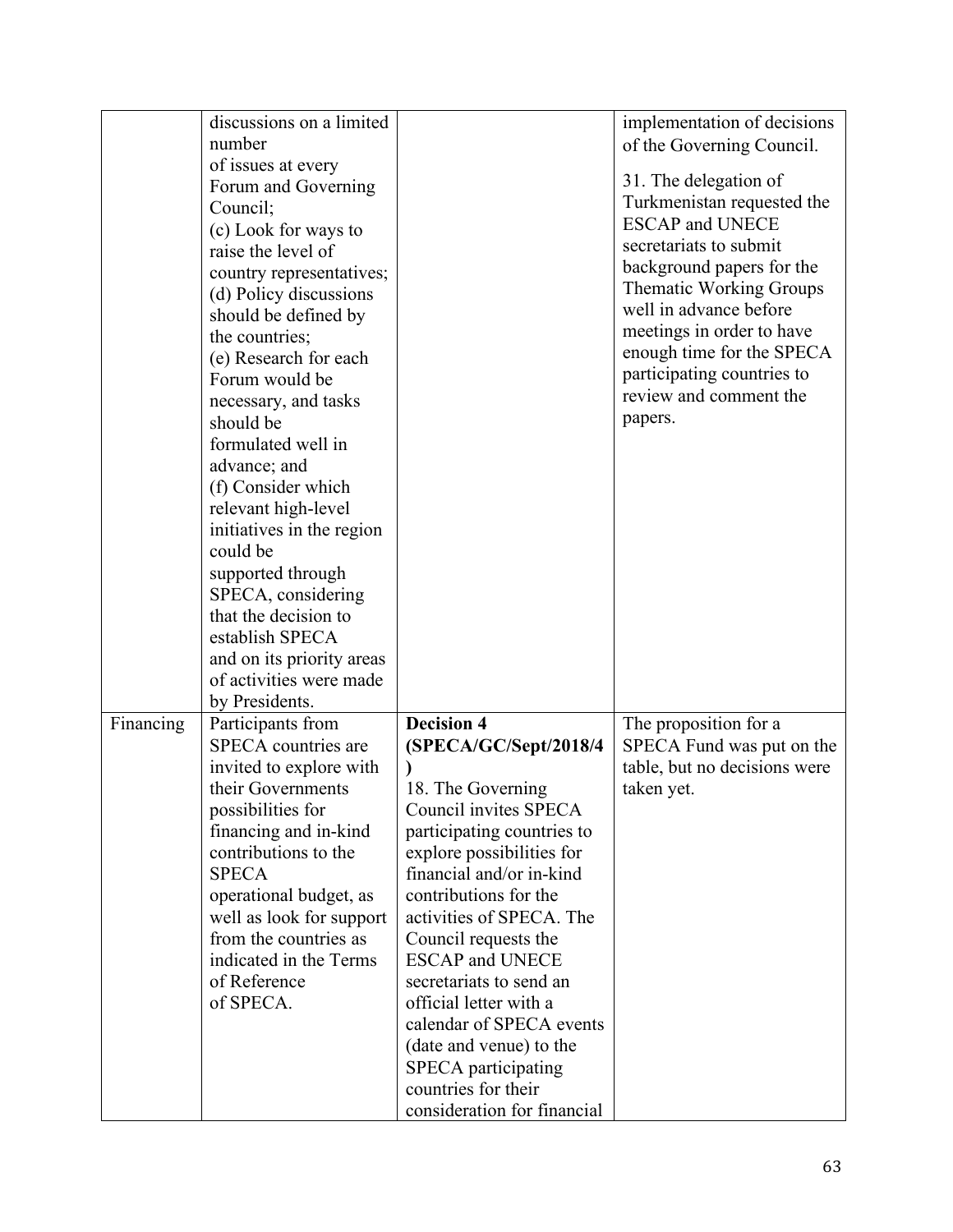|             |                                                                                                                                                                                                                                                                                                                                                                                                                                                        | and/or in-kind support.                                                                                                                                                                                                                                                                                                                                                                                                                                                                                                                                                |                                                                                                                                                                                                                                                                                                                                                                 |
|-------------|--------------------------------------------------------------------------------------------------------------------------------------------------------------------------------------------------------------------------------------------------------------------------------------------------------------------------------------------------------------------------------------------------------------------------------------------------------|------------------------------------------------------------------------------------------------------------------------------------------------------------------------------------------------------------------------------------------------------------------------------------------------------------------------------------------------------------------------------------------------------------------------------------------------------------------------------------------------------------------------------------------------------------------------|-----------------------------------------------------------------------------------------------------------------------------------------------------------------------------------------------------------------------------------------------------------------------------------------------------------------------------------------------------------------|
| Secretariat | - Re-establish the joint<br><b>ESCAP-UNECE</b><br><b>SPECA Office in</b><br>Almaty within the<br>ESCAP SONCA office.<br>- Explore possibilities<br>for hosting the<br>secretariat of SPECA<br>within the UN building<br>in Almaty with the<br>support of the<br>Government of<br>Kazakhstan<br>- Explore possibilities<br>to support the SPECA<br>secretariat virtually or<br>through<br>staff/staff time<br>contributions to the<br>SPECA activities. | <b>Decision 5</b><br>(SPECA/GC/Dec/2018/5)<br>19. The Council<br>notes the offer by the<br>Government of<br>Kazakhstan to host the<br>secretariat of SPECA in<br>the new UN common<br>premises in Almaty,<br>Kazakhstan. The Council<br>requests the Government<br>of Kazakhstan to send an<br>official letter proposing<br>the function and financing<br>of the secretariat of<br><b>SPECA</b> for further<br>consideration by the<br>SPECA participating<br>countries. The Council<br>also decides to consider<br>this issue further at its<br>next session in 2019. | Decision 6<br>(SPECA/GC/Dec/2019/6)<br>In Decision 5<br>(SPECA/GC/Dec/2018/5)<br>Governing Council noted<br>the offer by the Government<br>of Kazakhstan to host the<br>secretariat of SPECA in the<br>new United Nations<br>common premises in<br>Almaty, Kazakhstan. The<br>Council decides to consider<br>this issue further at its next<br>session in 2020. |
| Web site    | Consider developing a<br>joint Web site on which<br>both the UN<br><b>Regional Commissions</b><br>and SPECA countries<br>can upload documents<br>in English and<br>Russian.                                                                                                                                                                                                                                                                            | No discussion or<br>decisions. The website<br>continues to be<br>maintained by UNECE.<br>http://www.unece.org/spe<br>ca/welcome.html                                                                                                                                                                                                                                                                                                                                                                                                                                   | No discussion or decisions.<br>The web site is maintained<br>by UNECE; a brief<br>discussion at the Governing<br>Council maintained this<br>situation.                                                                                                                                                                                                          |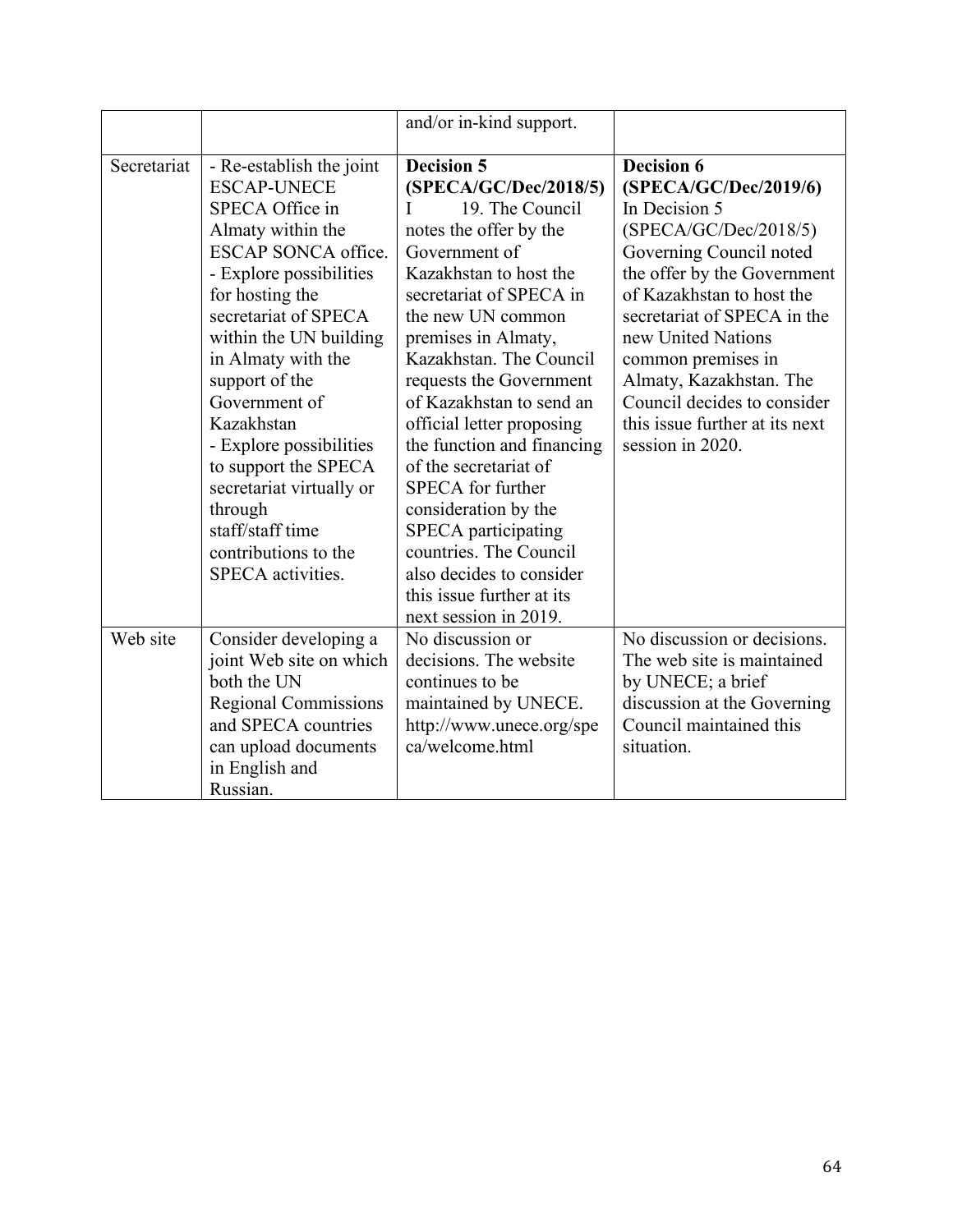# **ANNEX E) ToR of the Evaluation**

Evaluation of the project E262: "*Strengthening the capacity of SPECA countries for the implementation of the 2030 Agenda for Sustainable Development and the achievement of the Sustainable Development Goals (SDGs)*"

#### 1- **Purpose**

The purpose of the evaluation is to assess the relevance, effectiveness, efficiency and sustainability of the project in supporting member States to achieve the SDGs. The evaluation of project E262 is to analyze the current arrangements in place by UNECE for strengthening the capacity of SPECA countries for the implementation of the 2030 Agenda. The results of the evaluation will support improvement of services provided as well as future projects and activities implemented by Secretariat. The outcomes of the evaluation can also be used to help the donor to achieve its objectives in effectively supporting a regional network through such a project, and the beneficiary countries on making better use of such projects for their sustainable development.

#### **I. Scope**

The scope of evaluation will cover the full period of the project, from June 2016 to December 2019, as the project was extended till end of 2019 from its original May 2018 end date. In particular, the evaluation will cover the organization of the Economic Forums, Governing Council sessions and Working Group meetings in 2016, 2017, 2018, and 2019. UNECE was responsible for organizing the high-level SPECA events in 2017 and 2019, yet through the project UNECE provided the substantive work on preparing documents and the proper functioning of the events in 2016 and 2018, following the procedures established in SPECA.

The universally recognized values and principles of human rights will be integrated at all stages of the evaluation, in compliance with the United Nations Evaluation Group's revised genderrelated norms and standards. Therefore, the evaluation will assess how gender considerations were included in the process and it would make recommendations on how gender can be better included in the process.

#### **II. Background**

Six of the seven SPECA countries are Landlocked Developing Countries (LLDCs) and one (Afghanistan) is a Least Developed Country (LDC). The level of cooperation among them since independence in the early 1990s has been low, and many efforts to deal with serious problems for sustainable development in the sub-region have been stymied by this problem. The SPECA Programme aims at improving cooperation among the SPECA countries to enhance their capacity for sustainable development through sub-regional cooperation in areas where UNECE and ESCAP have comparative advantage.

The SPECA structure can provide a useful platform for implementing the 2030 Agenda on Sustainable Development; and the SPECA Governing Council took a course on refocusing the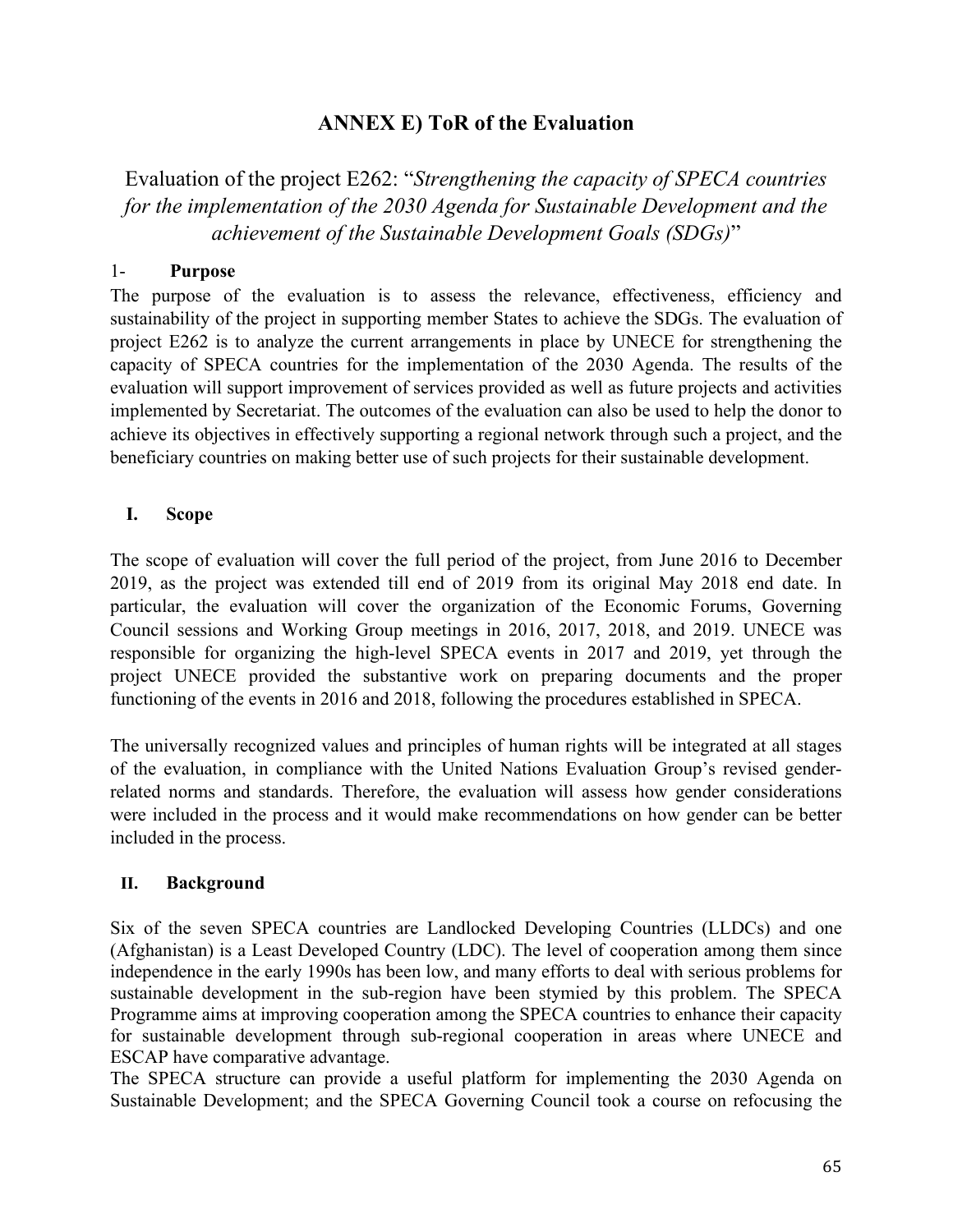programme to become a platform for policy discussions and cooperation on achieving selected SDGs and targets that will be better implemented through bilateral and sub-regional cooperation. The 10th session of the Governing Council held on 10 November 2015 took a decision to strengthen cooperation as an important precondition for the achievement of the SDGs in the subregion; and it was reinforced by the decisions of all subsequent sessions of the Governing Council and the 2018 SPECA Evaluation report.

The logic of this project's intervention was to refocus the SPECA Programme on improving the understanding among SPECA countries of the 2030 Agenda of Sustainable Development and plan for the implementation of SDGs that can be better achieved through cross-border cooperation, notably SDGs and targets which fall within the remit of the UNECE, ESCAP and the SPECA Thematic Working Groups. The project seeks change of mentality among policy makers and experts in the SPECA countries towards the SDGs. The core of the project was in support for the institutional framework (Governing Council, annual Forums, and Working Groups) that deliver the work of SPECA. The logic of the project was to define first the relevant SDG targets within each Working Group. A scoping exercise, including each Working Group defining the SDG targets on which to focus, including a scoping study prepared by a consultant, took place the first year of the project. On this basis, action plans were developed, and implementation started. The project also provided substantive support to the SPECA Evaluation in 2017-2018[21,](#page-65-0) notably, by organizing an Expert meeting in June 2018, in Almaty, to assess the findings and recommendations of the Evaluation, which had a key place in the development of this project.

The donor of the project is the Russian Federation. The human resources involved in the implementation included the Regional Adviser in the Economic Cooperation and Trade Division (ECTD) as the manager of the project and Deputy Coordinator of SPECA in UNECE, as well as UNECE focal point for the WG on Trade, the SPECA Coordinator (Deputy Executive Secretary) in UNECE, and the focal points for the various SPECA Working Groups to service those WGs and their areas of work. The initial timeframe was June 2016 – May 2018, but was extended until the end of 2019, as the need for further intervention became obvious. The key implementers are the substantive divisions providing support for the various working groups (thus the project was split among several segments) and the key partner for the implementation was ESCAP, which services SPECA, together with UNECE. The modalities of the project included split of the budget and activities among the divisions servicing SPECA WGs. Practically all the planned outputs were organized under this setting.

#### **III. Issues**

The evaluation criteria are *relevance*, *efficiency*, *effectiveness and sustainability.*

#### **Relevance:**

2- Was the project relevant to support sub-regional cooperation?

<span id="page-65-0"></span><sup>&</sup>lt;sup>21</sup>The Evaluation Report can be found in English and Russian on the following web sites [http://www.unece.org/fileadmin/DAM/SPECA/documents/gc/session\\_13/SPECA\\_Evaluation\\_Report\\_ENG.pdf;](http://www.unece.org/fileadmin/DAM/SPECA/documents/gc/session_13/SPECA_Evaluation_Report_ENG.pdf) [http://www.unece.org/fileadmin/DAM/SPECA/documents/gc/session\\_13/SPECA\\_Evaluation\\_Report\\_RUS.pdf](http://www.unece.org/fileadmin/DAM/SPECA/documents/gc/session_13/SPECA_Evaluation_Report_RUS.pdf)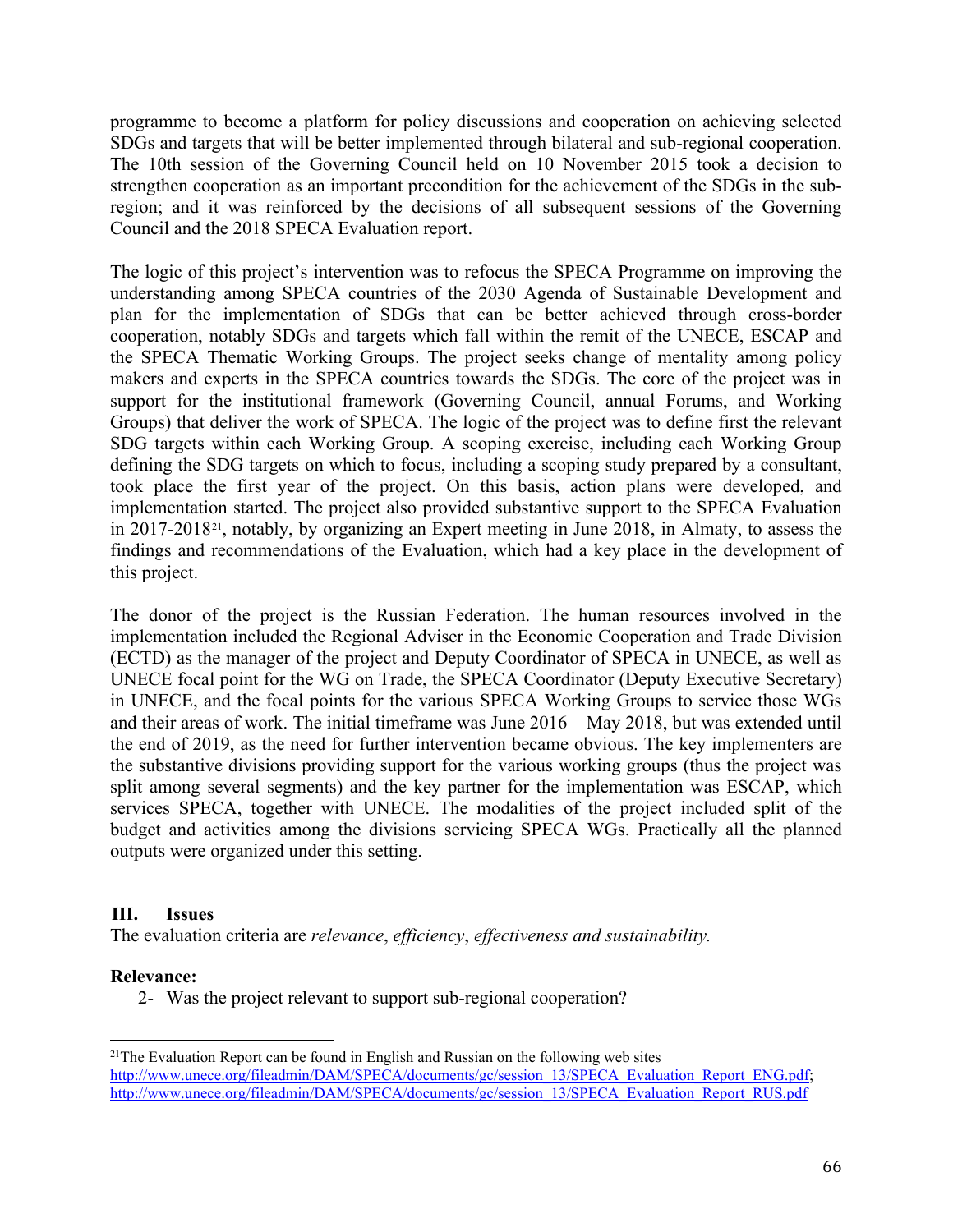- 3- To what extent did the activity respond to the priorities and needs of UNECE member States (the SPECA participating countries)?
- 4- What is the relevance of the activity for the broader work of UNECE?
- 5- How did it contribute to maintaining the relevance of the SPECA Programme in general (maintaining a sub-regional network in support of the SDGs, as sub-regional collaboration is required by the UN development pillar reform<sup>22</sup>)?
- 6- To what extent support for a unique regional cooperation platform was useful for maintaining a network in support for sustainable development of the sub-region;
- 7- Did the project apply gender and rights-based approaches in the design, implementation and results of the activities?
- 8- Did UNECE advocate for gender equality and advancement of women in the SPECA work?

### **Effectiveness**:

- 9- To what degree the project was successful in attaining the desired results stated in the project document? Did it support the SPECA networks?
- 10- To what extent are the outputs consistent with and relevant to the overall objective and expected accomplishments?
- 11- To what extent the expected accomplishments of the activity were achieved?
- 12- What were the challenges/obstacles (if any) to achieving the expected results?
- 13- How effective was the support to implement the annual SPECA Economic Forums and Governing Council sessions?
- 14- Were the recommendations of the annual sessions of the SPECA Governing Councils, the SPECA Economic Forums and the 2018 SPECA Evaluation effectively implemented through this project?

# **Efficiency:**

- 15- Were the planned activities carried out on time as intended?
- 16- To what extent the resources made available through this project contributed to the achievement of the objective?
- 17- Did the countries mobilize sufficient in-kind and financial resources to supplement the activities and objectives of the project?
- 18- What was the efficiency of collaboration with other agencies, development partners, civil society and the business community?
- 19- Were the activities implemented in the most efficient way compared to alternatives? In particular, how do the costs and use of resources compare with other similar projects (within UNECE, other regional commissions, other UN agencies, or other organizations and initiatives)? Would you propose any alternatives to achieve the same results? If yes, which ones?

# **Sustainability:**

<span id="page-66-0"></span> $22$  "The new generation of UN country teams would draw on strengthened regional economic commissions and regional UNDG teams for additional technical capacities to support national efforts." From the Proposals for a New Generation of UNCTs, February 2018,

[https://www.un.org/ecosoc/sites/www.un.org.ecosoc/files/files/en/qcpr/1\\_%20A%20new%20generation%20of%20U](https://www.un.org/ecosoc/sites/www.un.org.ecosoc/files/files/en/qcpr/1_%20A%20new%20generation%20of%20UN%20Country%20Teams.pdf) [N%20Country%20Teams.pdf](https://www.un.org/ecosoc/sites/www.un.org.ecosoc/files/files/en/qcpr/1_%20A%20new%20generation%20of%20UN%20Country%20Teams.pdf)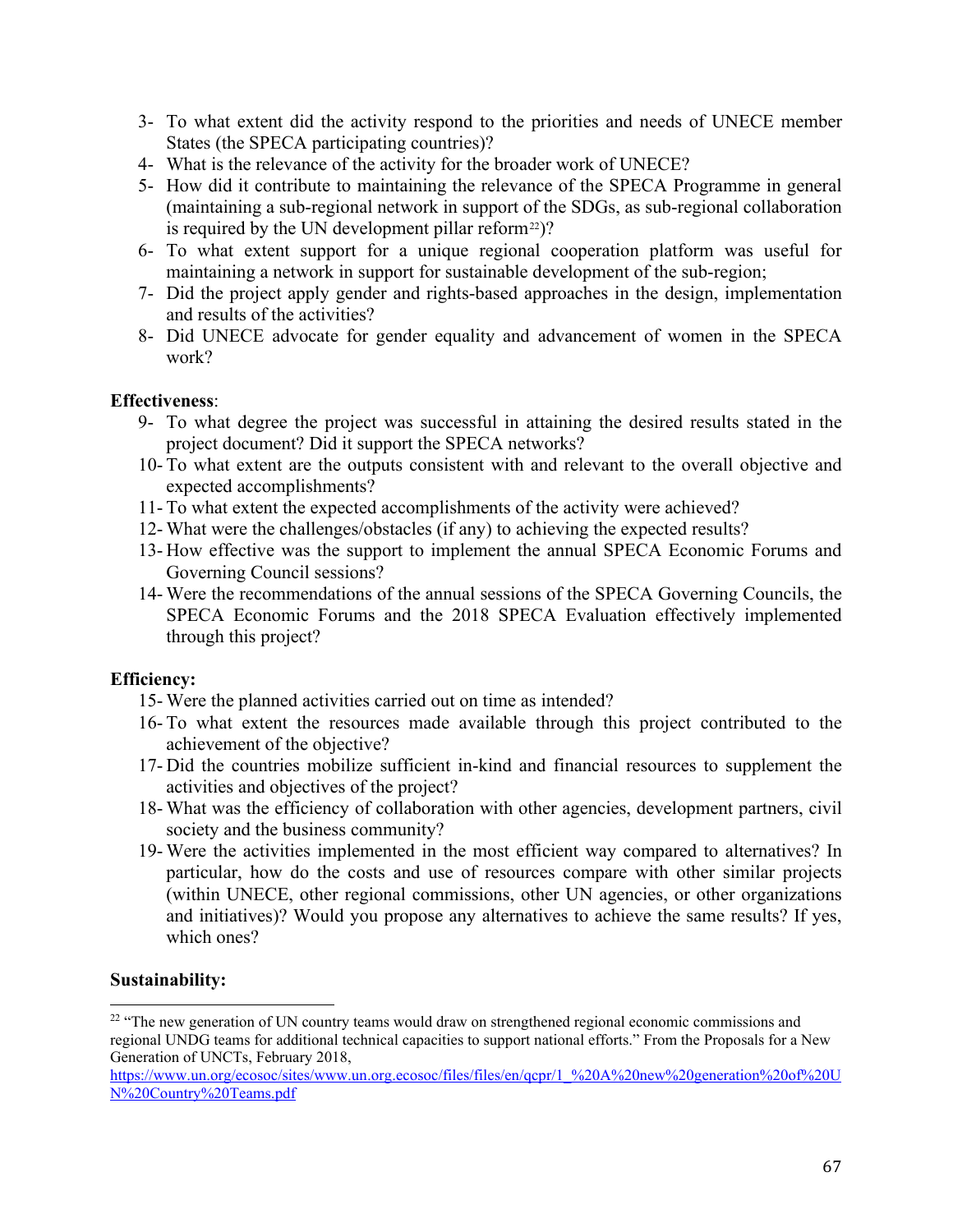- 20- What were the regional public goods produced by SPECA with support from this project:
- 21- How did the project contribute to the overall sustainability of the sub-regional network of cooperation in the sub-region? Did the project contribute to enhancing the level of cooperation among the SPECA countries?
- 22- What projects or project proposals, mobilizing additional resources, in the areas of SPECA's mandate were developed as a result of activities under the E262 project?
- 23- To what extent did this project strengthen the capacity of SPECA countries to implement the 2030 Agenda for Sustainable Development and achieve the Sustainable Development Goals (e.g. SDG 6.5, SDG 7.1 and SDG 7.2 for the WG on Water, Energy and the Environment, SDG 3.6; SDG 9.1 and SDG 11.2 for the WG on Sustainable Transport and SDG 17.10 for the WG on Trade) through sub-regional cooperation?
- 24- Has the project helped to strengthen the application of gender mainstreaming principles and contribute to substantial and meaningful changes in the situation of the most vulnerable groups?
- 25- How can the UN Resident Coordinators be more efficiently involved in supporting SPECA activities?

## **IV. Methodology**

The evaluation will be conducted on the basis of:

- 1. A desk review of relevant strategic and meeting documents, including those resulting from the annual SPECA events and WG activities and outputs (strategy documents, action plans, concrete practical projects, other documents adopted by the Governing Council and the Working Groups.
- 2. An online survey to gather feedback from a range of stakeholders;
- 3. Structured interviews and focus group discussions with: member States' representatives, key development partners in SPECA participating countries, relevant staff from UNECE and ESCAP supporting the six working groups in all divisions in UNECE and ESCAP, staff of other stakeholder organizations (e.g. UN Resident Coordinators, UNDP, IFAS, the Islamic Development Bank, WTO and GIZ, etc.). In the recipient countries, interviews should take place with the coordinators and focal points for SPECA and for the working groups, Permanent Mission staff in Geneva, chairs of SPECA working groups. The UNECE Project Manager will provide the list with contact details, in coordination with focal points for the various groups.

The report will summarize the findings, conclusions and recommendations of the evaluation in English. An executive summary (max. 2 pages) will summarize the methodology of the evaluation, key findings, conclusions and recommendations.

Material needed for the evaluation, will be provided to the Consultant by the UNECE Project manager in consultation with focal points in the various divisions: SPECA activities documents and reports, meeting reports and publications, list of involved experts that can be interviewed by telephone. The UNECE Project Manager will provide support and further explanation to the evaluator as needed.

The evaluation will be conducted in accordance with the UNECE Evaluation Policy, as well as UNEG norms and standards. A gender-responsive methodology, methods and tools, and data techniques are selected. The evaluation findings, conclusions and recommendations reflect a gender analysis.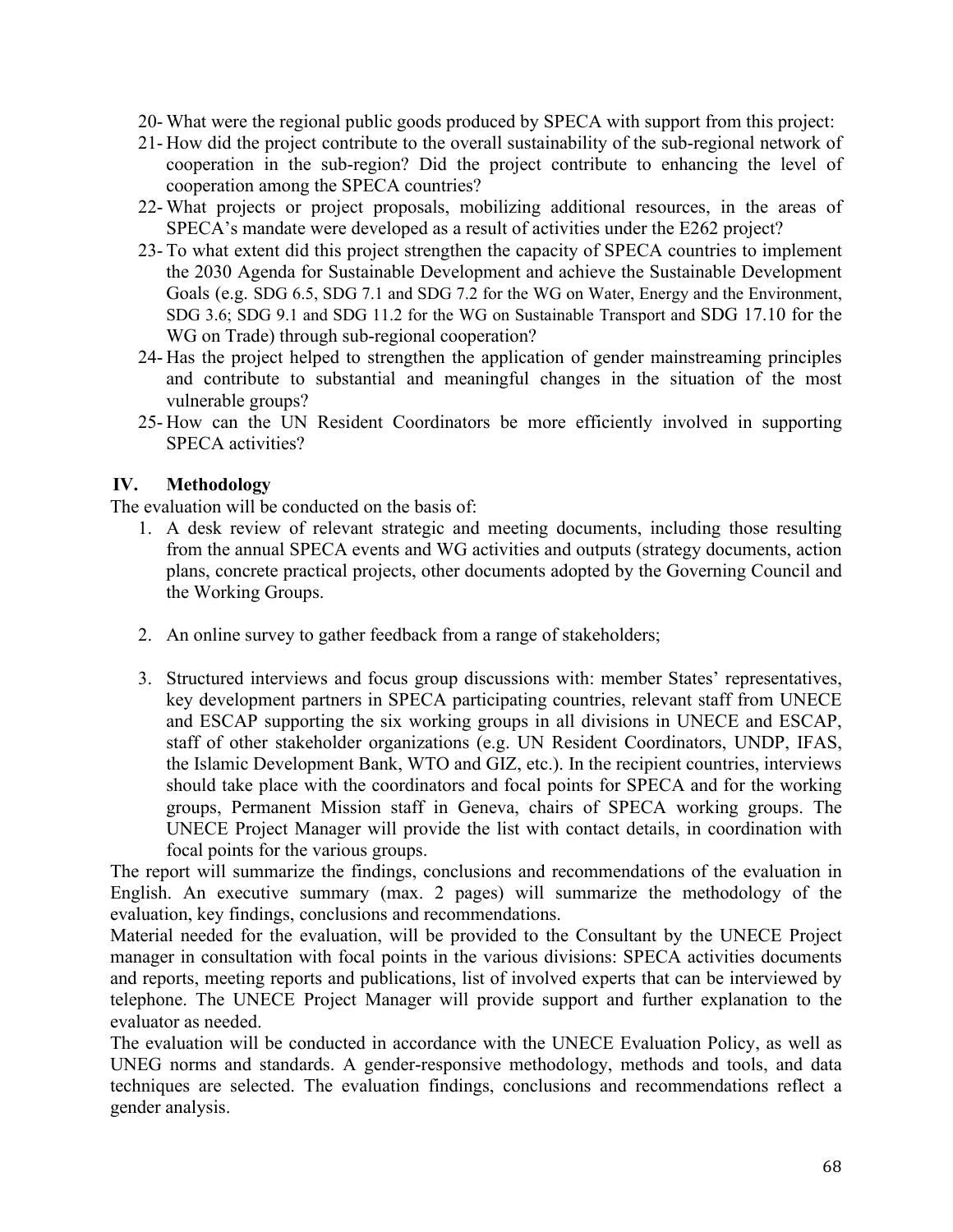## **V. Evaluation schedule**

- A. Preliminary research: 1-15 December 2019
- B. Data collection: 1 December 2019 31 January 2020
- C. Data analysis: 1-15 February 2020
- D. Draft report sent to Project Manager: 2 March 2020
- E. Comments back to the evaluator after review by the project manager and the PMU: 13 March 2020
- F. Final report: 30 March 2020

#### **VI. Resources**

The resources available for this evaluation are USD 10,000, inclusive of all costs. This amount will be paid to a hired external evaluation consultant identified through the UNECE evaluation roster upon satisfactory delivery of work on 15 March 2020.

The consultant will be managed by the UNECE Project Manager – Mr. Mario Apostolov – who will provide support by ensuring the provision of all necessary documentation needed for the desk review, guide the evaluator on the appropriate recipients for the questionnaire and for follow up interviews, and ensure that the necessary communications with these recipients are introduced by the secretariat.

The UNECE Programme Management Unit will provide guidance to the Project Manager and evaluator as needed on the evaluation design, methodology and quality assurance of the final draft report.

### **VII. Intended use / Next Steps**

The findings of the Evaluation report will be used to plan and implement better similar projects in the future. The donor will use the evaluation report to assess the relevance, effectiveness, efficiency and sustainability of the interventions under this project. Donor and implementer will use the findings to finetune any possible follow-up project in support of SPECA, for the period  $2020 - 2022$ .

The findings of the evaluation will inform follow-up actions and guide initiatives already started and required to disseminate the knowledge created and enhance its use. The outcomes of the evaluation will also contribute to the broader lessons learned, by being made available on the project website[23](#page-68-0) and in Open UNECE.

### **VIII. Criteria for the Evaluators**

Evaluators should have:

a. Advanced university degree in a relevant discipline.

<span id="page-68-0"></span><sup>23</sup> <https://www.unece.org/energy/pathwaystose.html>